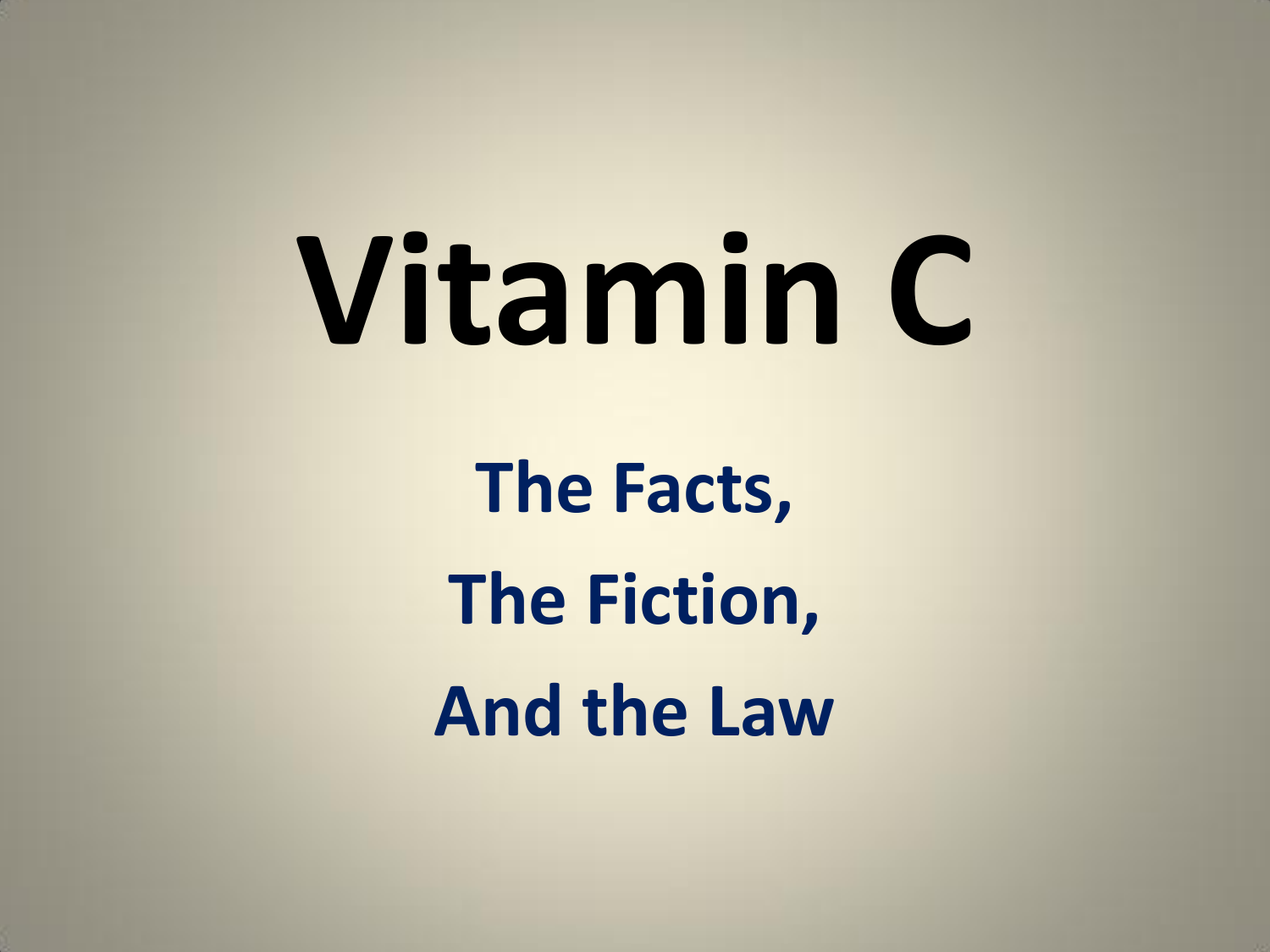#### **In the Words of Mark Twain**

## "Be careful in reading health books. You may die of a misprint."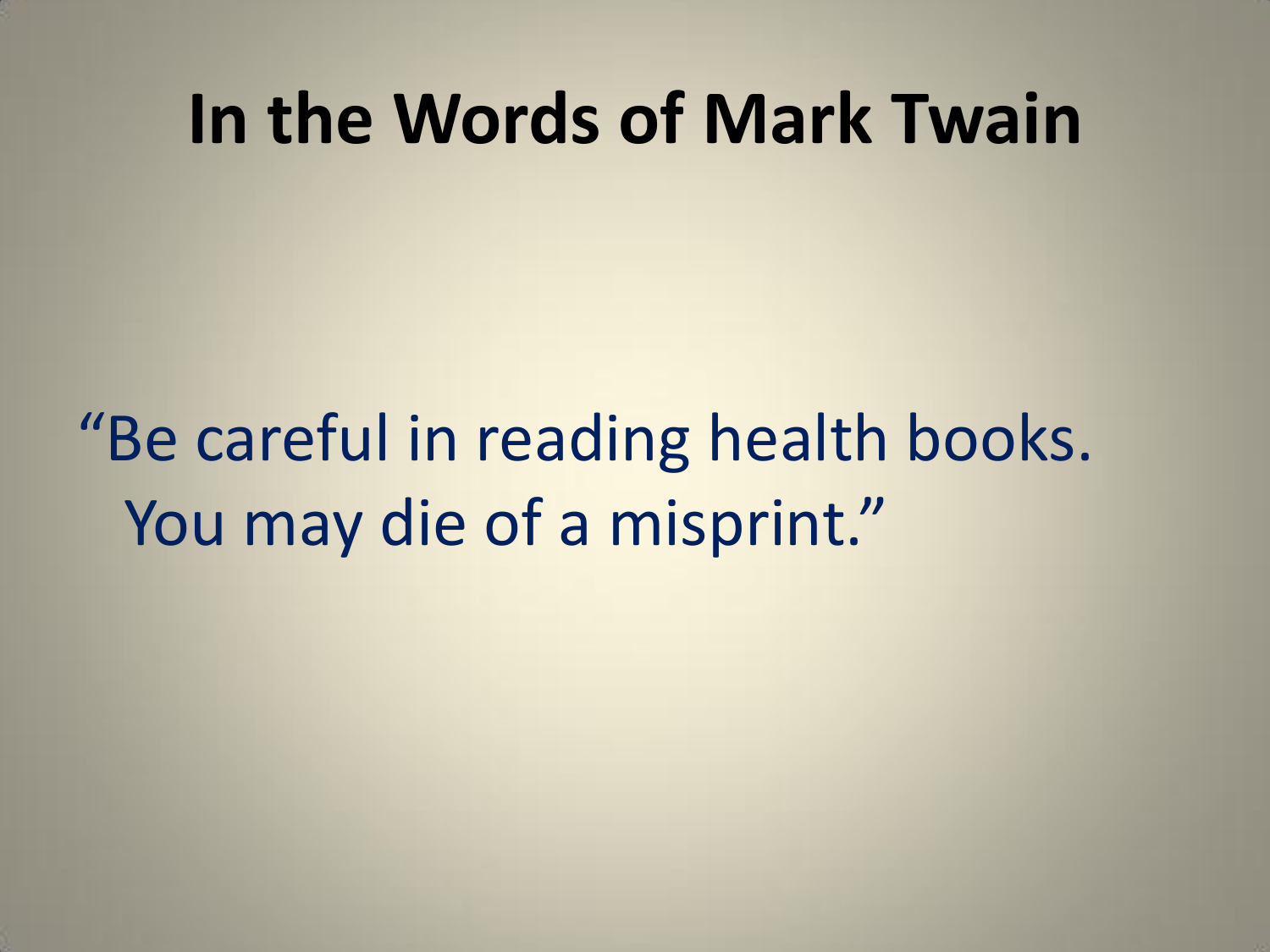## **Reference Checking**

Go to: <http://www.ncbi.nlm.nih.gov/pubmed/>

In the PubMed search box, enter:

Last name of first author, space, volume number, space, and number of first page; when present, also type in first initial of author name after the last name and before the volume number

Then click on "Search" and you will go directly to the Abstract of that article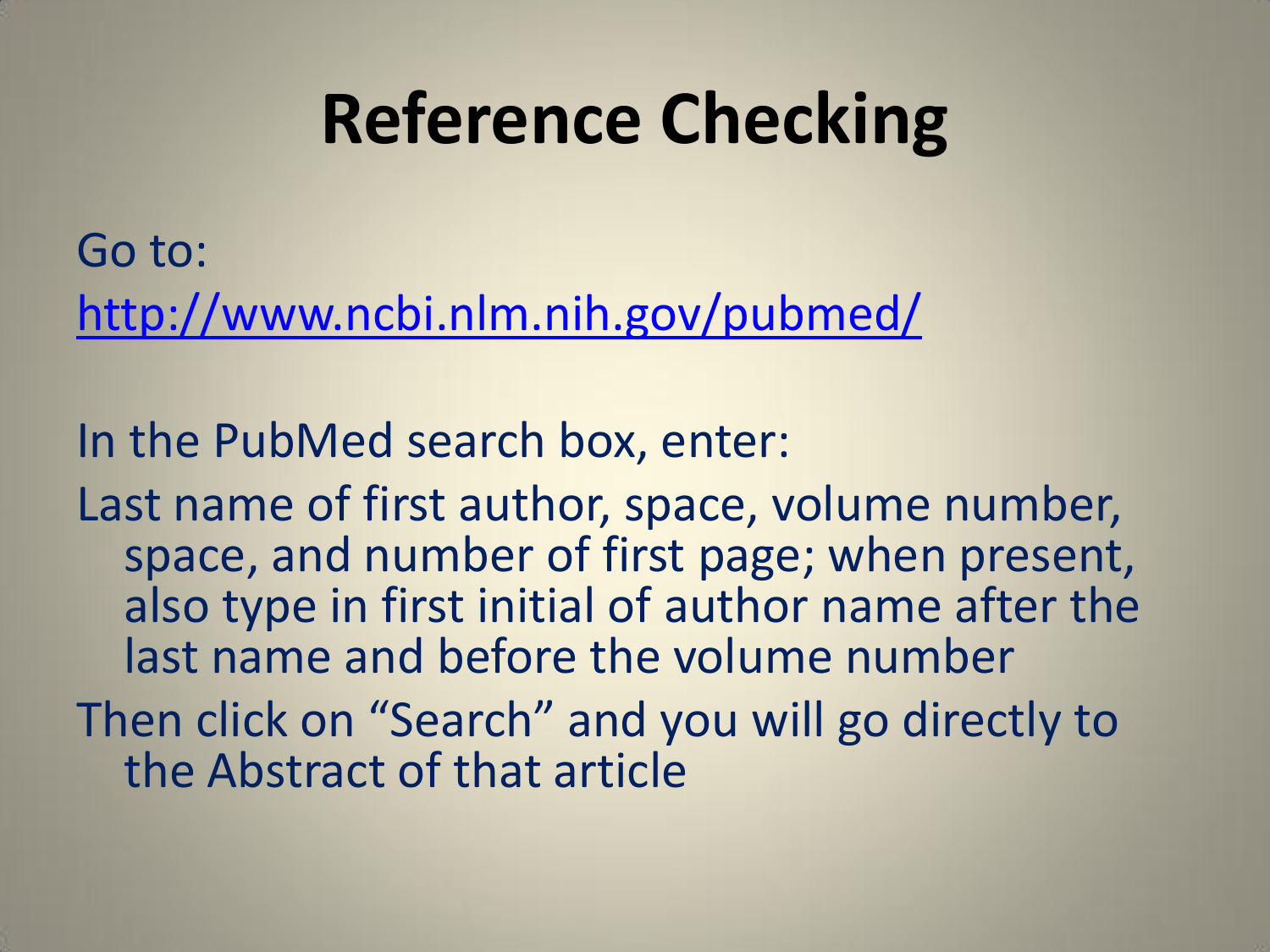#### **The Facts: How It Works**

All infections damage via oxidative stress and are associated with laboratory evidence of increased oxidative stress

All toxins damage via oxidative stress and are associated with laboratory evidence of increased stress

Vitamin C can prevent and reverse the oxidative damage while strongly stimulating the natural antimicrobial and antitoxic properties of the immune system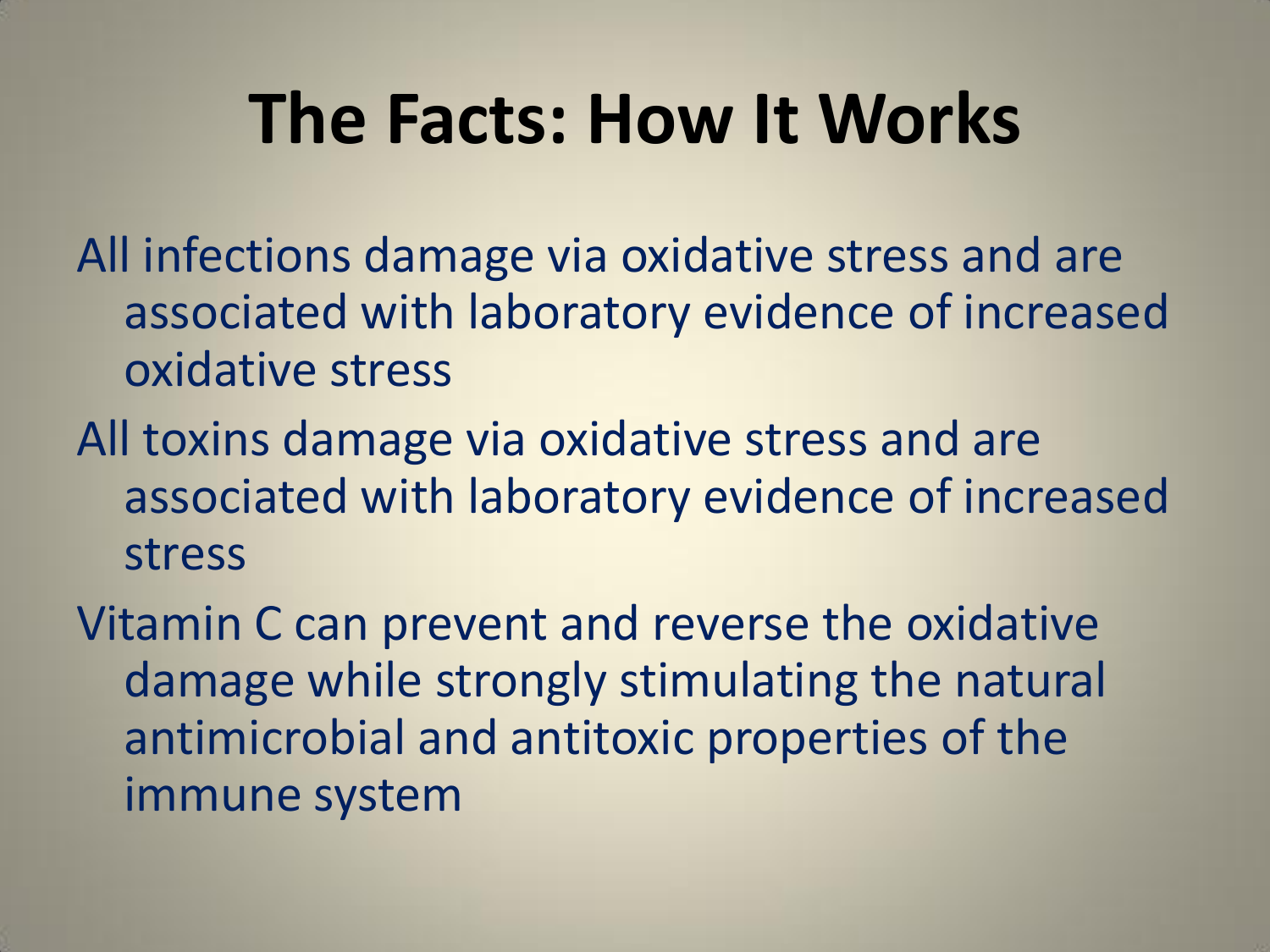## **The Facts: Antimicrobial**

Vitamin C cured polio (60 of 60 acute cases):

(1949) Klenner 111 209 (full article:

[http://www.seanet.com/~alexs/ascorbate/194x/](http://www.seanet.com/~alexs/ascorbate/194x/klenner-fr-southern_med_surg-1949-v111-n7-p209.htm) klenner-fr-southern med surg-1949-v111-n7[p209.htm](http://www.seanet.com/~alexs/ascorbate/194x/klenner-fr-southern_med_surg-1949-v111-n7-p209.htm) )

Vitamin C cured advanced polio and its associated *flaccid paralysis*:

(1951) Klenner 113 101 (full article: [http://www.seanet.com/~alexs/ascorbate/195x/](http://www.seanet.com/~alexs/ascorbate/195x/klenner-fr-southern_med_surg-1951-v103-n4-p101.htm) klenner-fr-southern med surg-1951-v103-n4[p101.htm](http://www.seanet.com/~alexs/ascorbate/195x/klenner-fr-southern_med_surg-1951-v103-n4-p101.htm) )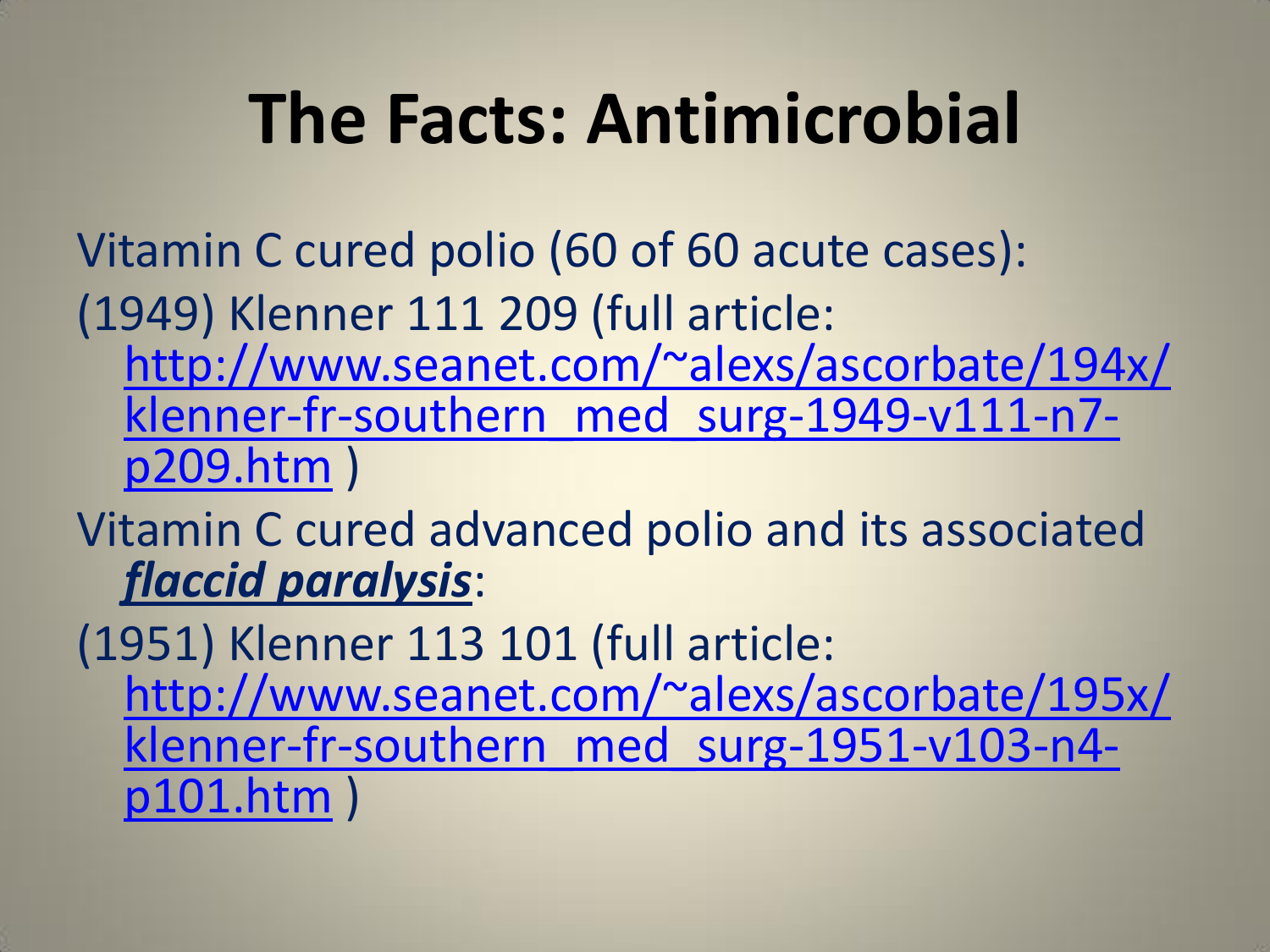**The Facts: How the Medical Community Responded to Dr. Klenner** Landwehr, R. (1991) The origin of the 42-year stonewall of vitamin C. *Journal of Orthomolecular Medicine* 6:99-103

For full article:

[http://www.orthomolecular.org/library/jom/199](http://www.orthomolecular.org/library/jom/1991/pdf/1991-v06n02-p099.pdf) [1/pdf/1991-v06n02-p099.pdf](http://www.orthomolecular.org/library/jom/1991/pdf/1991-v06n02-p099.pdf)

(The title should now read "The origin of the 61 year stonewall of vitamin C.")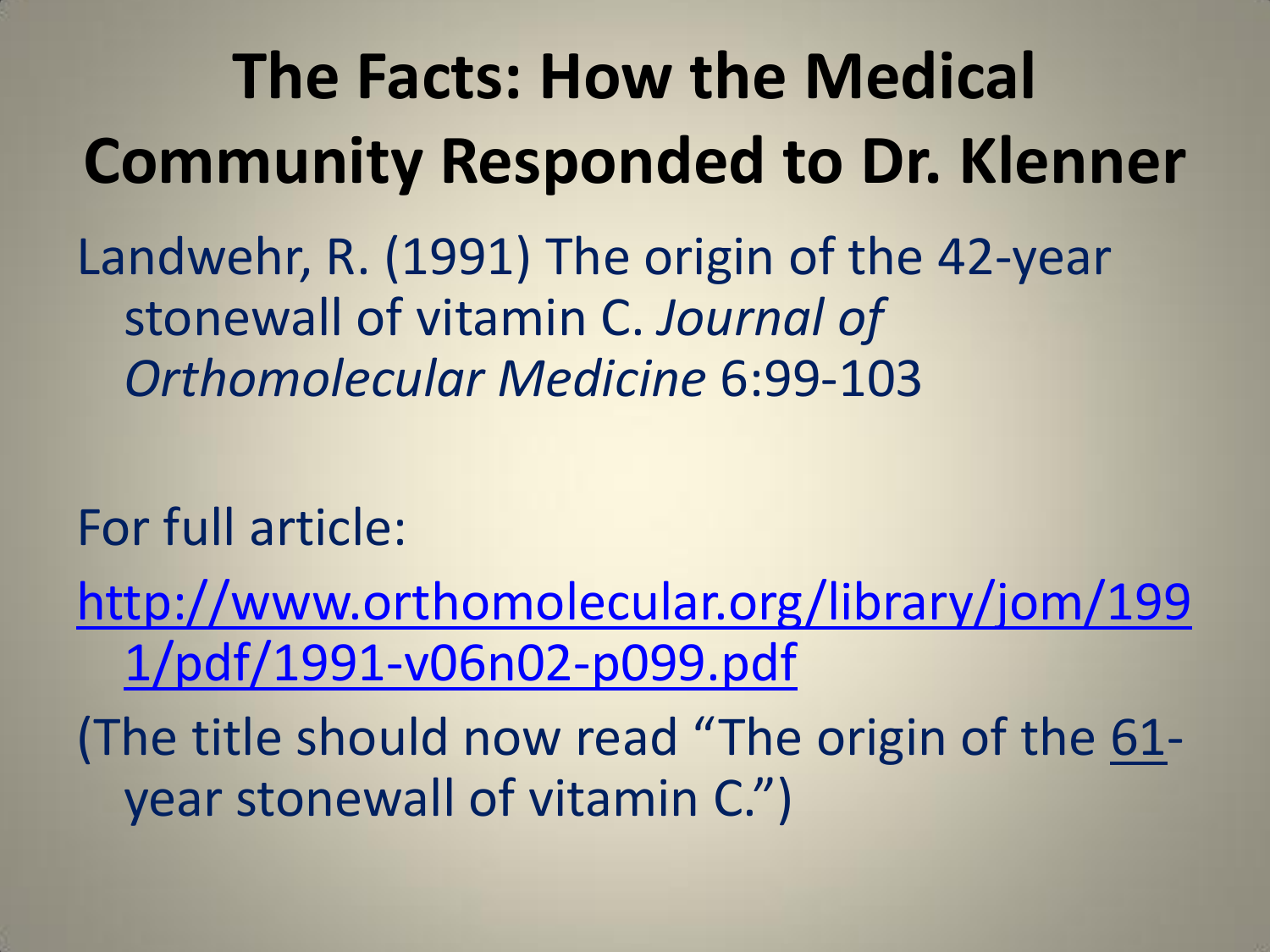#### **The Facts: Antimicrobial**

Vitamin C cured acute hepatitis: (1962) Dalton 55 1151 (1981) Cathcart 7 1359 (1983) Orens S 48 4

Vitamin C cured cases of viral encephalitis *presenting in coma*:

(1951) Klenner 113 101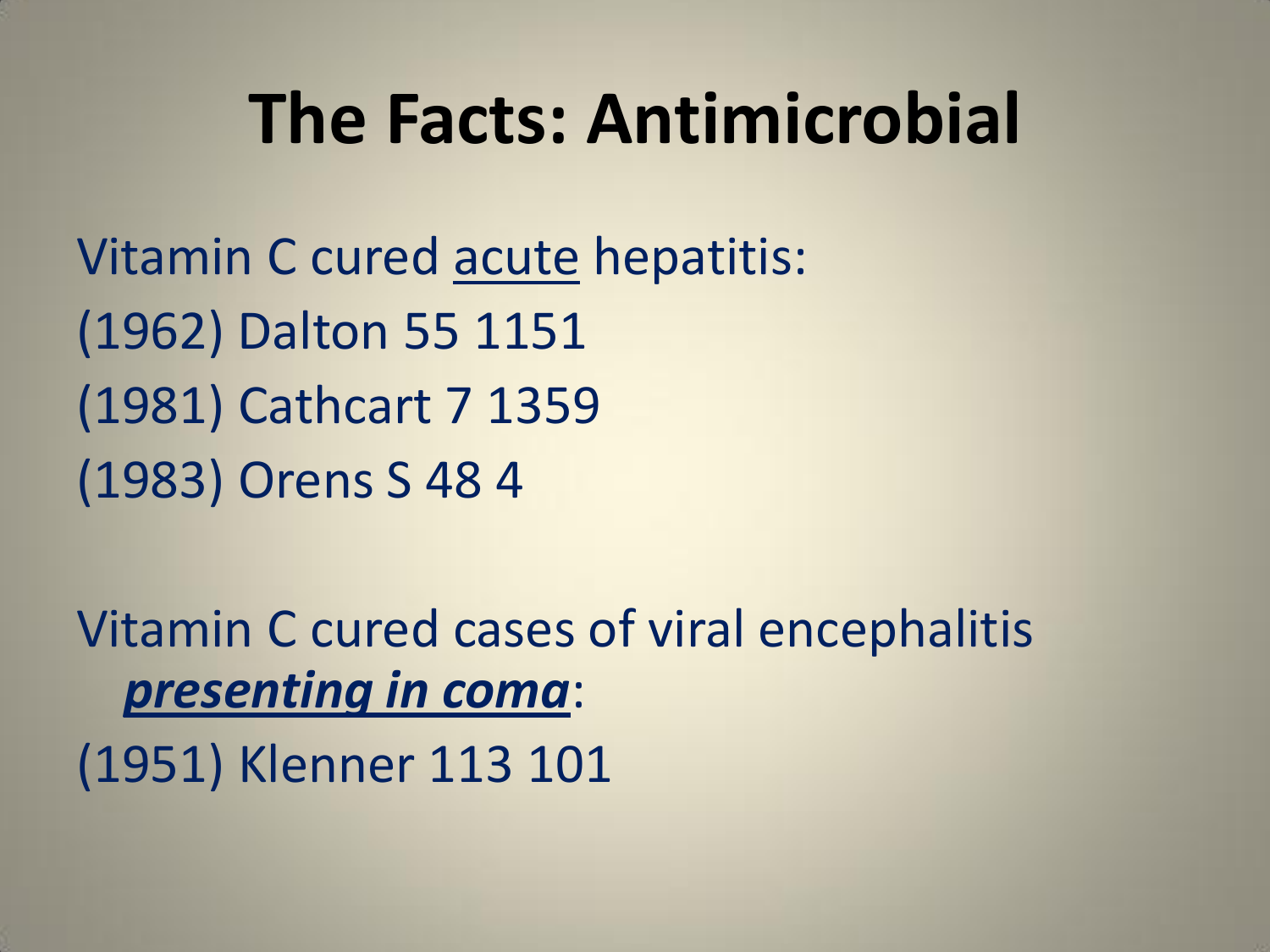## **The Facts from Dr. Klenner**

Dr. Klenner's own review article covering many of the different conditions he treated and cured successfully with vitamin C:

[http://www.seanet.com/~alexs/ascorbate/197x/](http://www.seanet.com/~alexs/ascorbate/197x/klenner-fr-j_appl_nutr-1971-v23-n3&4-p61.htm) [klenner-fr-j\\_appl\\_nutr-1971-v23-n3&4](http://www.seanet.com/~alexs/ascorbate/197x/klenner-fr-j_appl_nutr-1971-v23-n3&4-p61.htm) [p61.htm](http://www.seanet.com/~alexs/ascorbate/197x/klenner-fr-j_appl_nutr-1971-v23-n3&4-p61.htm)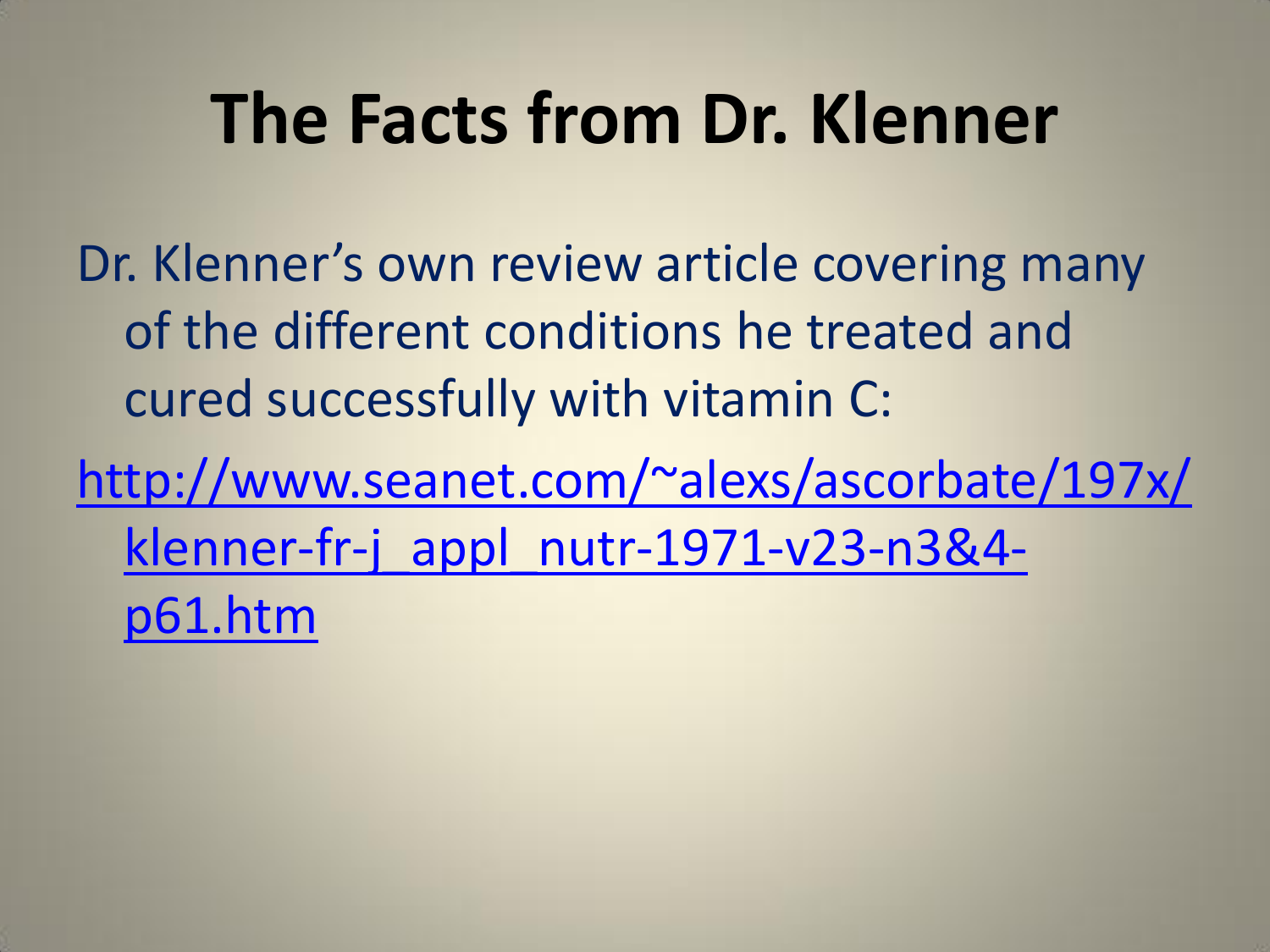#### **In Dr. Klenner's Own Words**

"Some physicians would stand by and see their patients die rather than use ascorbic acid because in their finite minds it exists only as a vitamin. Vitamin C *should* be given to the patient while the doctors ponder the diagnosis." [emphasis mine]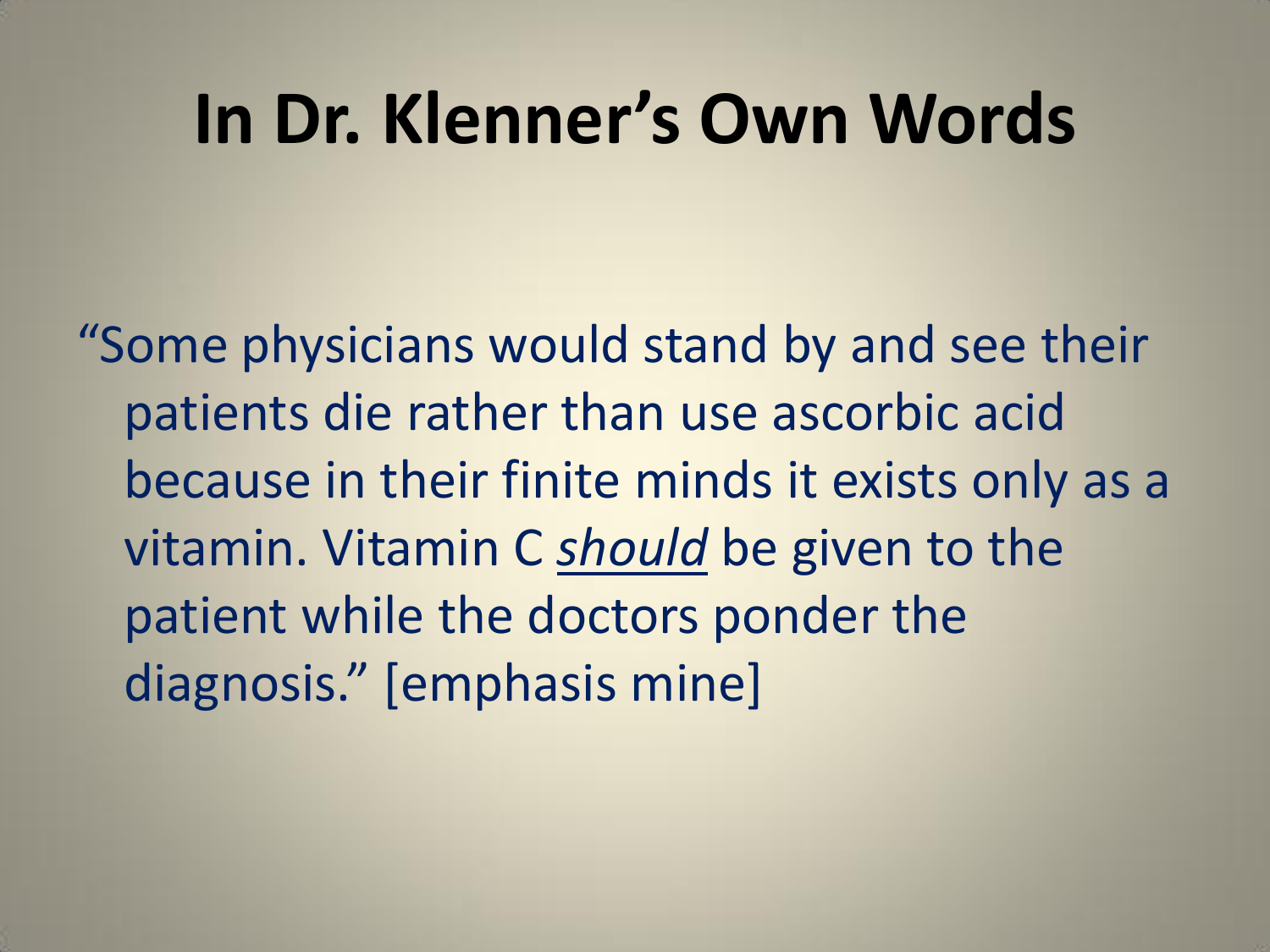#### **The Facts: Antimicrobial**

Vitamin C cured acute rheumatic fever: (1950) Massell 242 614

Published in *The New England Journal of Medicine*, the authors only wanted to conclude that vitamin C had "antirheumatic activity" but that more research was needed; no significant additional research of this clinical application of vitamin C was ever found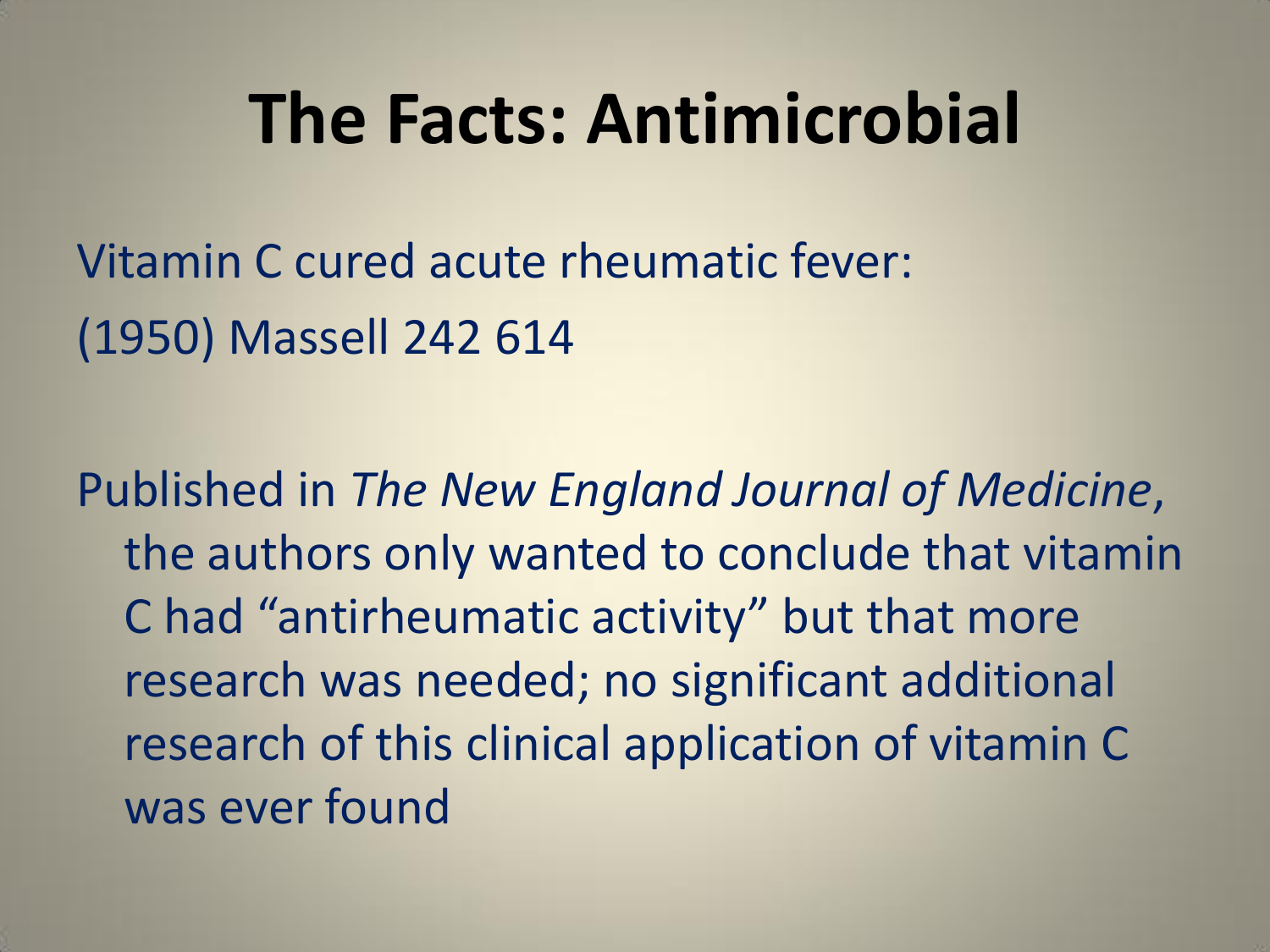## **The Facts: Antitoxin**

Vitamin C, and other antioxidants (alpha lipoic acid and acetylcysteine), have cured toxic mushroom poisoning: (1984) Laing 65 590 (1979) Berkson 300 371 (1999) Montanini 49 1044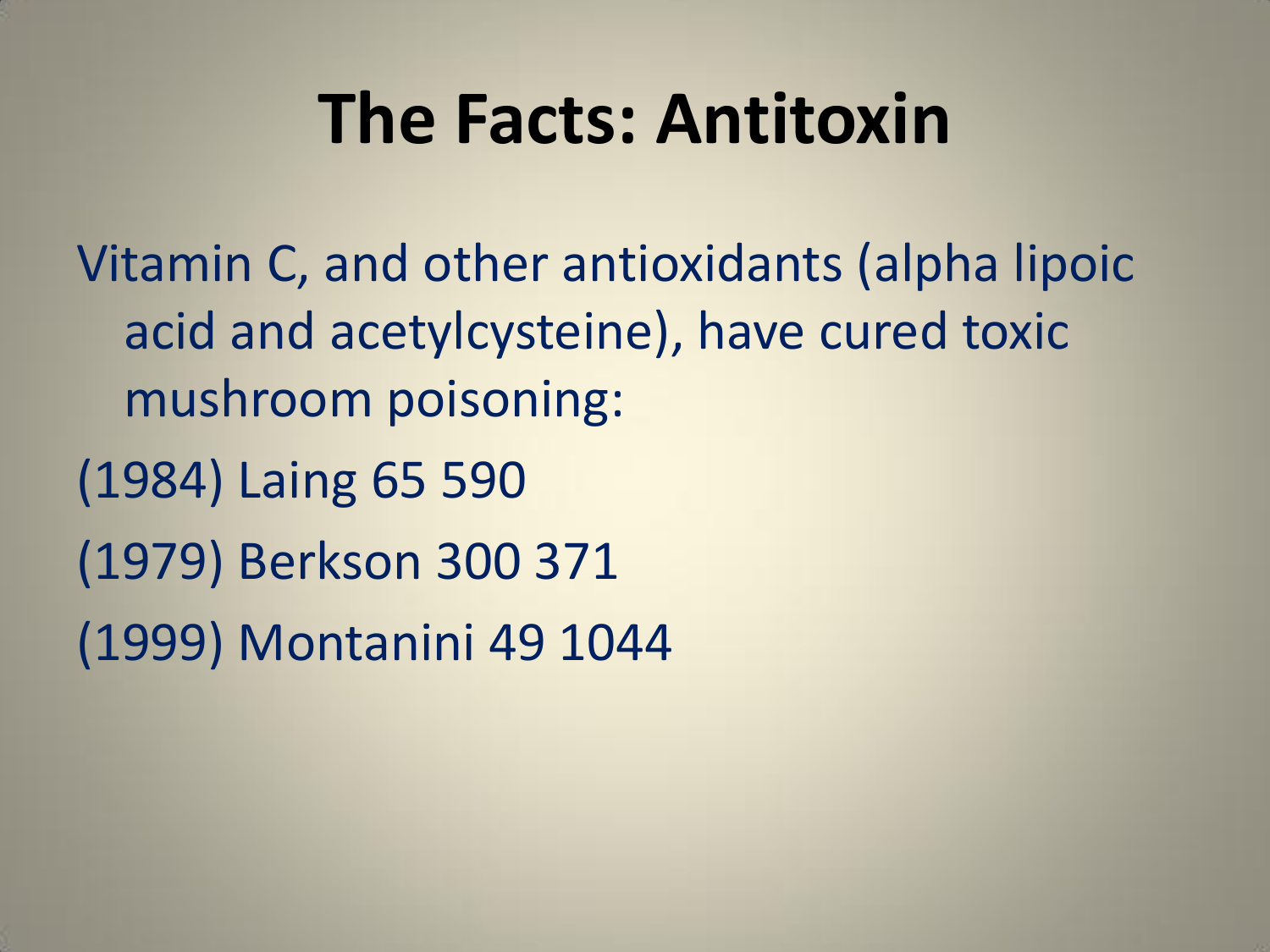#### **The Facts: Antimicrobial and Antitoxic**

Few early researchers followed Dr. Klenner's lead in the multigram, intravenous vitamin C treatment of a wide variety of infections and toxin exposures. Most of the decisive studies on the clinical effects of this type of therapy come from Dr. Klenner's 20+ papers that he published. A very large portion of the vitamin C literature was performed with daily dosages of less than 1,000 mg (and typically still showed clearly positive results)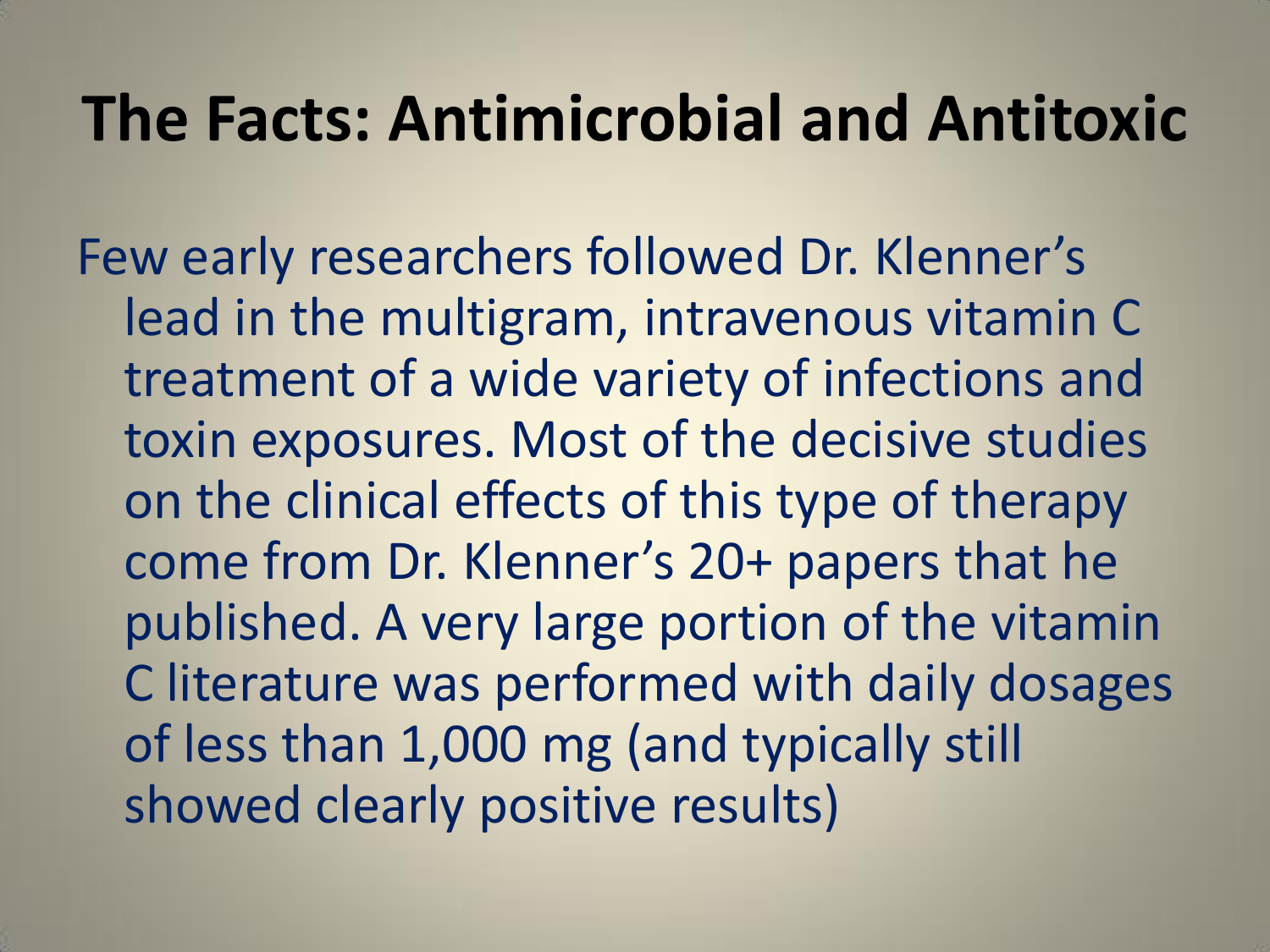#### **The Facts: Antimicrobial and Antitoxic**

My own clinical experience with intravenous vitamin C has resulted in the rapid (less than three days) cure of chronic infectious mononucleosis (2 of 2 cases) and chronic West Nile virus infections ( 2 of 2 cases); also hemorrhagic Dengue fever in a teenage girl in South America was cured in three days with only oral liposome encapsulated vitamin C.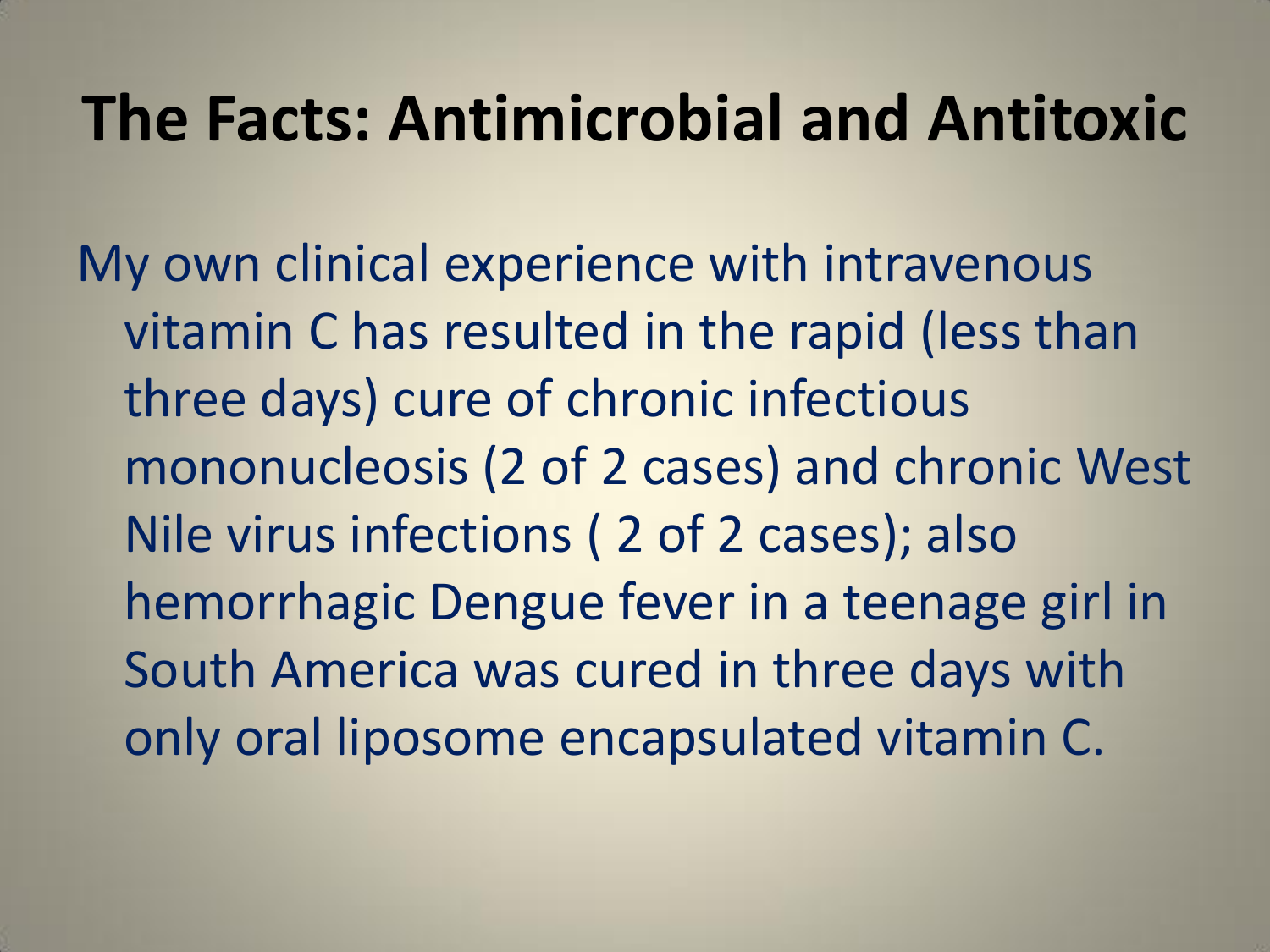#### **The Facts: Anticancer**

Vitamin C exerts anticancer activity both in the test tube and in the body: (2008) Mikirova 6 50 (full article also available)

Three cases reported showing vitamin C to be a very effective cancer therapy: (2006) Padayatty 174 937 (full article also available)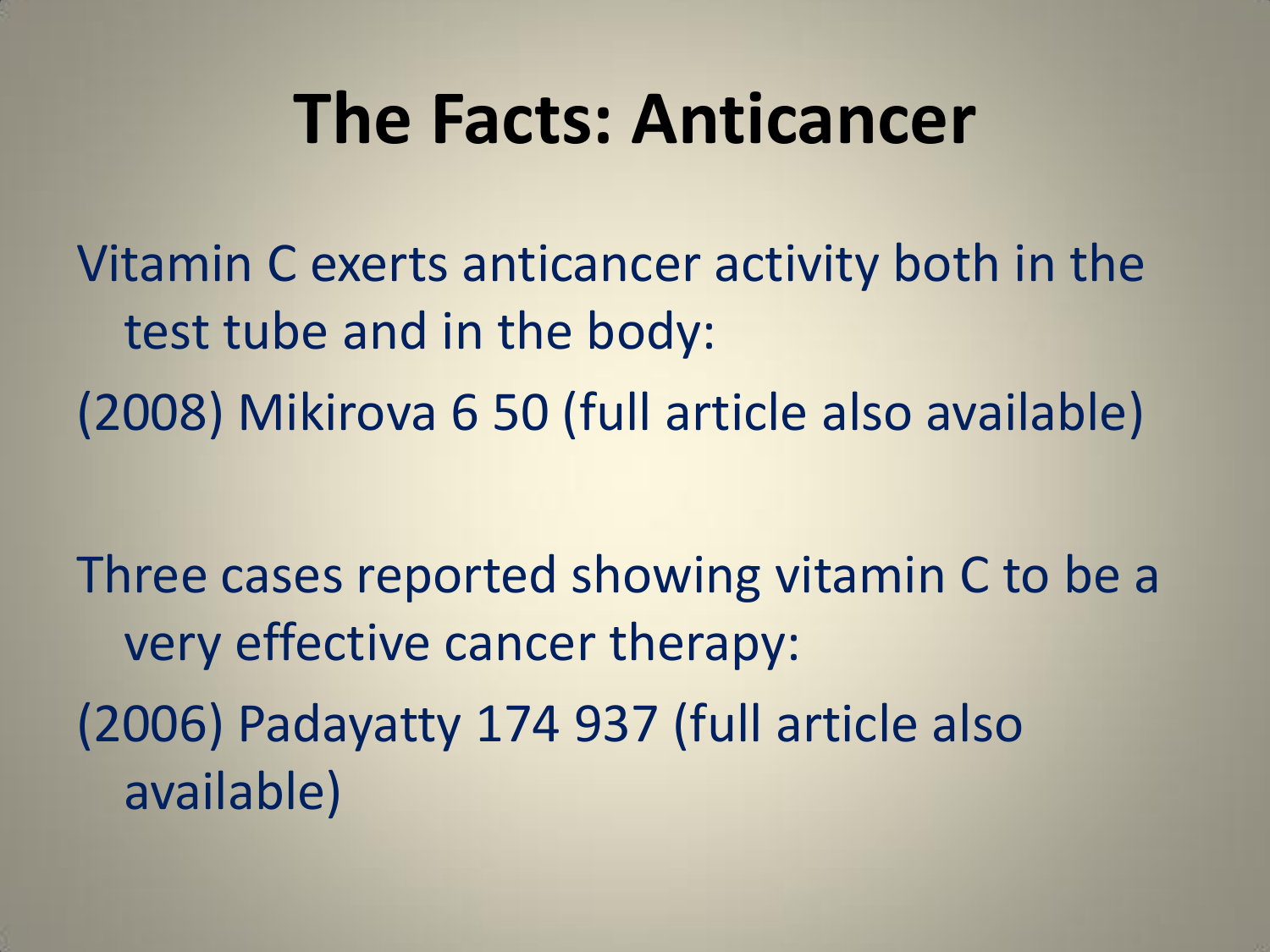## **The Facts: Anticancer**

Seven advanced cancer case reports successfully treated with intravenous vitamin C:

(2004) Riordan 23 115 Full article available at: [http://www.riordanclinic.org/research/articles/](http://www.riordanclinic.org/research/articles/89023203.pdf)

[89023203.pdf](http://www.riordanclinic.org/research/articles/89023203.pdf)

Many more similar scientific articles can be found reaching the same conclusions about the effectiveness of vitamin C as effective cancer chemotherapy.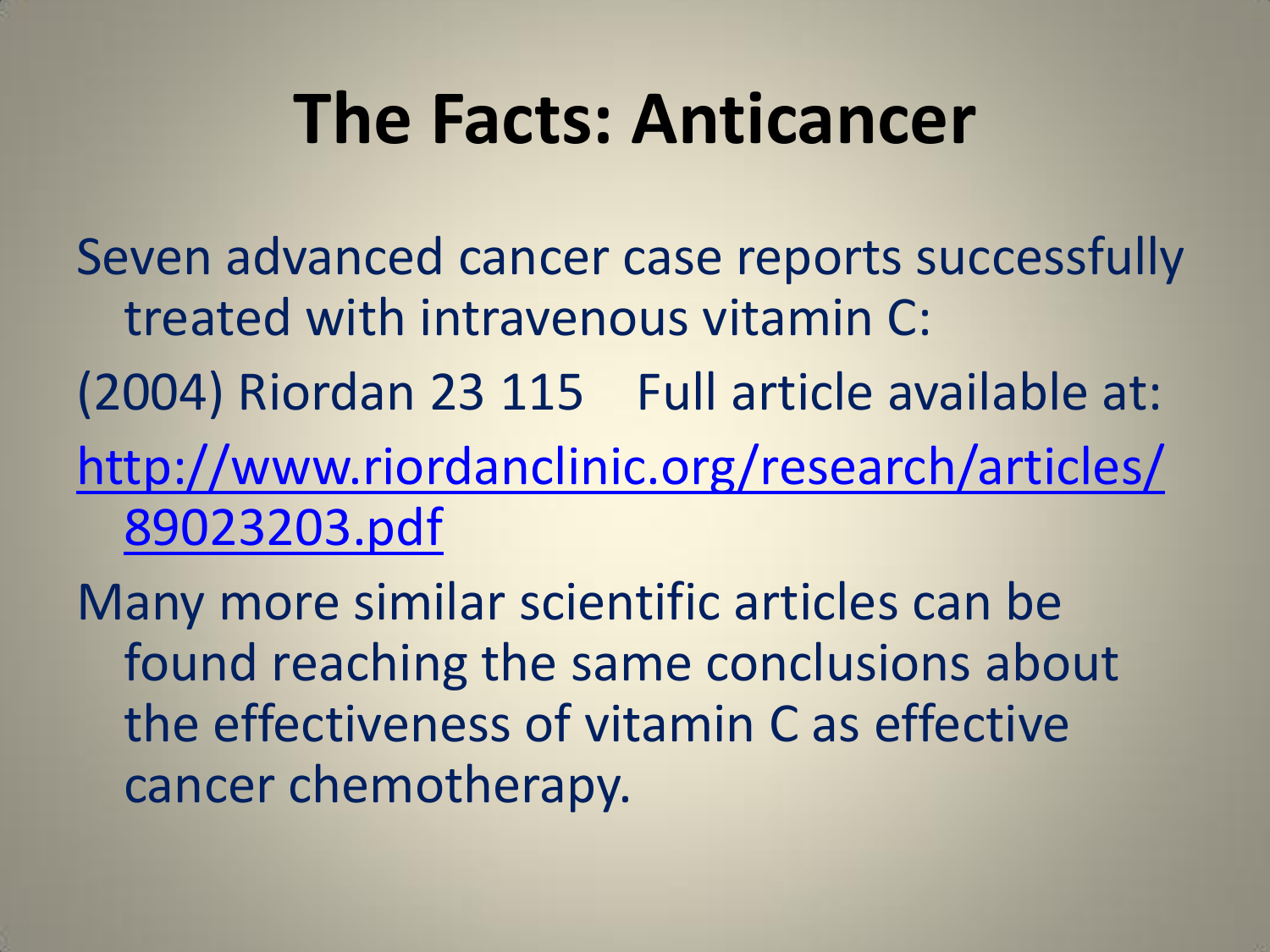#### **The Facts: Anticancer**

#### Higher plasma levels of vitamin C are inversely associated with risk of gastric cancer

(2006) Jenab 27 2250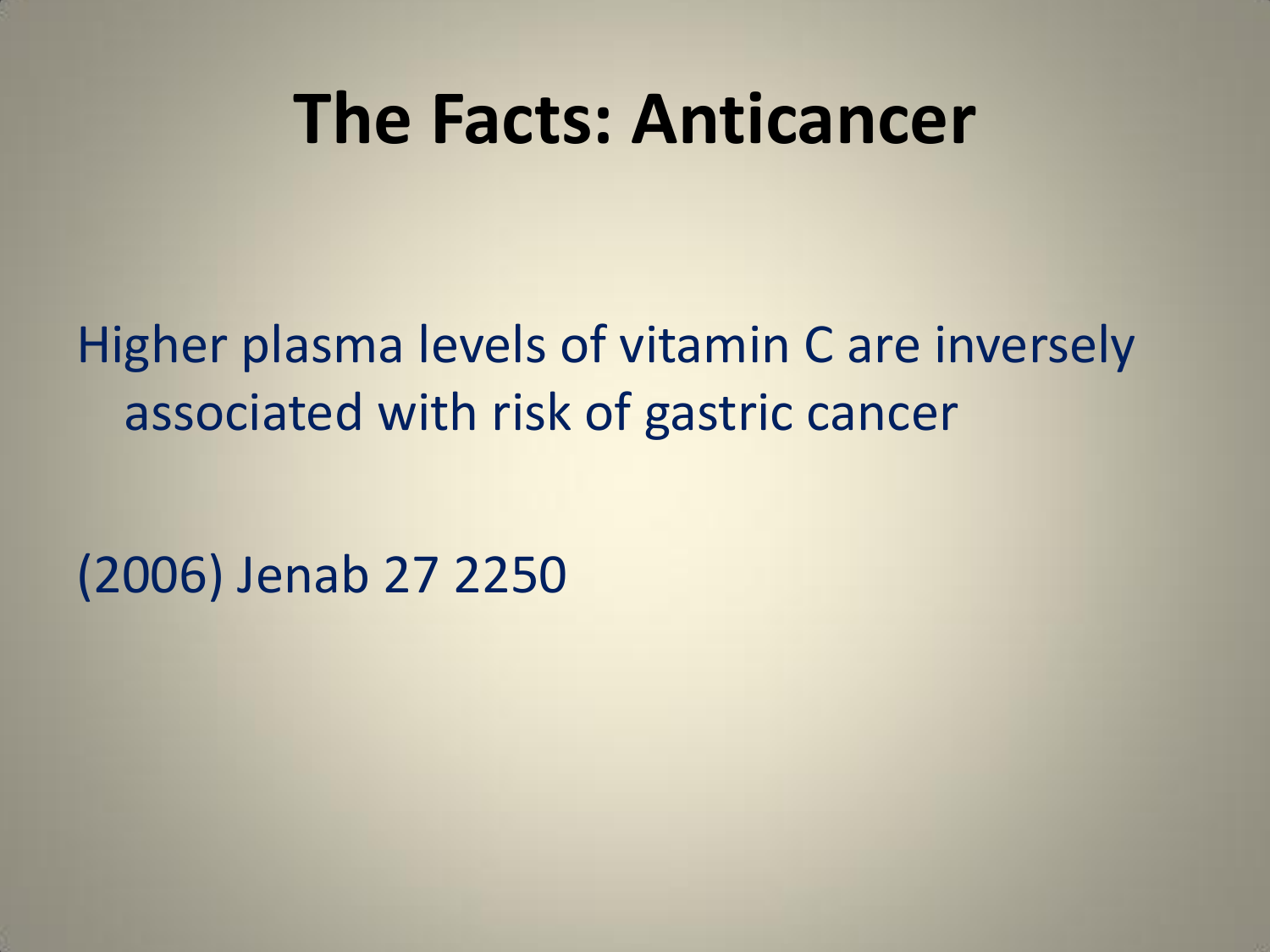## **The Facts: Anti-Aging, Longevity**

The *highest* plasma levels of vitamin C are associated with the *least* mortality from heart disease, as well as from cancer and all other causes. In 19,496 men and women, the risk of dying in the top 20% was about *half* the risk of dying in the bottom 20% (2001) Khaw 357 657 (2000) Loria C 72 139 reached a similar conclusion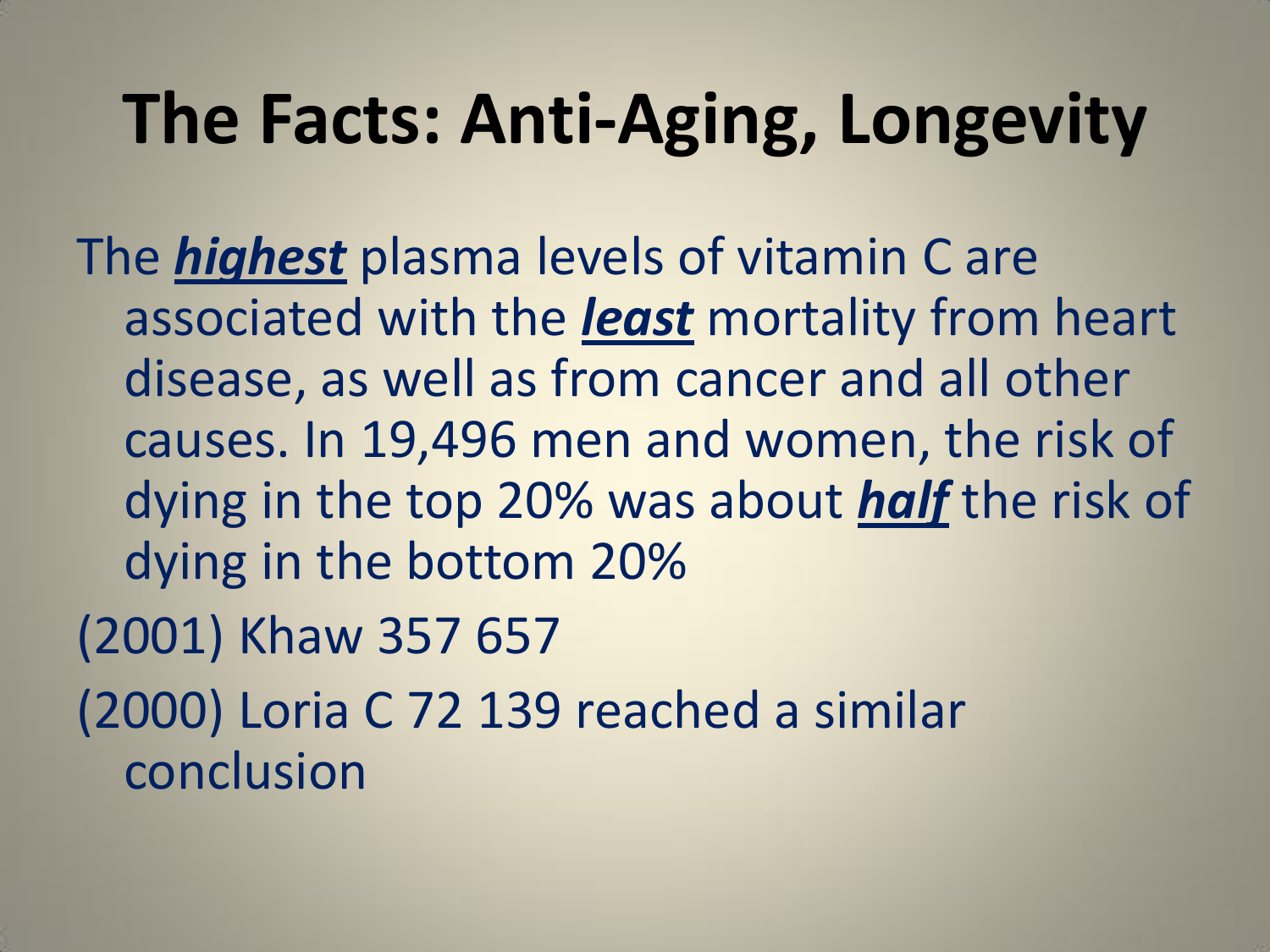#### **The Facts: Antiatherosclerotic**

High plasma vitamin C levels are associated with a lowered risk of coronary artery disease, independent of classical risk factors

(2006) Boekholdt 96 516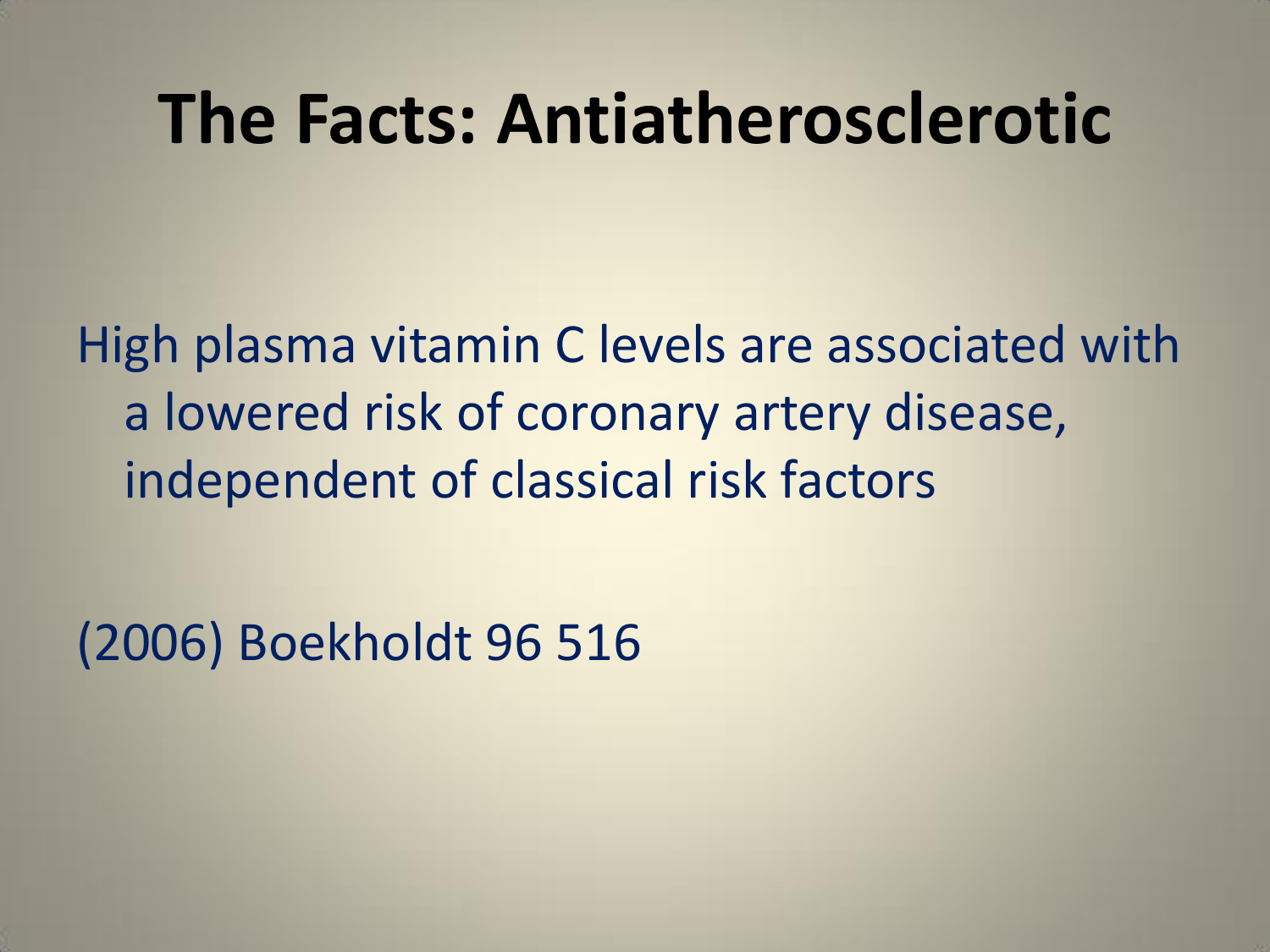#### **The Facts: Diabetes**

Higher plasma vitamin C levels are inversely associated with the development of diabetes

(2000) Sargeant 23 726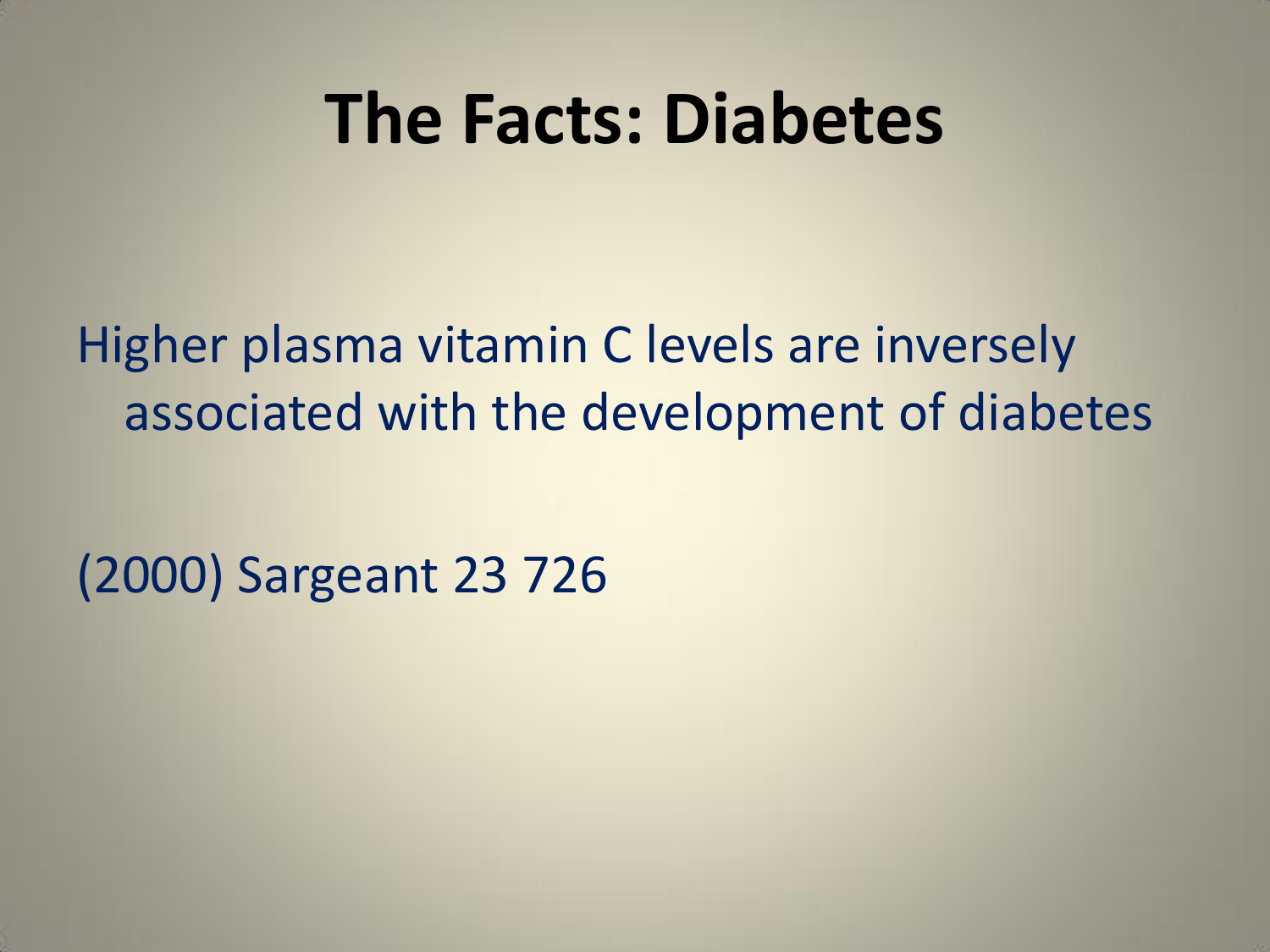Vitamin C has *no known toxic dosage* in patients without preexisting kidney disease.

" $...194,054$  g, or 427 lbs of IV vitamin C" were "administered to 275 patients with no sign of kidney disease, or any other significant side effects over a 16-year period."

(2002) Jackson et al. Full article available at:

[http://www.riordanclinic.org/research/articles/890](http://www.riordanclinic.org/research/articles/89023765_jom.pdf) [23765\\_jom.pdf](http://www.riordanclinic.org/research/articles/89023765_jom.pdf)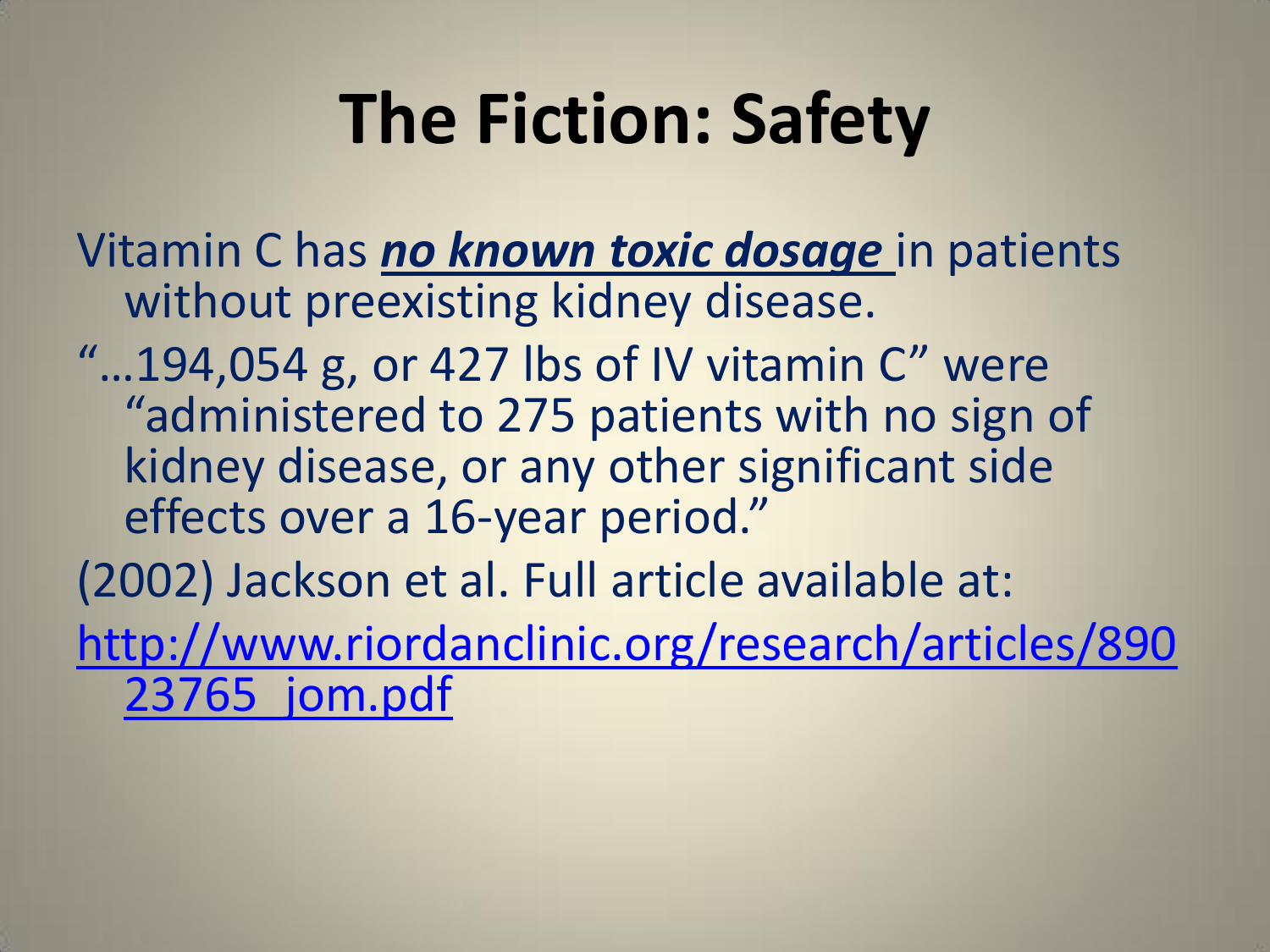In a Harvard study on 85,557 women with no history of kidney stones, vitamin C intake was not associated with risk of developing kidney stones. The Harvard researchers advised that "routine restriction of vitamin C to prevent stone formation appears unwarranted." (1999) Curhan 10 840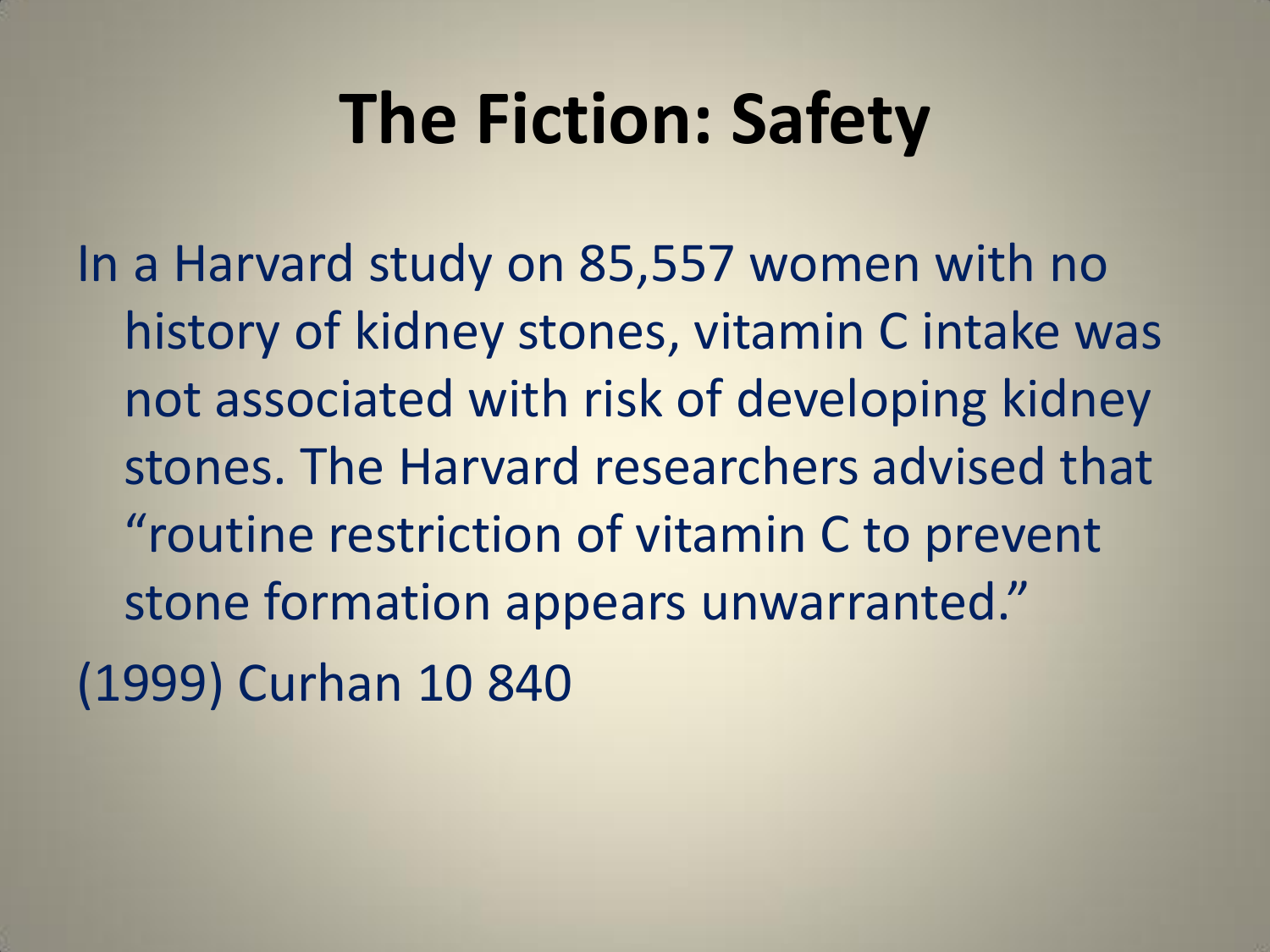Another large study, the Harvard Prospective Health Professional Follow-Up Study:

"The intake of high doses of vitamin C does not increase the risk of calcium oxalate kidney stones…" The members of the group with the *highest* vitamin C intake "had a lower risk of kidney stones" than those with the *lowest* intake.

(1997) Gerster 41 269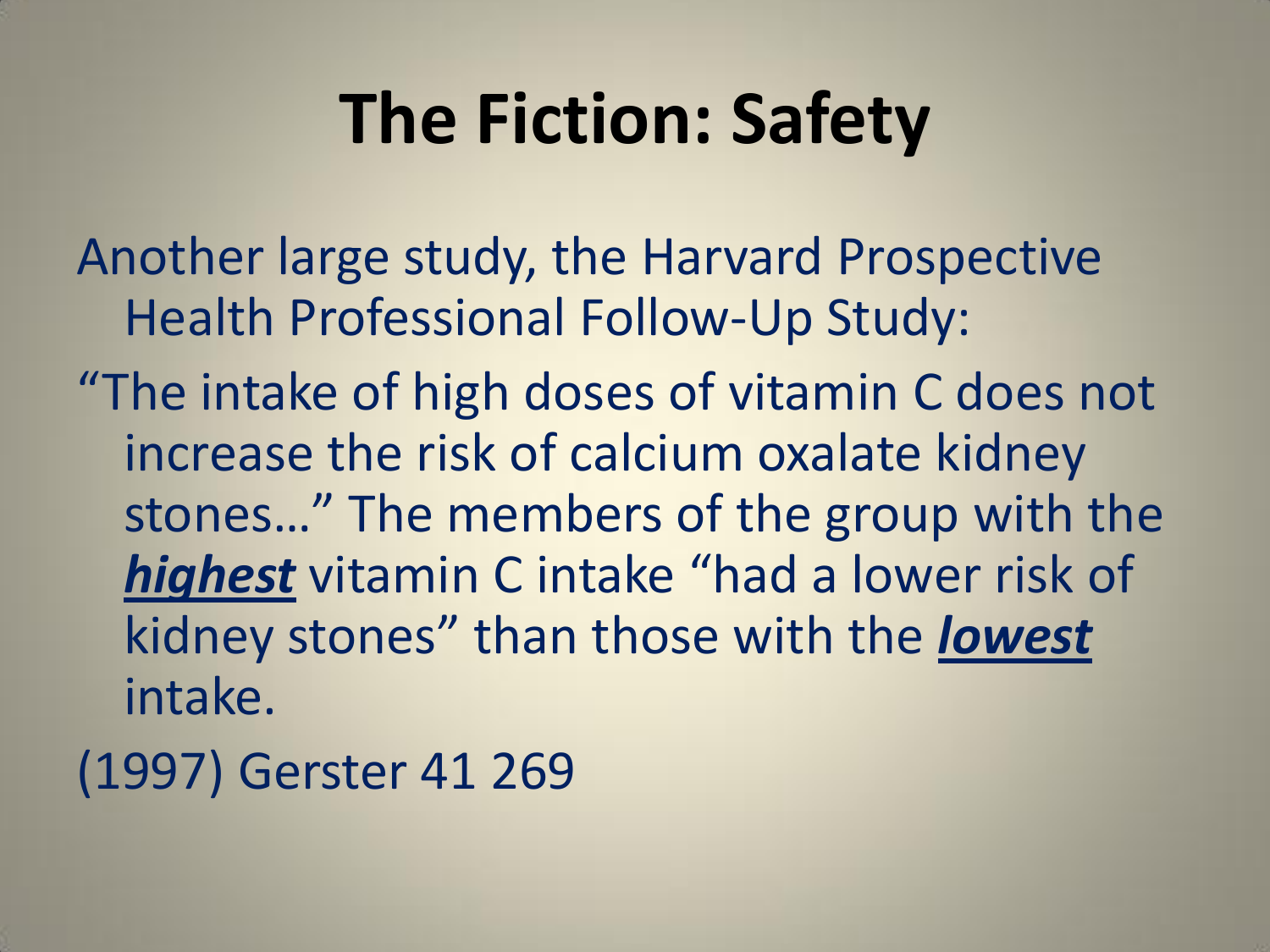Continuous vitamin C infusions of 50 grams daily were given over an eight-week period in terminal cancer patients with no definable negative side effects.

(2001) Casciari 84 1544 (abstract and full article available)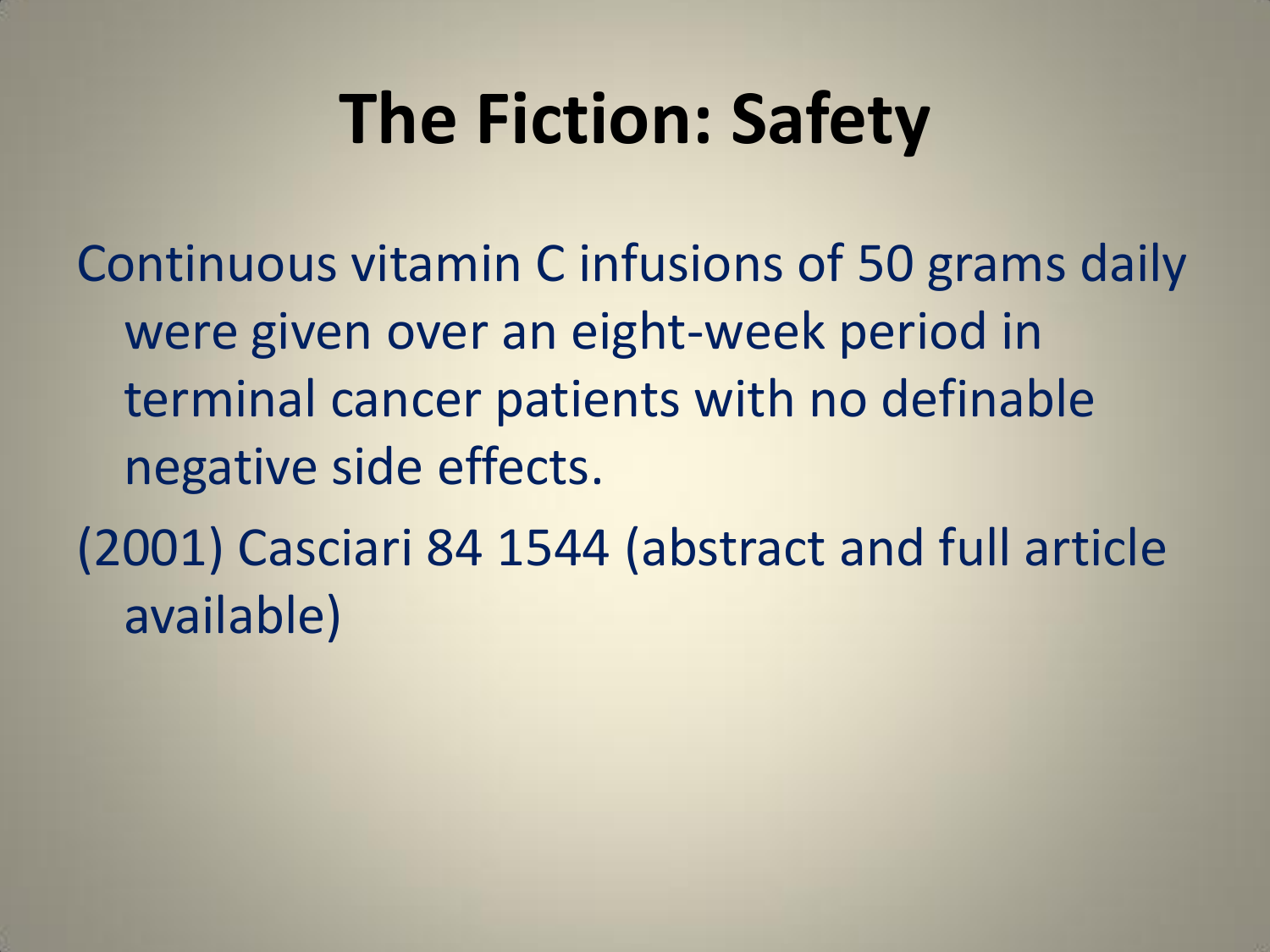Serum vitamin C levels were examined in relation to the history of kidney stones in over 10,000 subjects, and *no* evidence was found to indicate that high vitamin C levels increased the prevalence of kidney stones. Conversely, the *higher* the vitamin C levels in the blood, the *lower* the incidence of kidney stones. (1999) Simon 159 619 (abstract and full article available)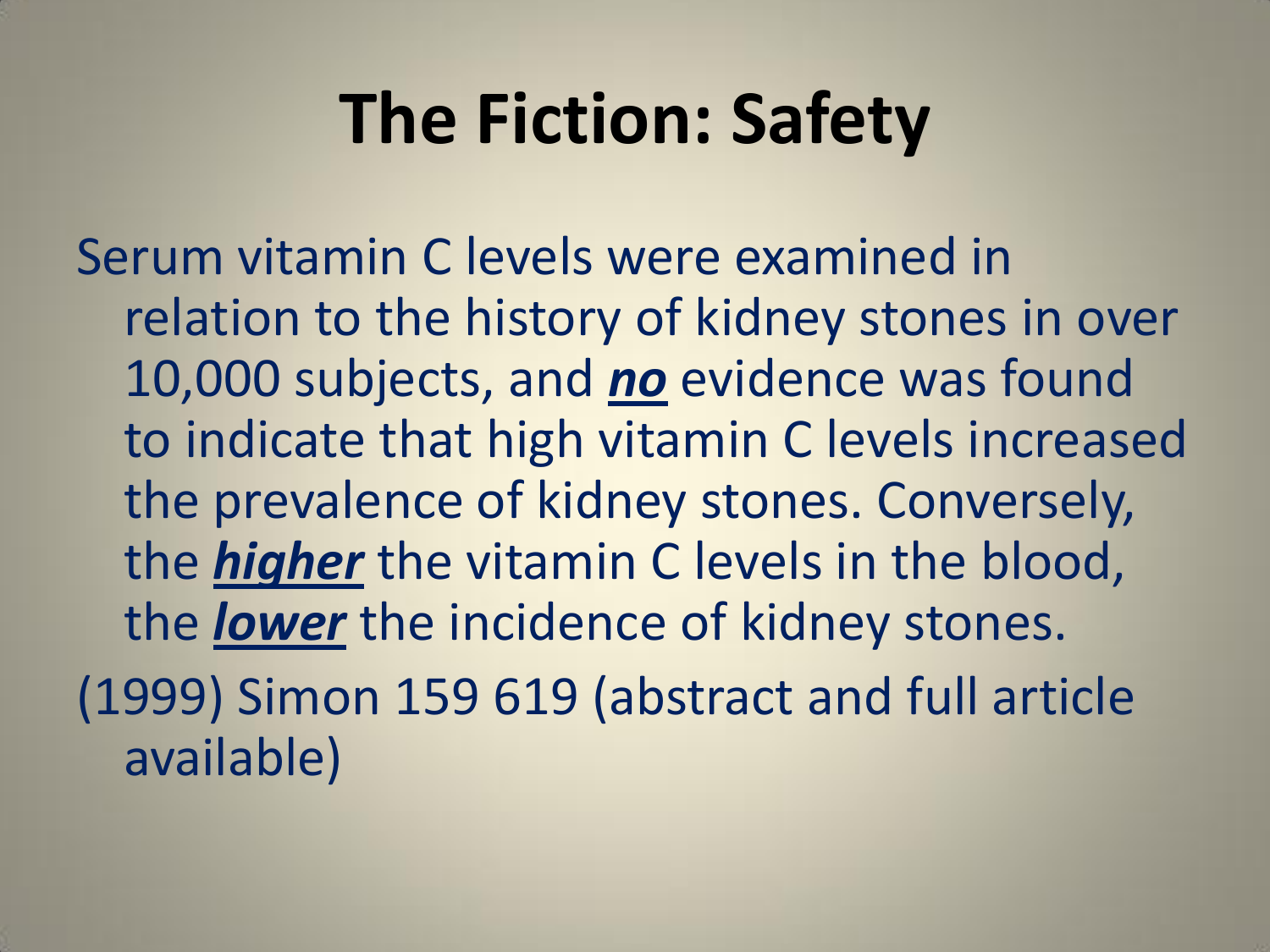Over 55 other factors, in addition to vitamin C, can raise urinary oxalate levels and increase the risk of stone formation, *in patients with preexisting kidney disease*. In pregnancy, for example, the urine becomes *as supersaturated* with calcium oxalate as in patients with established stone disease, but there is *no* increased risk of stones associated with pregnancy. Elevated urine oxalate is a risk factor for stone disease *in patients with preexisting kidney disease only*.

(1989) Maikranz 36 108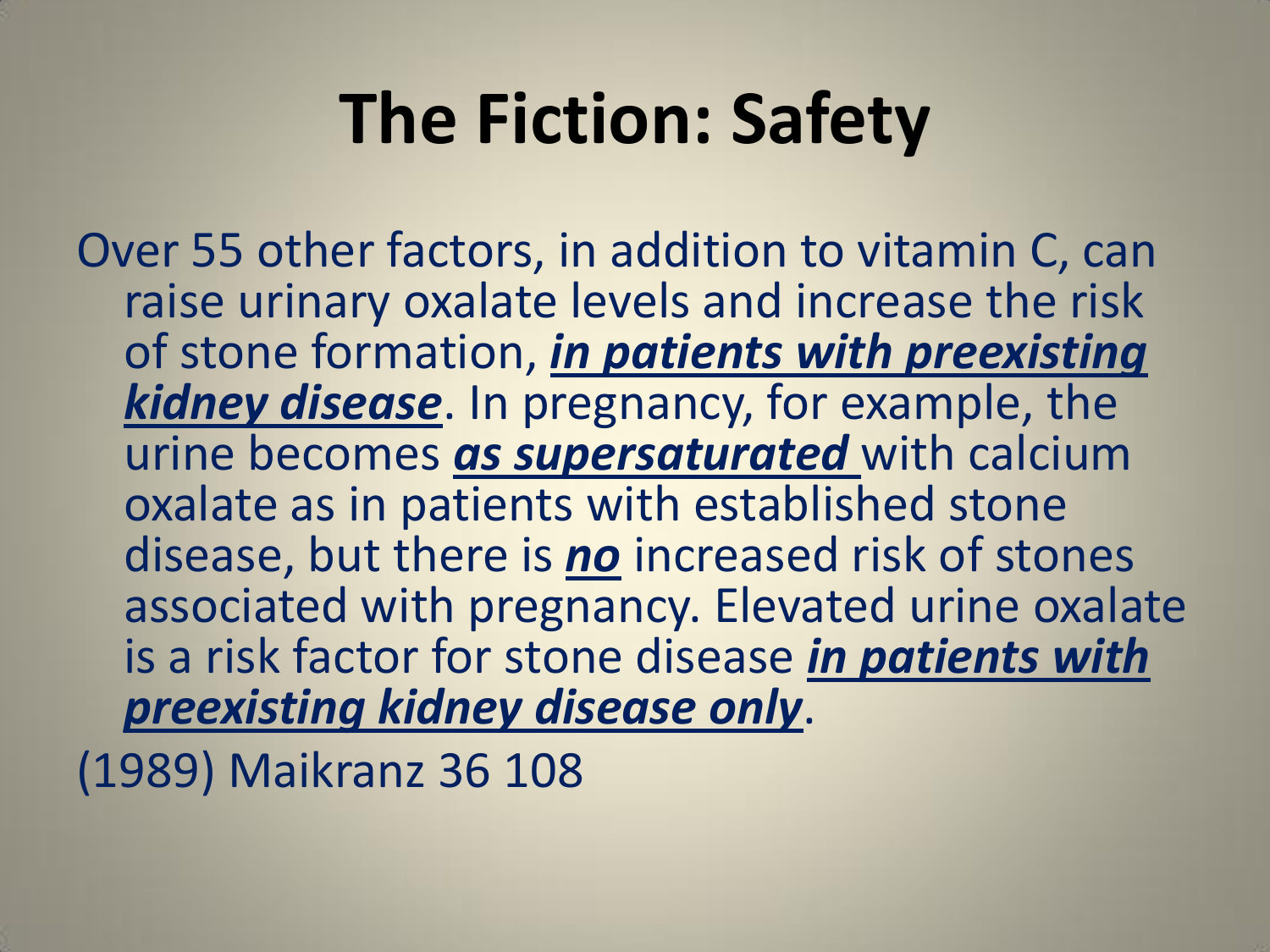Even though it is not used in most hospitals currently, high dose intravenous vitamin C is used widely around the world now in doctors' clinics and offices, with no definable evidence of harm in patients without preexisting kidney disease

(2010) Padayatty 5 e11414 (abstract and full article available)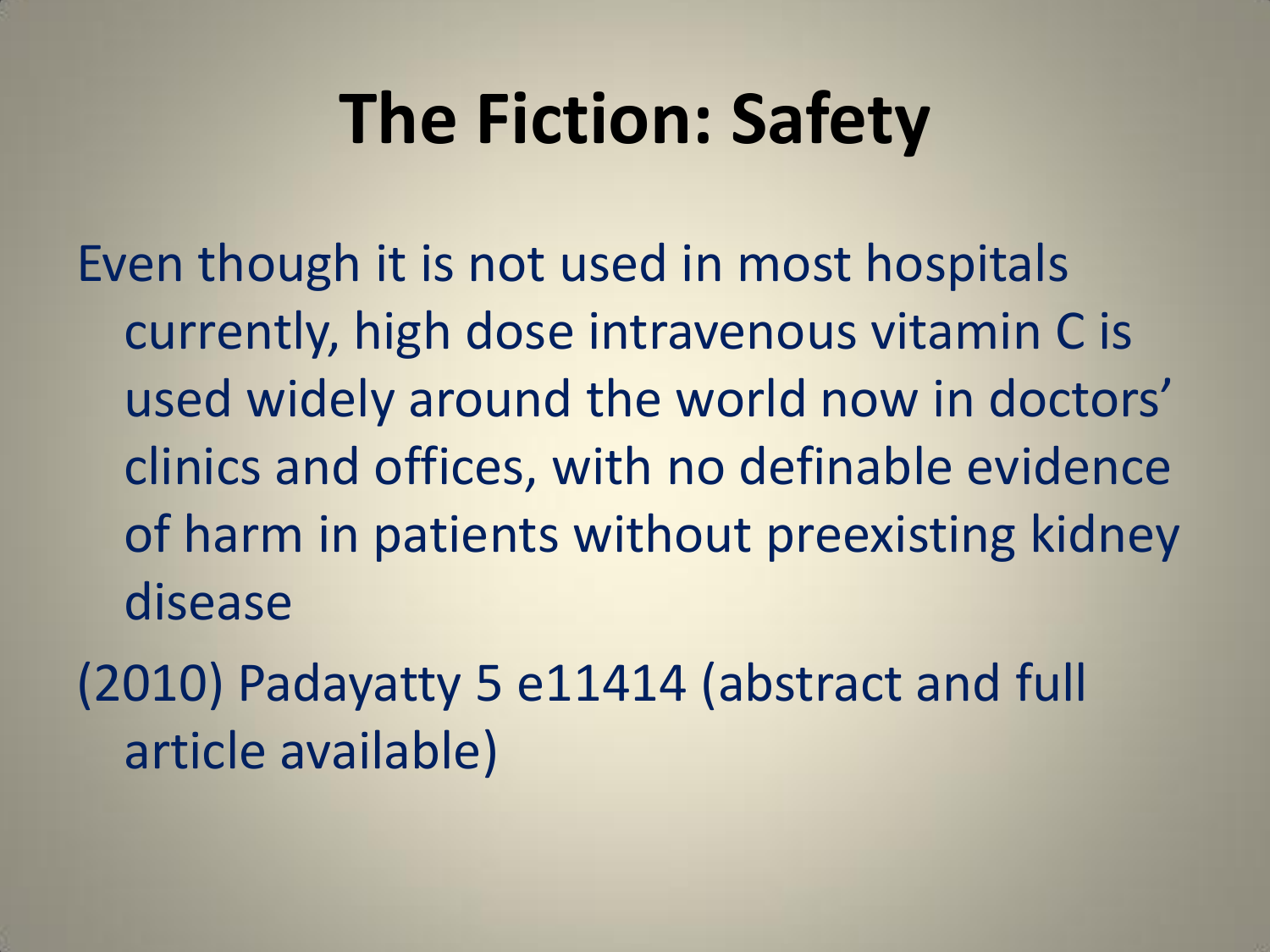A person with normal kidney function can successfully kill himself with excess water ingestion. There is no established dosage at or beyond which such a person can reliably kill himself with vitamin C. Is water more toxic than vitamin C?

(2005) Hayashi T 12 157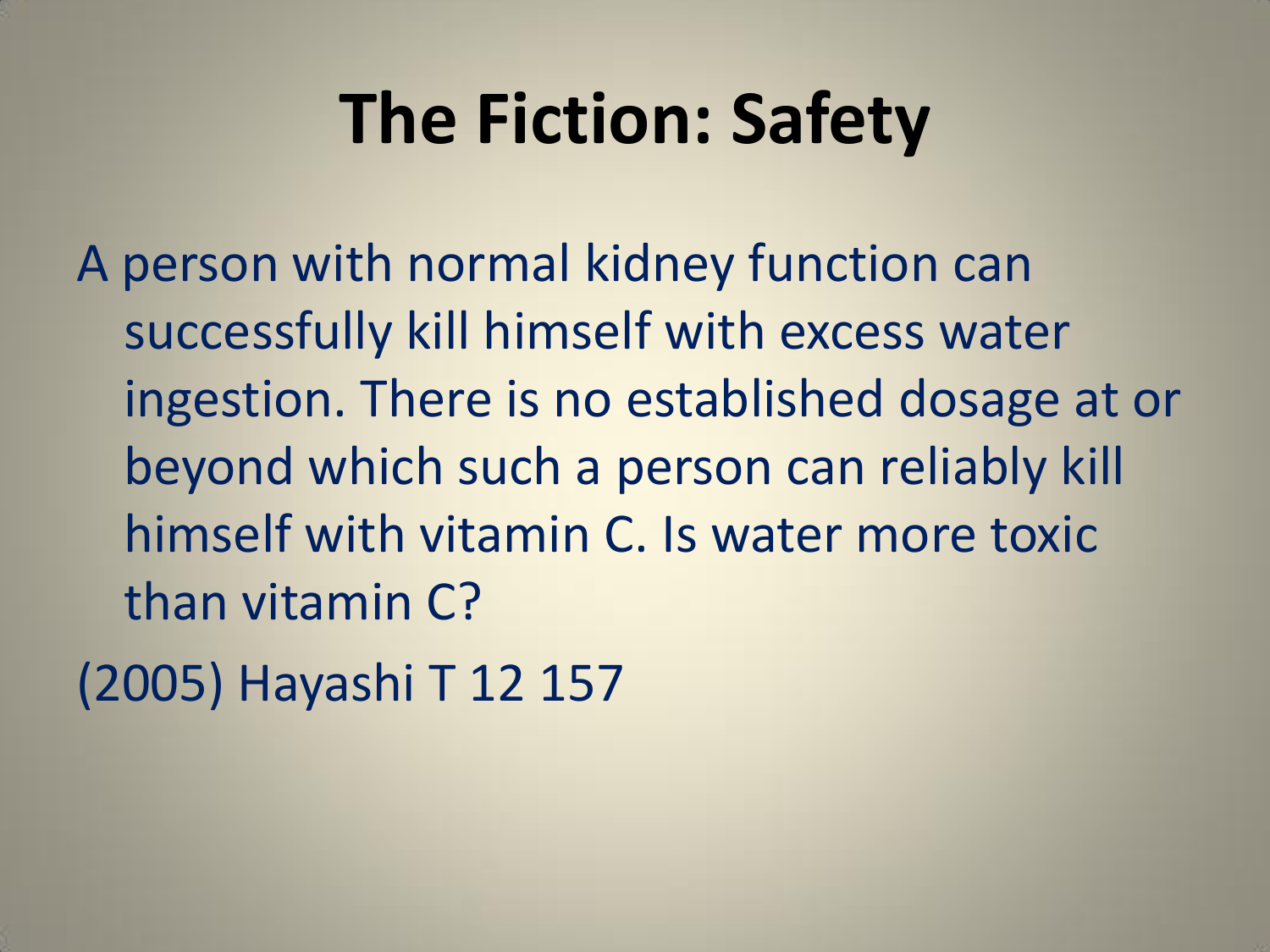Like any other therapy, the administration of vitamin C needs experience and expertise for optimal benefit and for the complete avoidance of significant side effects.

One patient, slight flank discomfort approaching 300 grams of vitamin in one day; prompt resolution with infusion of saline and administration of loop diuretic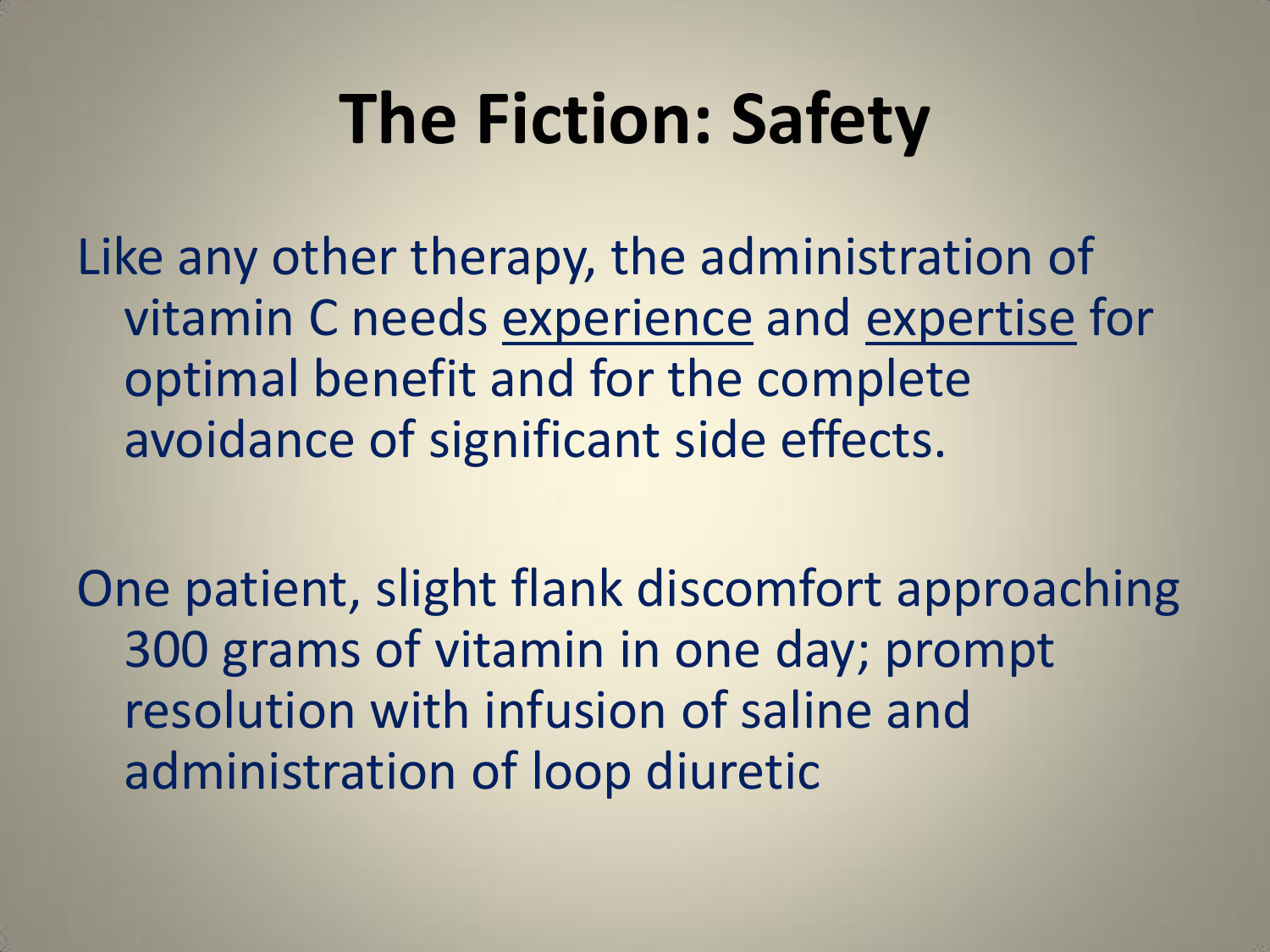Virtually any treatment that is potent enough to cure a condition can be made toxic by incompetent administration and unawareness of body chemistry and physiology.

You do not want anybody giving you IV vitamin C anymore than you want a car mechanic doing your heart surgery.

While a great deal of additional medical education is not necessary for the competent administration of vitamin C, such education is nevertheless important for optimal safety and the absence of undesired side effects.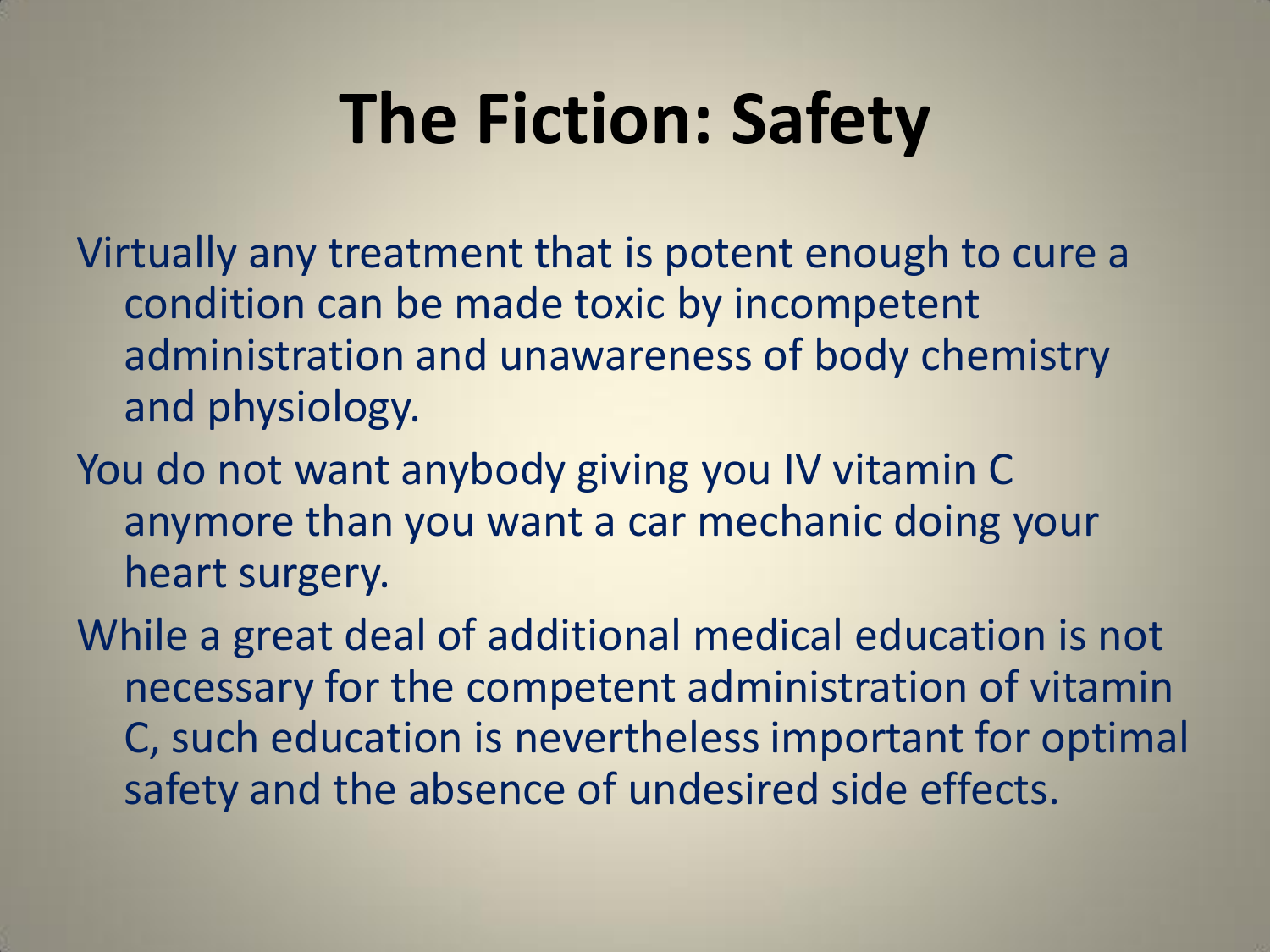## **William Thoms, 1873**

"Let no one who has the slightest desire to live in peace and quietness be tempted under any circumstances to enter upon the chivalrous task of trying to correct a popular error."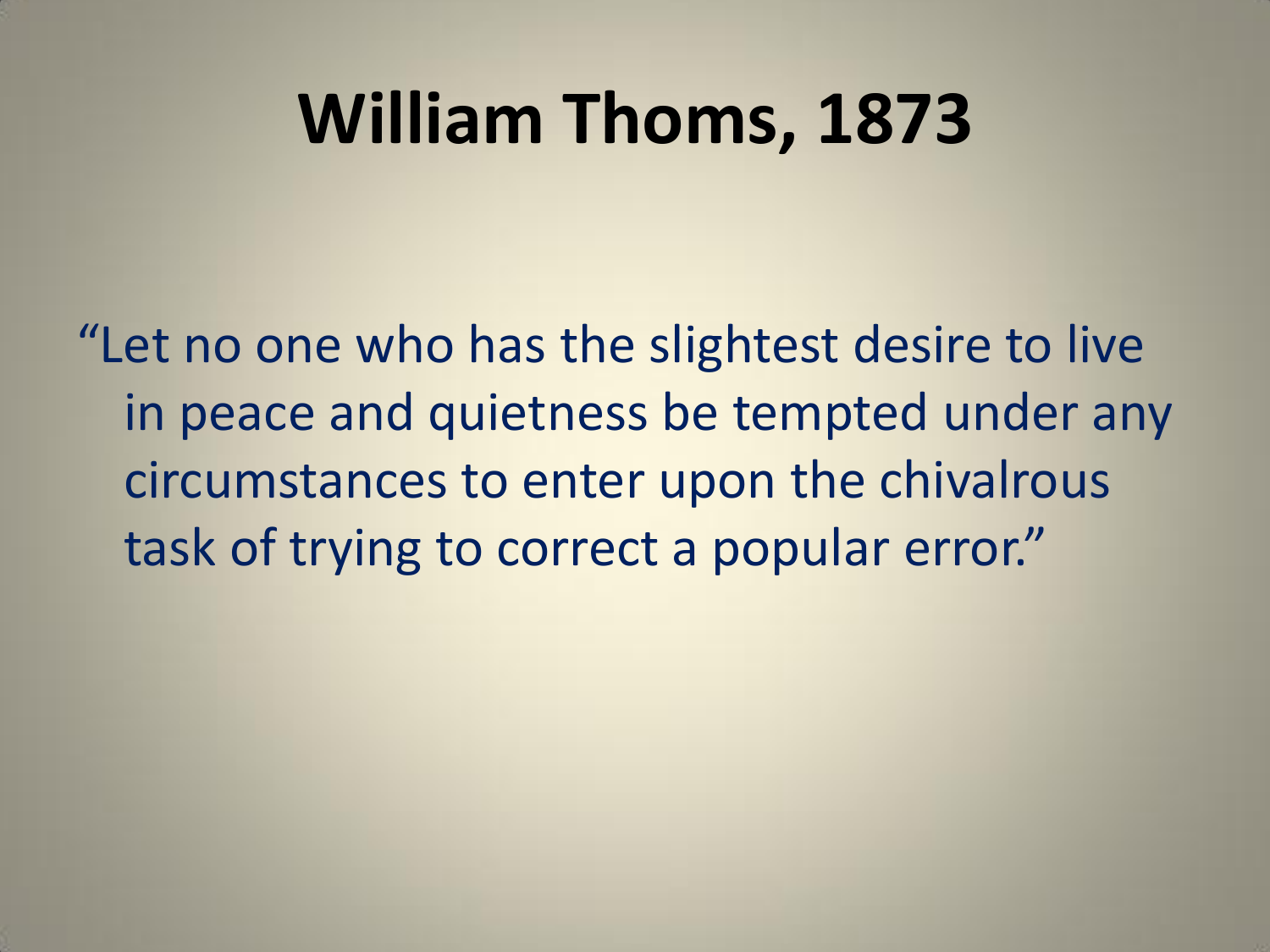## **Linus Pauling**

"Do not let either the medical authorities or the politicians mislead you. Find out what the facts are, and make your own decisions about how to lead a happy life and how to work for a better world."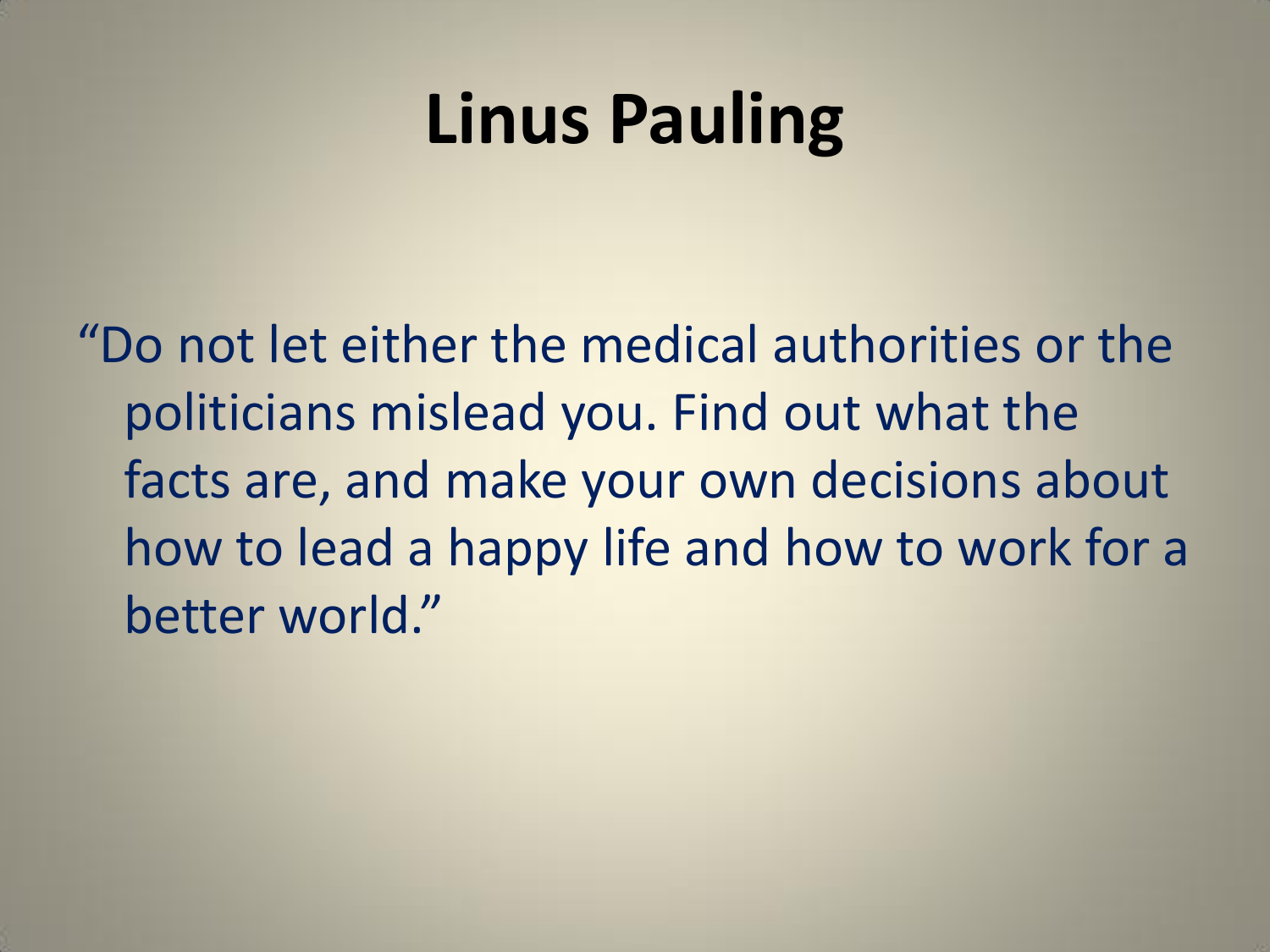#### From the New Zealand Bill of Rights Act, 1990:

#### You have the: "Right not to be deprived of life."

The intentional withholding of a life-saving therapy *is* a treatment decision that directly violates this right.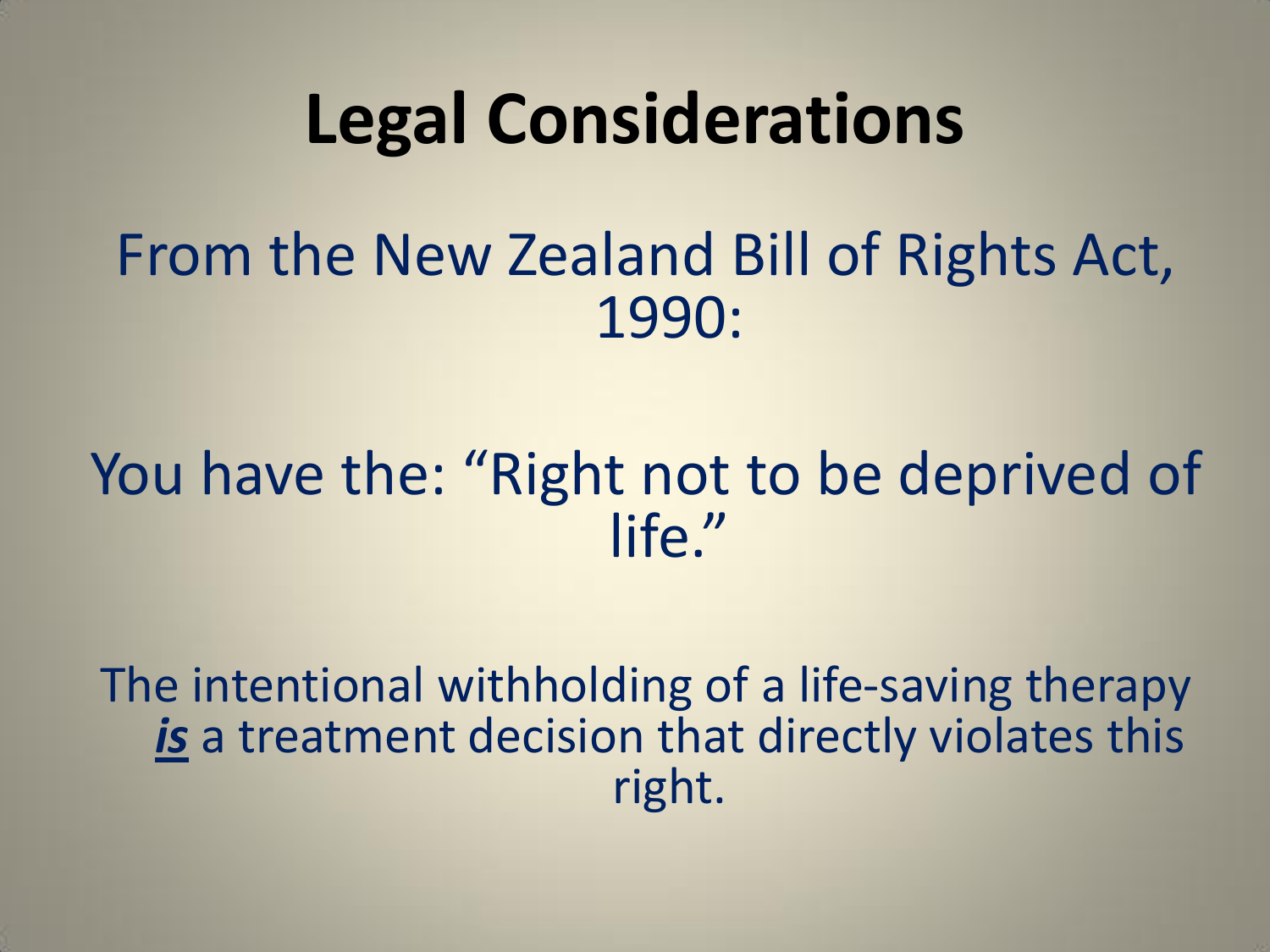The New Zealand Medical Council's "Good Medical Practice" guide for doctors asserts that doctors have a *duty* to actively research available information on non-mainstream ("complementary and alternative") treatments. As well, the guide indicates that the doctor must make a referral to another doctor when the patient or the legal representative of the patient so requests.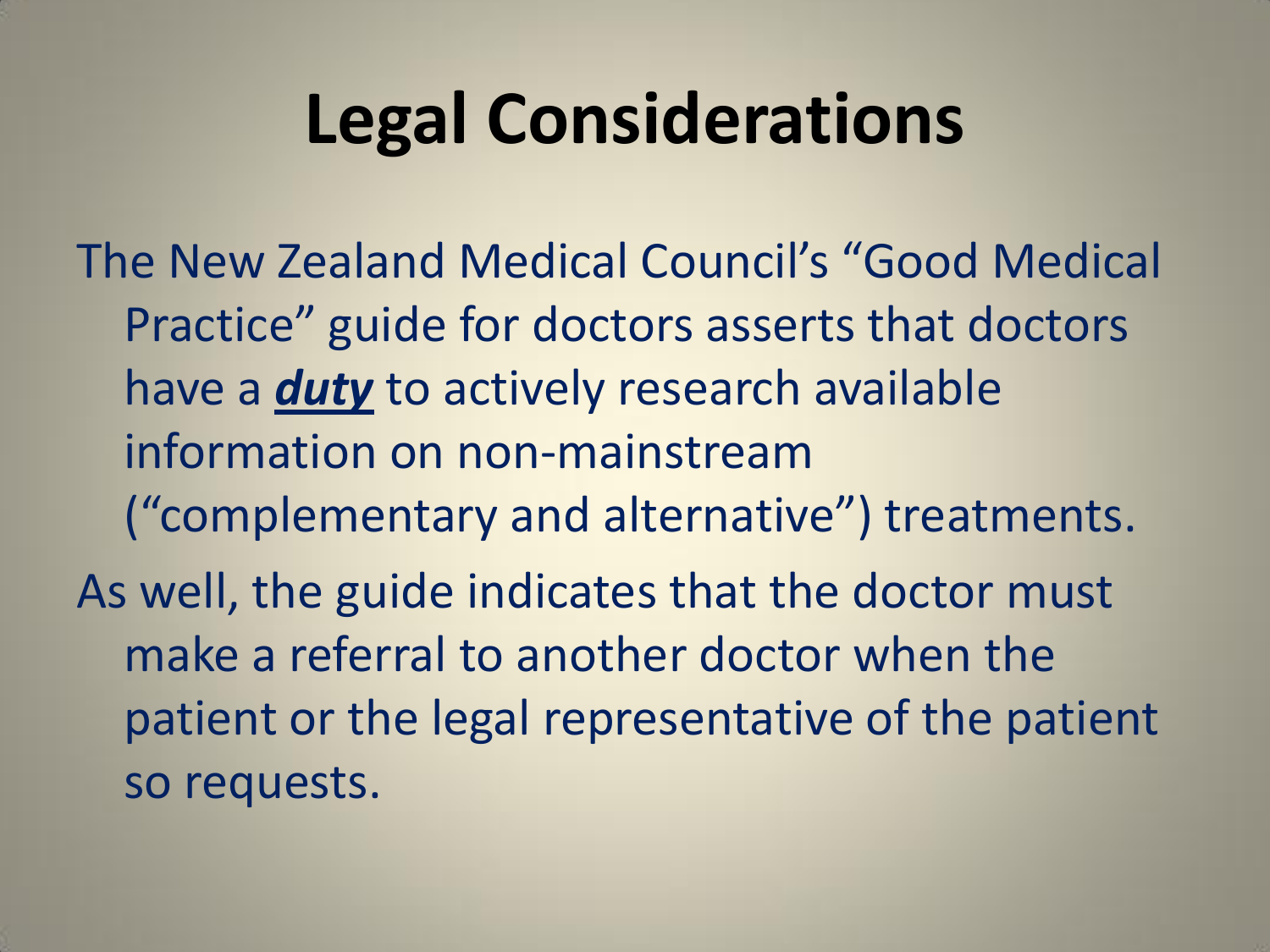When the doctor refuses to be open to education and/or consultation, the patient has the right to:

- 1. Information about the doctor's preferred treatment, *in writing*.
- 2. Information as to why the doctor refuses to administer the desired treatment, *in writing*.
- 3. Be treated by a doctor familiar and supportive of that treatment.
- 4. The written documents generated can be used for legal purposes, and/or for supporting a complaint to the Health and Disability Commissioner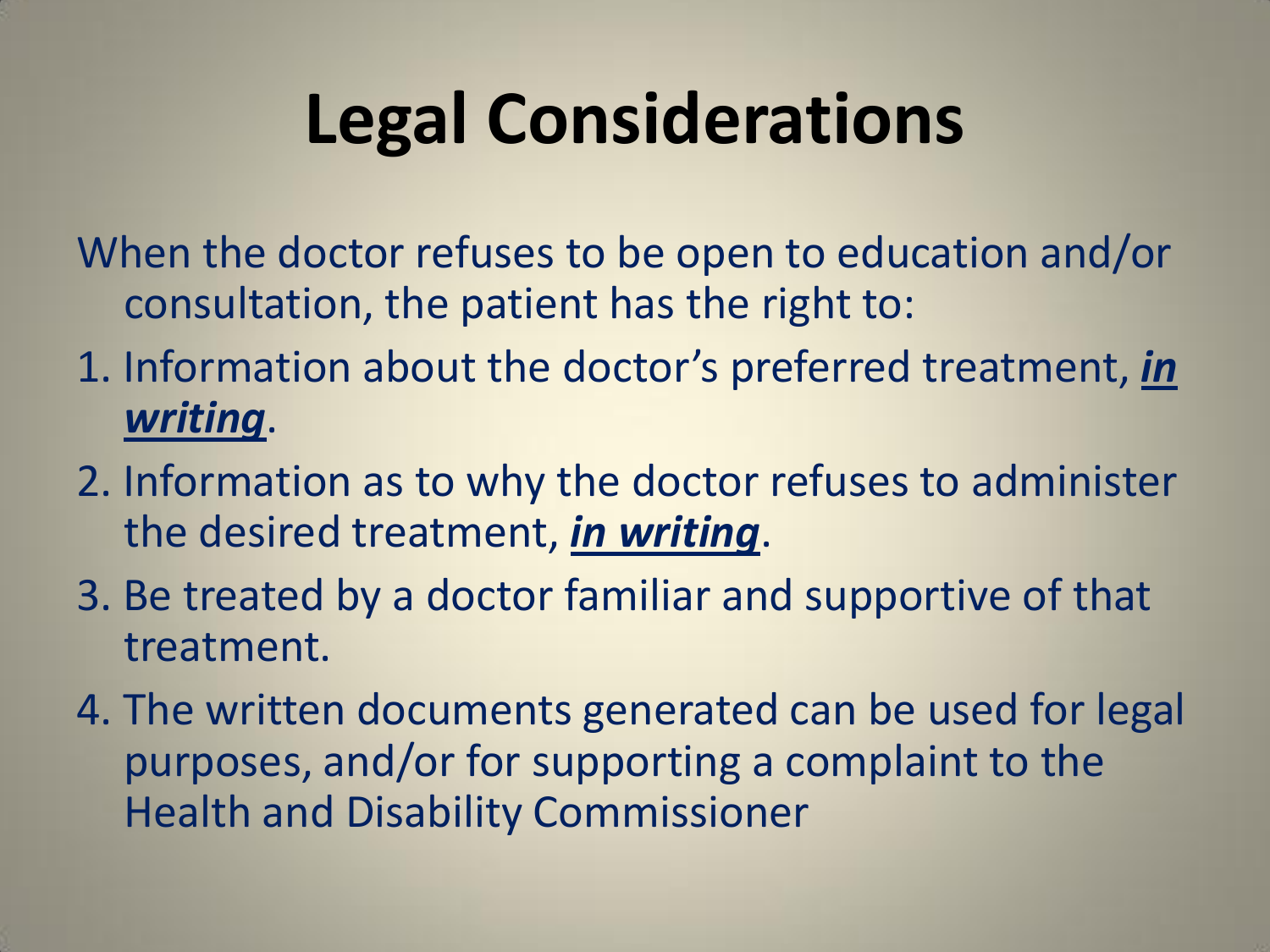From the Code of Patients' Rights, New Zealand, 1996:

You are entitled to receive health care of an appropriate standard, to receive informed consent, and to complain to a health commissioner about perceived malpractice.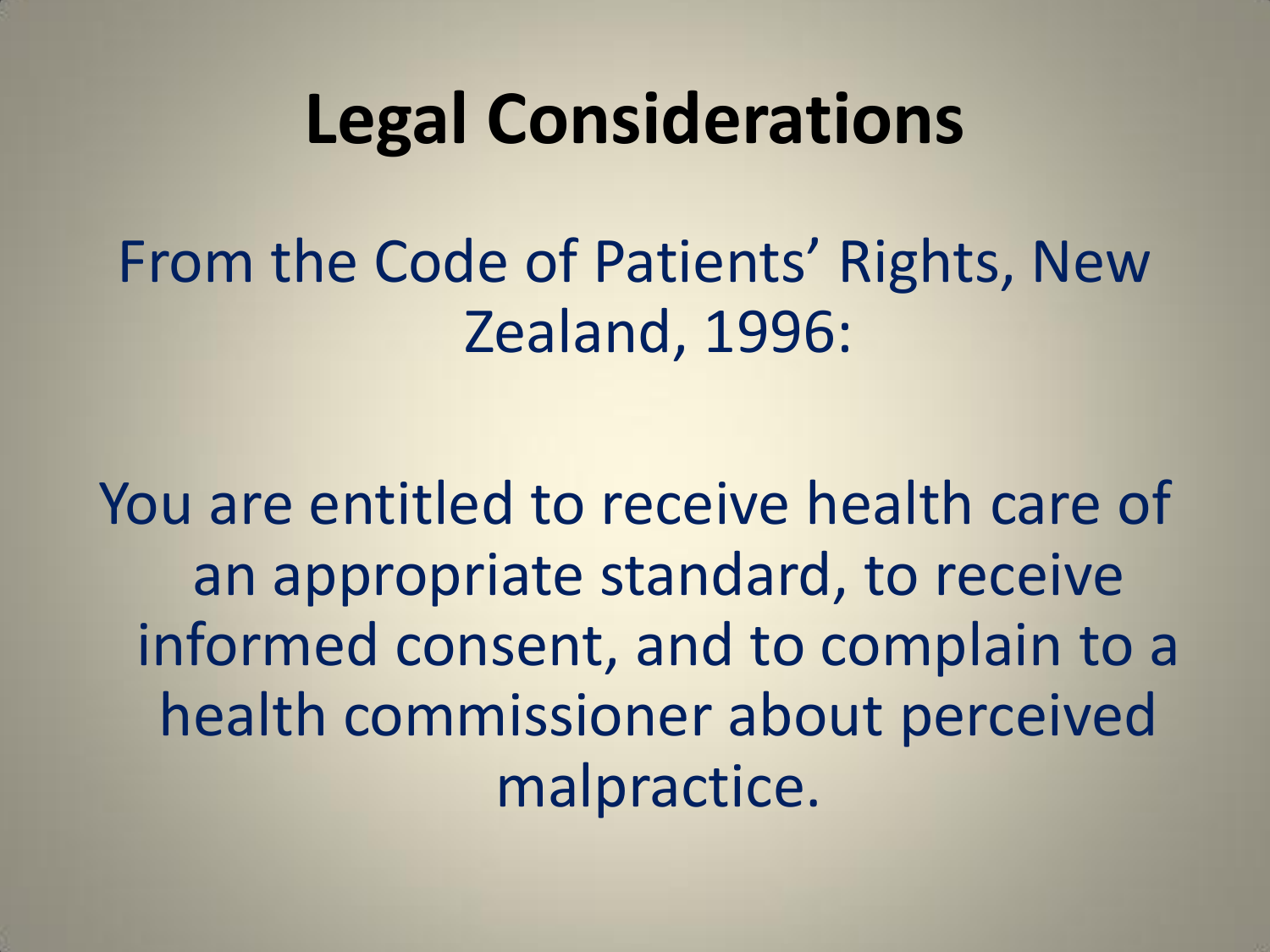#### **Do you have the right to health care?**

Most would say yes, in both the medical and legal arenas, but you do *not* have the unbridled right to health care of:

- 1. Extraordinary expense (e.g., transplant)
- 2. Experimental and/or unproven nature
- 3. Substantial risk of severe side effects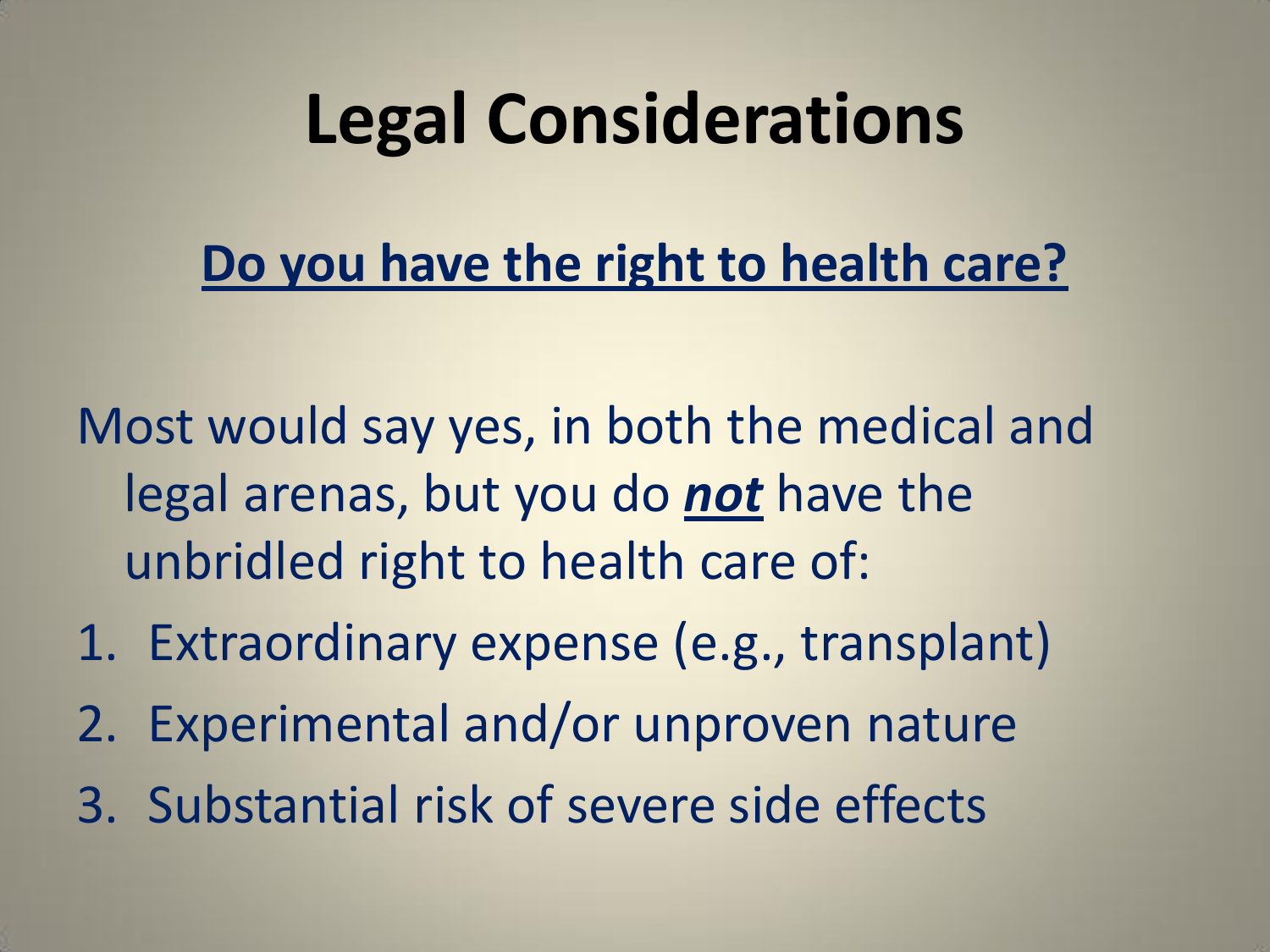Conversely, as a patient, you have the right to any therapy that is:

- 1. Not prohibitively expensive
- 2. Established to be effective
- 3. Not prohibitively toxic, or suspected to be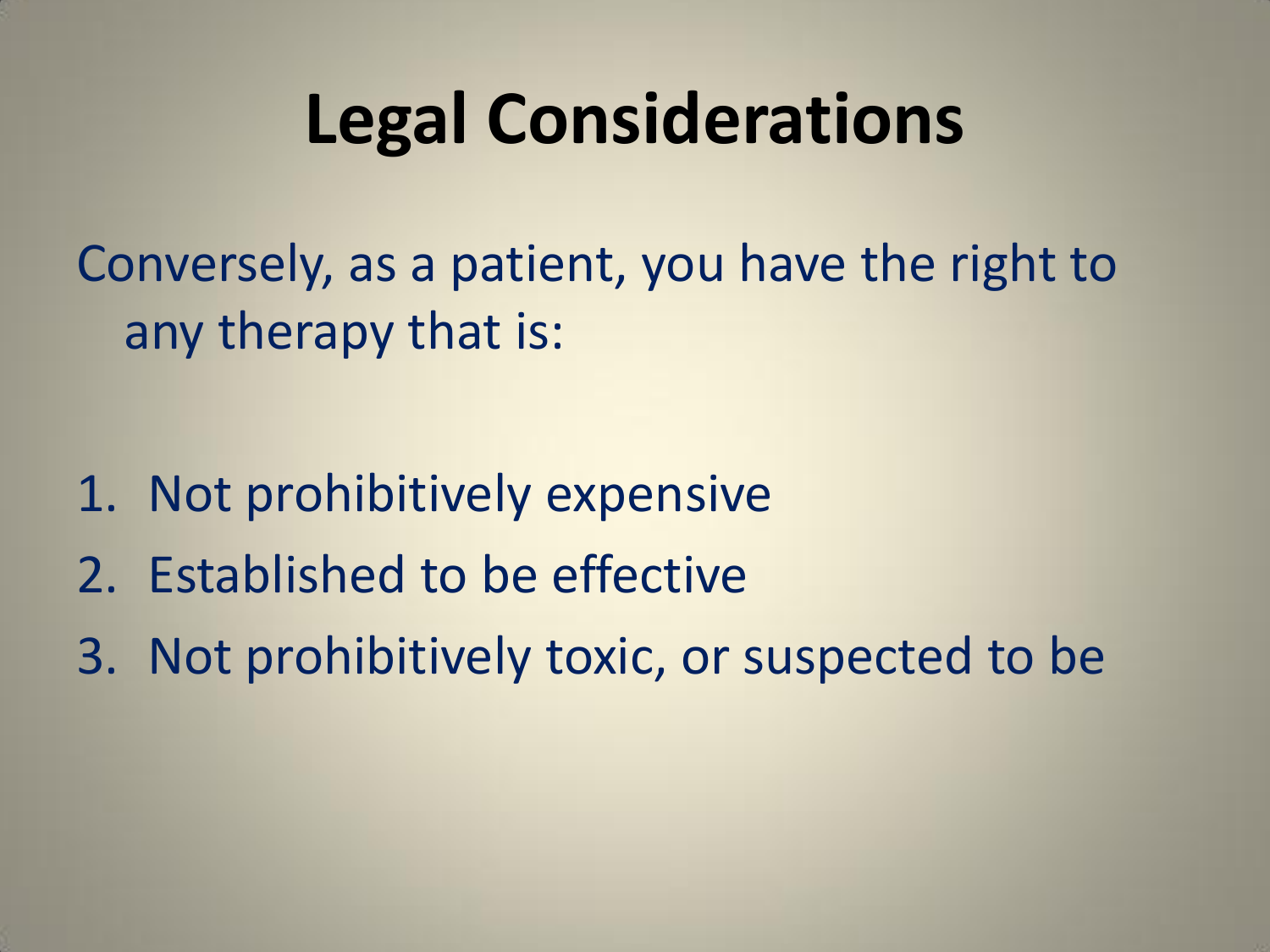## **Vitamin C Therapy**

#### Vitamin C is:

- 1. Remarkably inexpensive
- 2. Repeatedly established to be effective for 70+ years now in the medical literature and in medical clinics for multiple decades
- 3. Quite possibly the *least* toxic supplement or drug to ever be administered to patients without preexisting kidney disease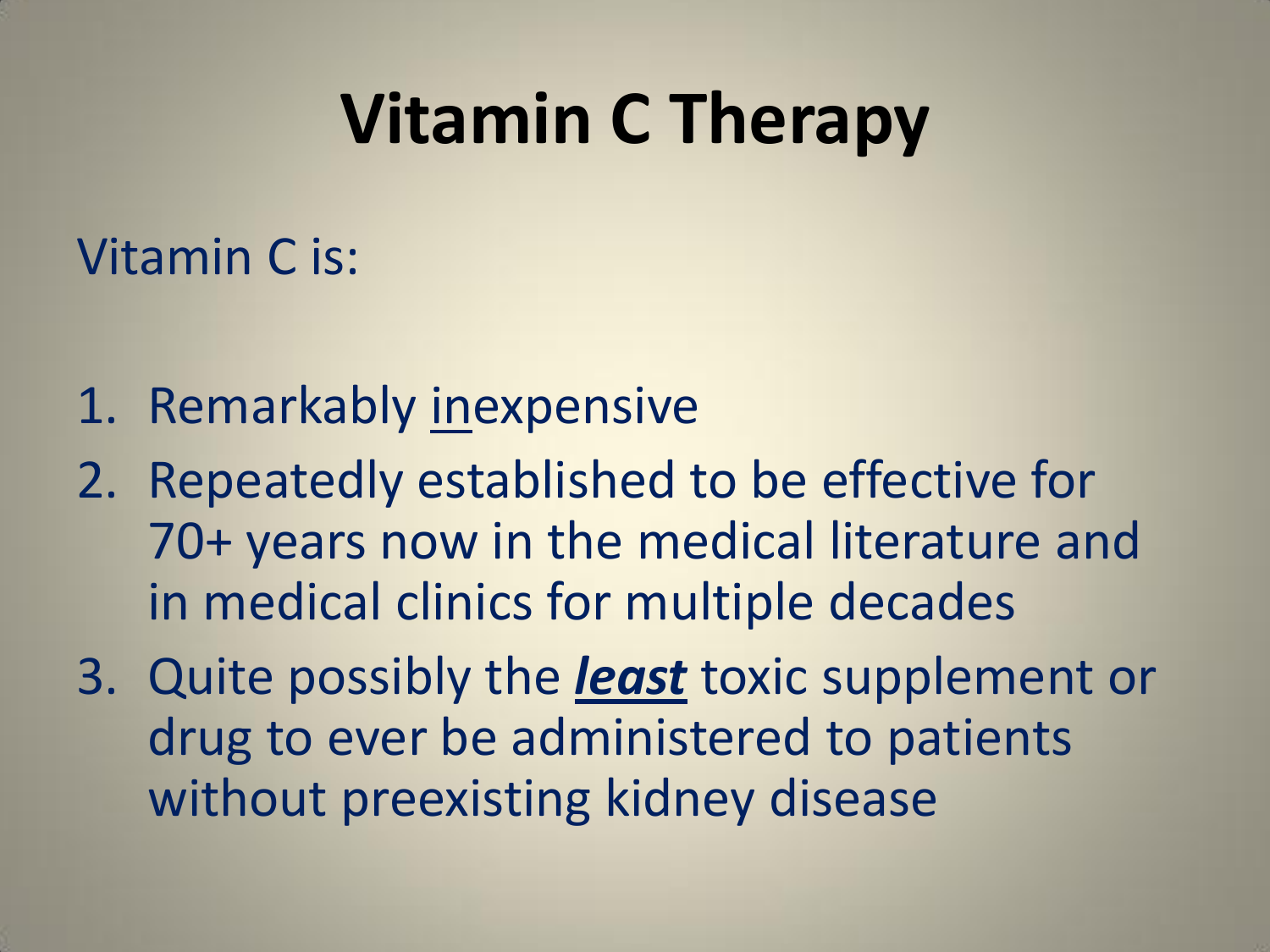# **Vitamin C Therapy**

In New Zealand, the Minister of Health, in January of 2010, gave approval to Ascor L 500 (vitamin C for infusion, 500 mg/cc) as a *registered medicine*, as outlined in section 20 of the Medicines Act of 1981

Such approvals are given *only* to medicines *found to be safe and effective*

If a physician is not familiar with such an approved medicine, who's fault is that?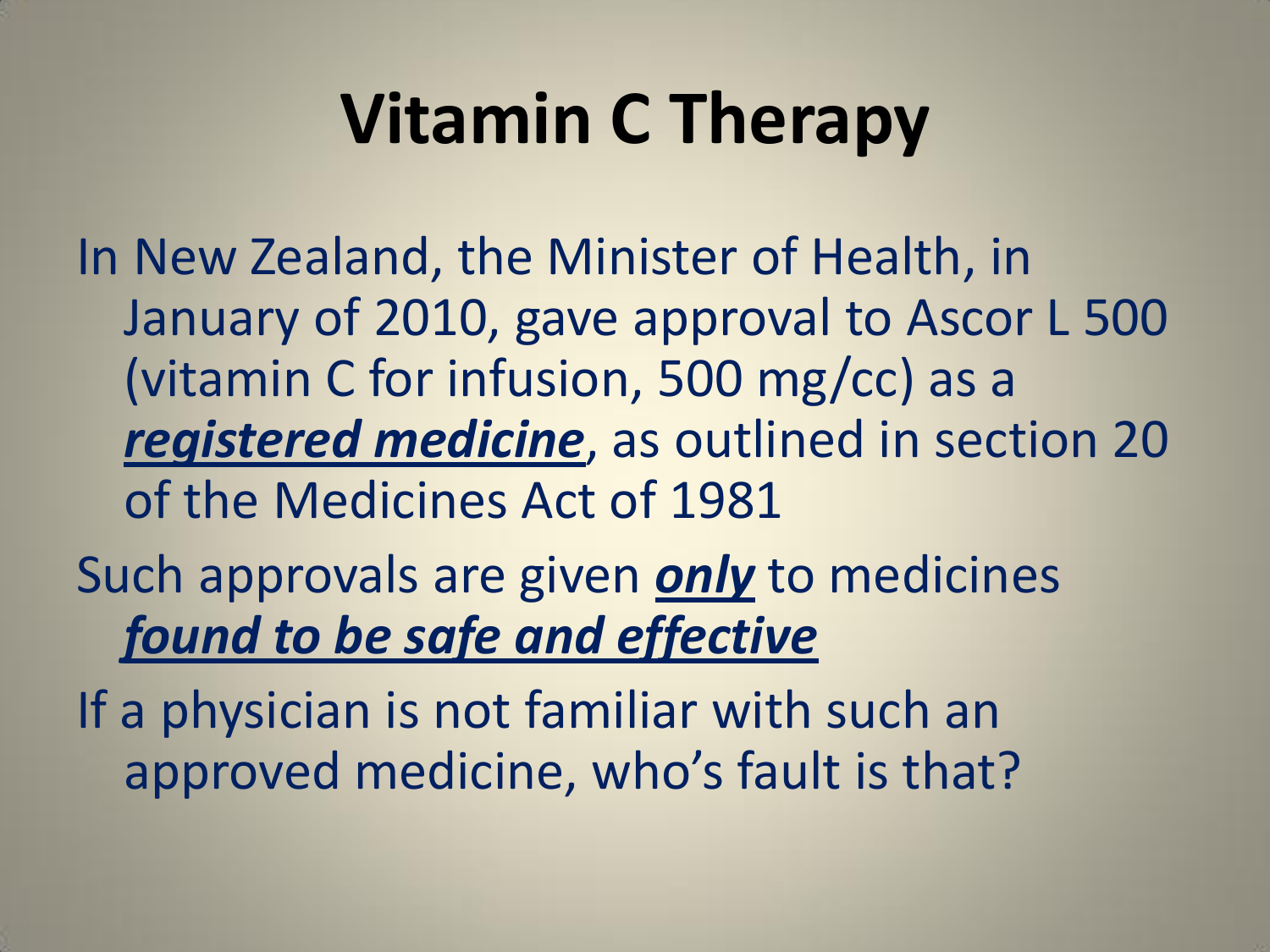## **"Passing Bus" Therapy?**

On 60 Minutes, 9/15/10, according to David Gallaher, Principal Advisor to the Health Ministry and Senior Intensive Care Specialist:

Allan Smith's recovery could have been just as likely from a "bus driving by" as the high dose intravenous vitamin C he received.

Perhaps Auckland should build a new hospital directly across from the main bus terminal??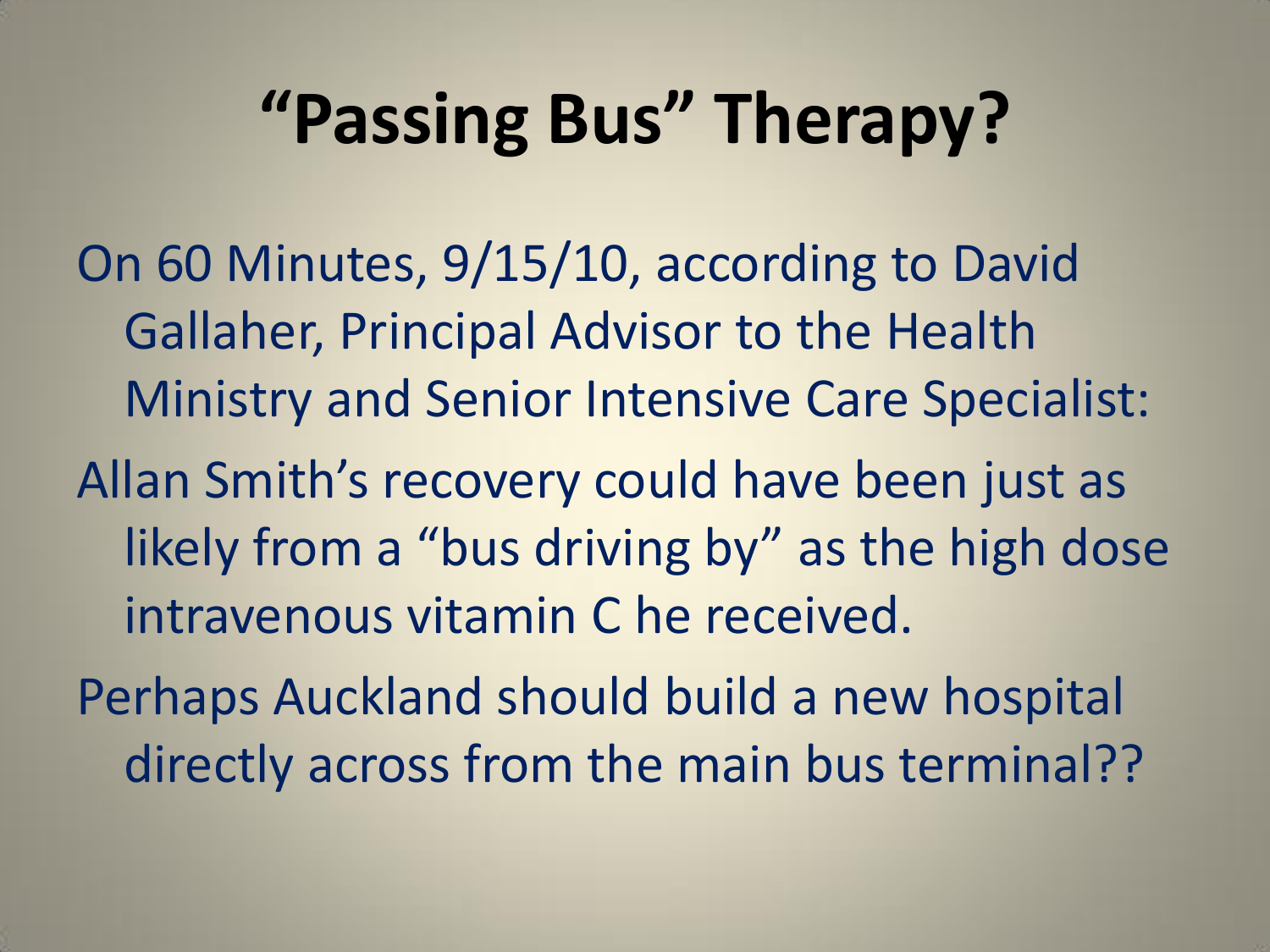## **Vitamin C Therapy**

Any physician, or panel of hospital-based physicians, claiming that vitamin C is experimental, unapproved, and/or posing unwarranted risks to the health of the patient, is really only demonstrating a complete and total ignorance and/or denial of the scientific literature, and a serious question as to what the real motivations might be in the withholding of such a therapy then arises.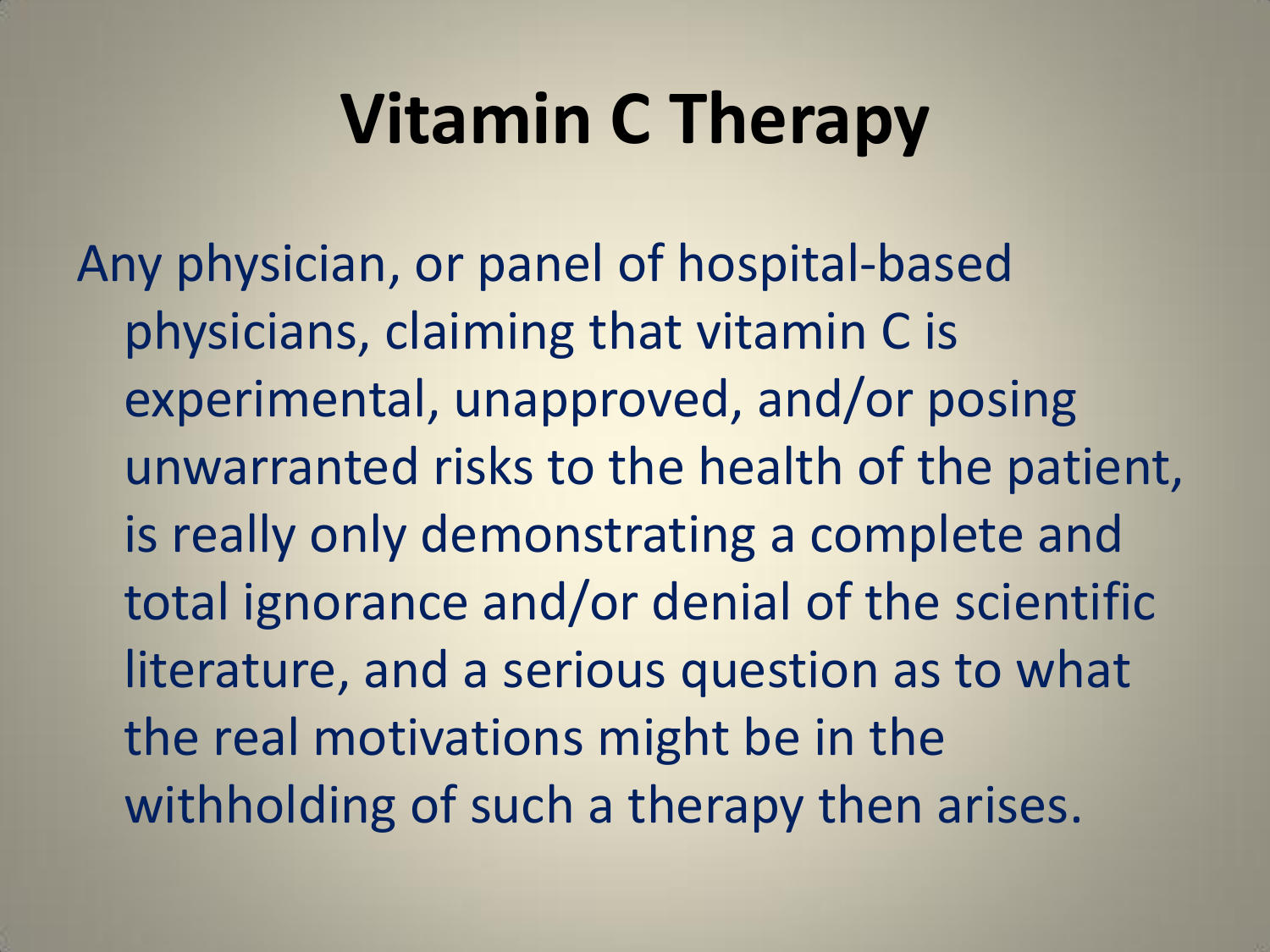- A doctor has the right to refuse to see you or treat you.
- A doctor *does not* have the right to deny you any therapy that is inexpensive and known to be effective and nontoxic; if there is toxicity involved, the can discharge his responsibility for such toxicity with proper informed consent
- A doctor *does not* have the right to deny you consultation with any other doctor that may have conflicting medical points of view.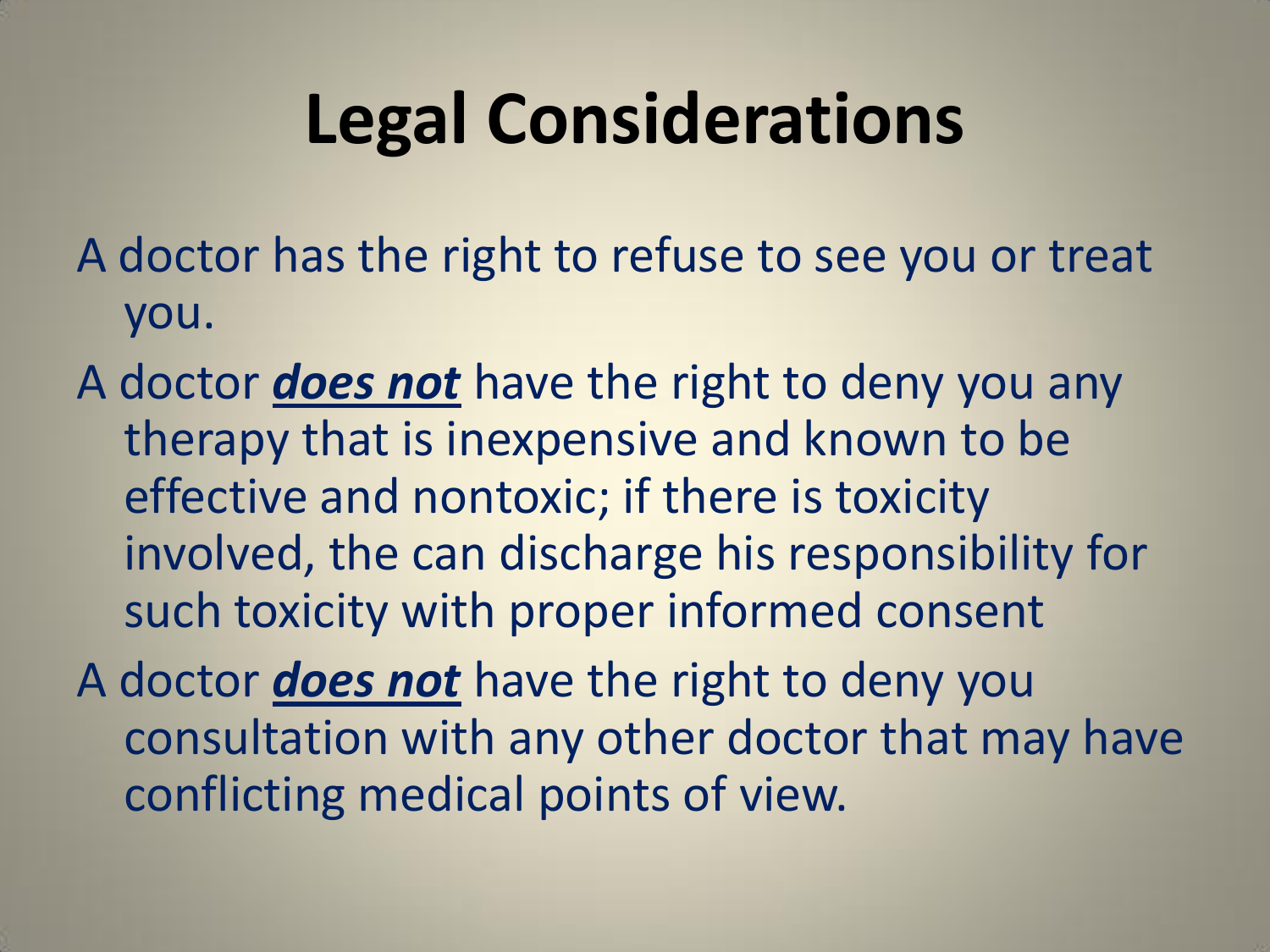Just as ignorance of the law is no sound defense to legal charges brought against you, ignorance of medical fact is ultimately no sound defense for a doctor withholding valid treatment, especially when that information can be easily accessed.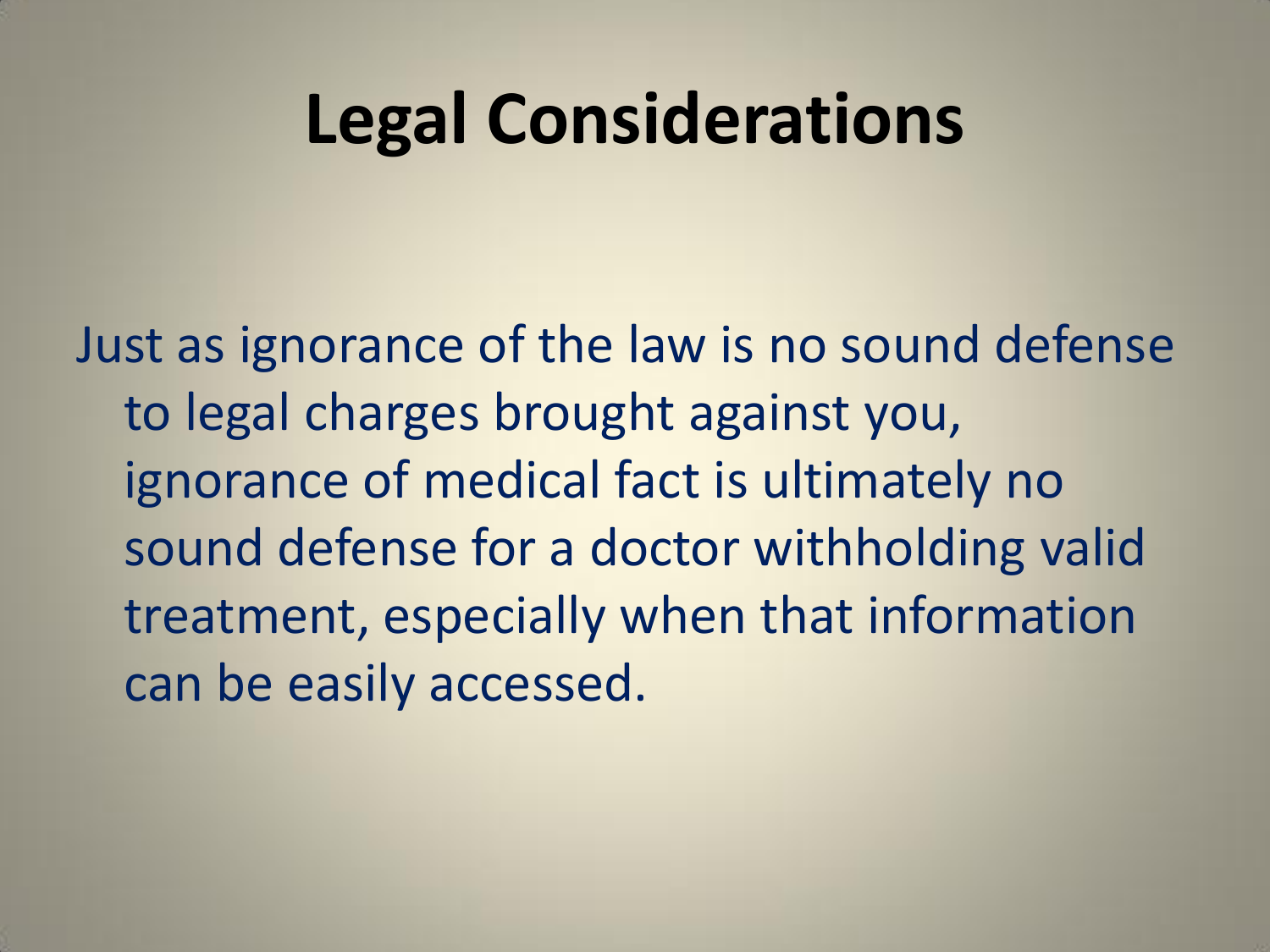While a given hospital may or may not have a legal right to dictate to its physicians what they may or may not do, the patient and the family of the patient *also* have the legal right to sue that hospital for any negative outcome that is perceived to directly result from such interference in patient care.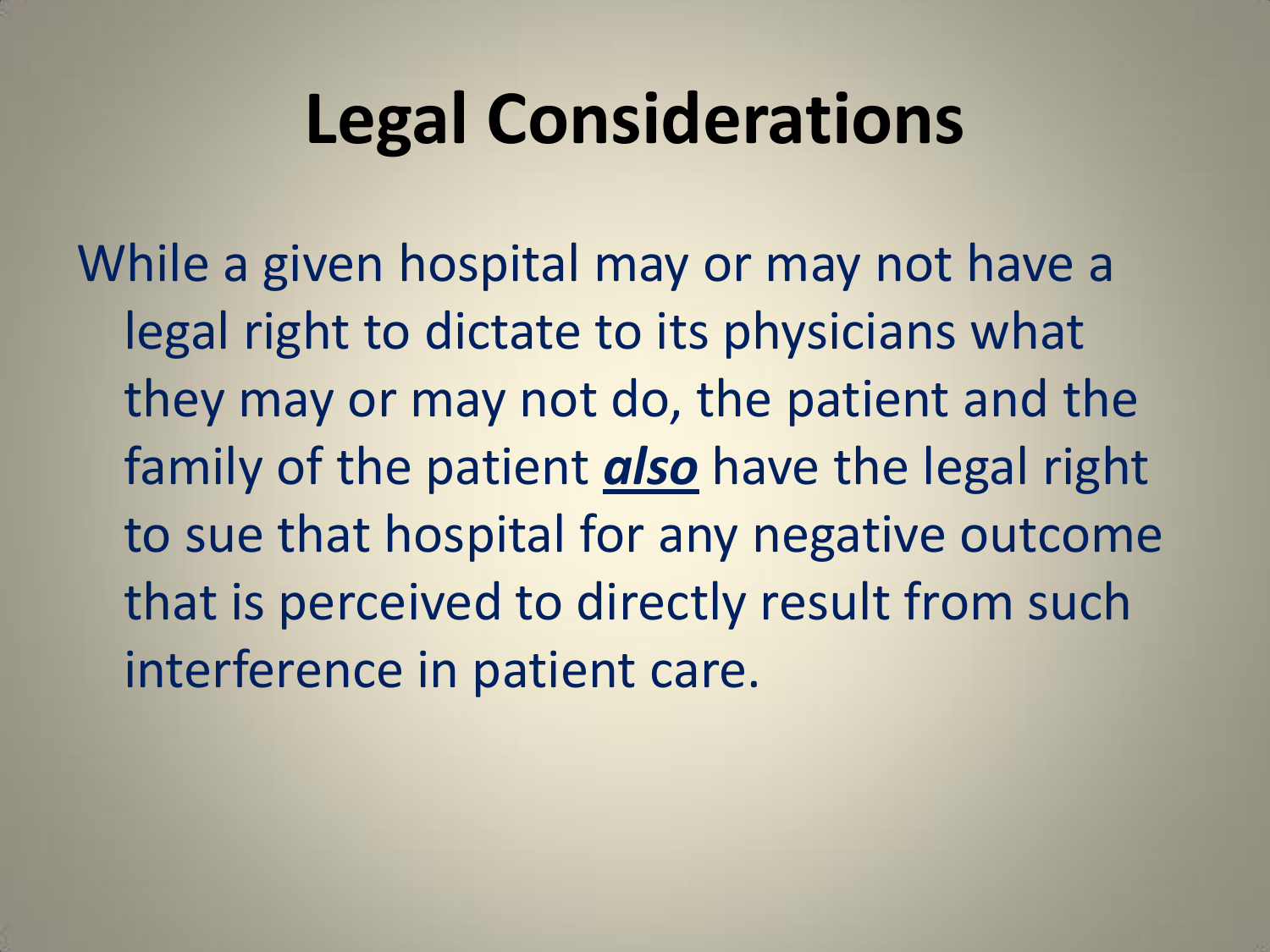In the 60 Minutes episode, *Living Proof?*, the hospital involved did not simply block the use of vitamin C intravenously. Rather, it permitted the use of the vitamin C based on the family's desires. This already represents a major hurdle overcome in New Zealand that still exists in most other hospitals throughout the world. So, unless the hospital decides to reverse the way it has already done things, any informed physician can administer vitamin C to his or her hospitalized patients whenever desired. The proper education of the doctor remains the hurdle.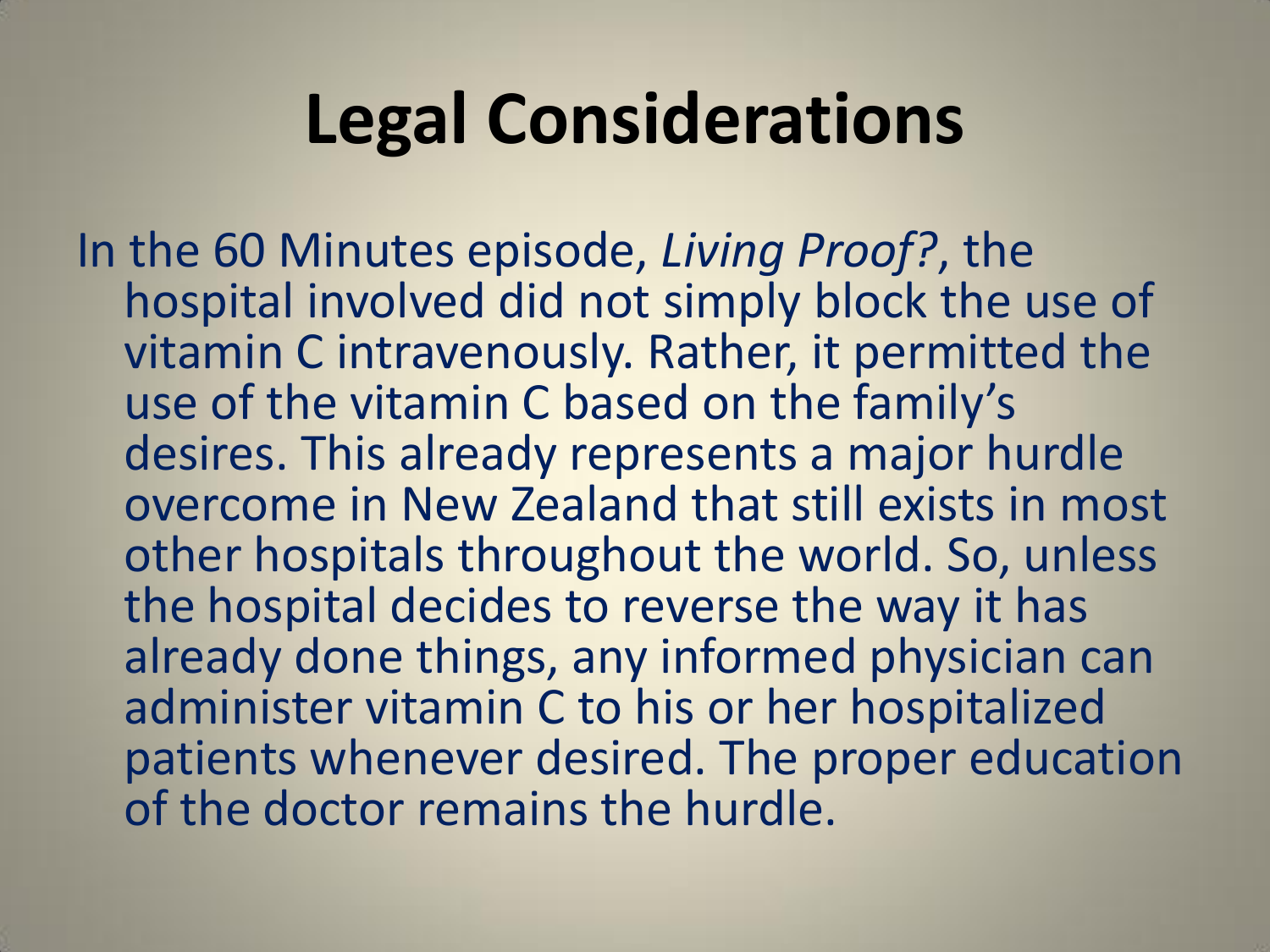All of this means that:

The patient and the family of the patient also have the right to sue any physician that refuses to administer an inexpensive, nontoxic therapy that is established to be of use in the medical literature, such as vitamin C, *especially* when no other options other than permitting the patient to die are offered.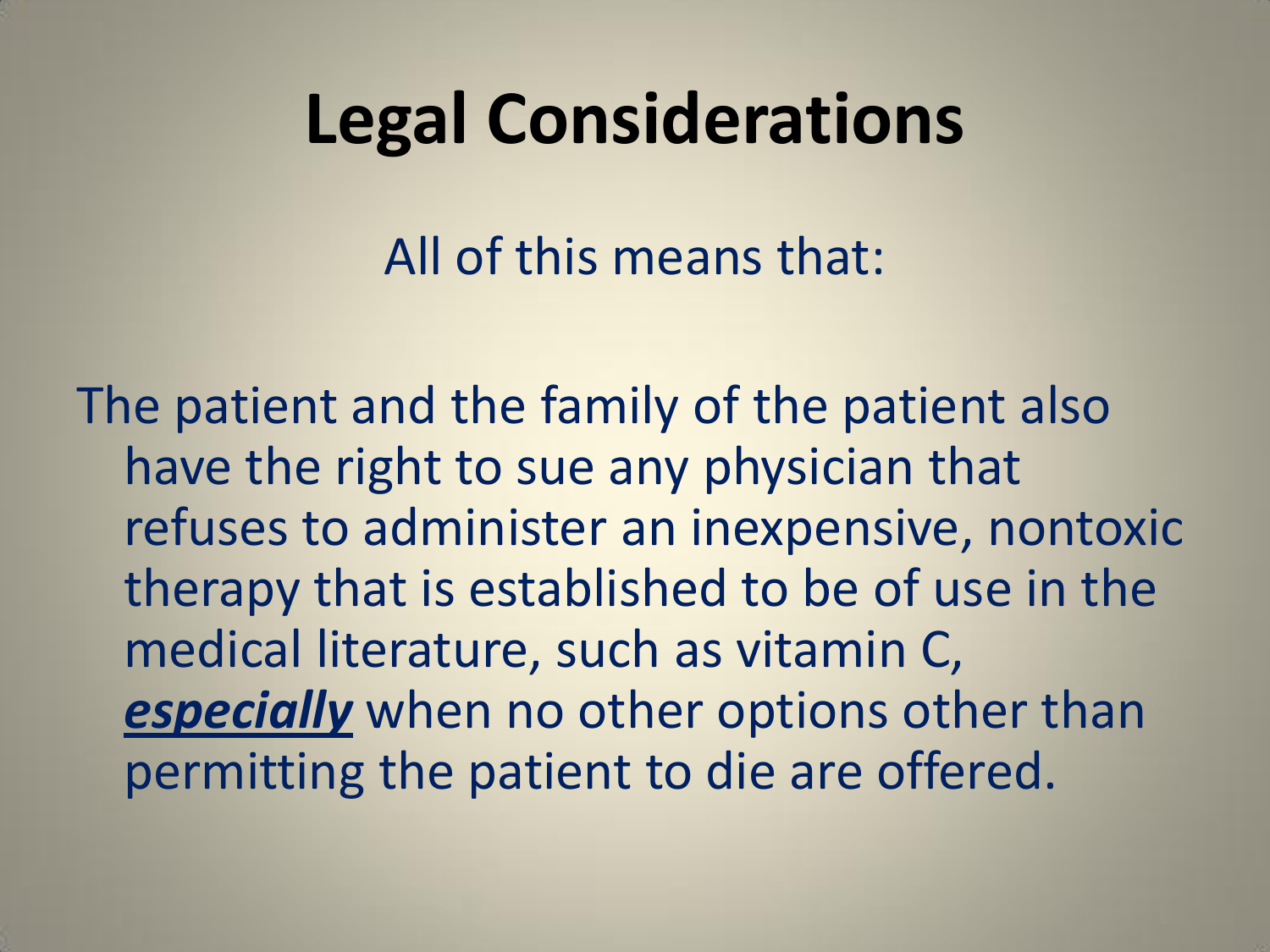As a practical point, it would usually be most effective to sue the physician alone, and not in combination with the hospital. Unless the physician is deprived of time and money, as well as subjected directly to stressful proceedings, he or she will have little or no concerns over doing the right thing as the deep-pocketed and well-resourced hospital assumes the role of legal opponent.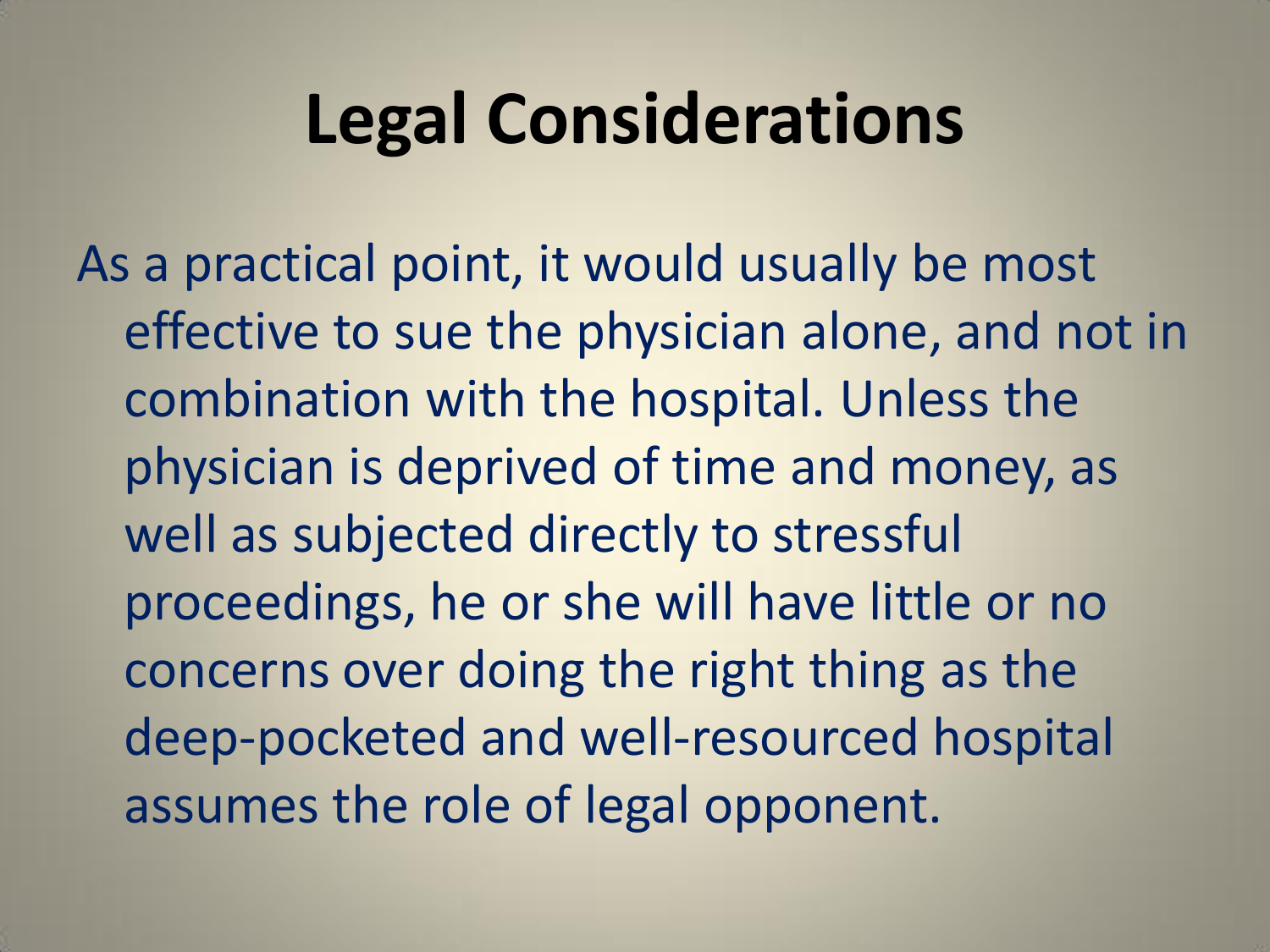Doctors have a very strong herd mentality, and they do not thrive well when forced to deal with a lawsuit alone, and possibly not even with the backup of their malpractice insurance company, which would seriously question why an approved medicine such as vitamin C was withheld from the patient. Remember that any insurance company always looks for a legal way not to pay expenses or settlements.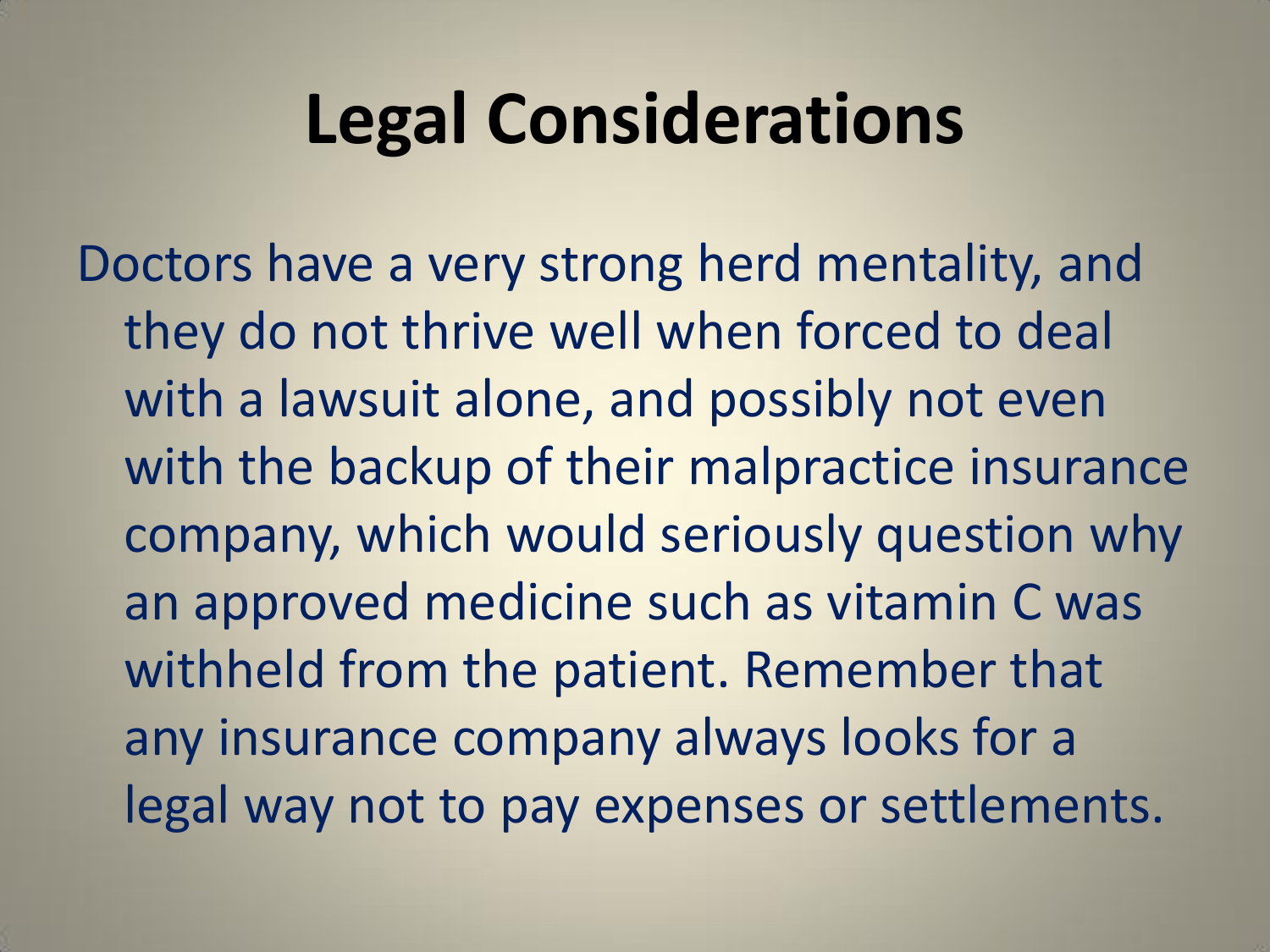In a court of law, legal decisions regarding medical issues are usually decided by comparing a doctor's actions (or inactions) to the accepted standards of medical practice in the community in question. The legal sticking points relate to how different that community might be from others, and whether the accepted standard of practice is too far deviated from overall mainstream medicine norms.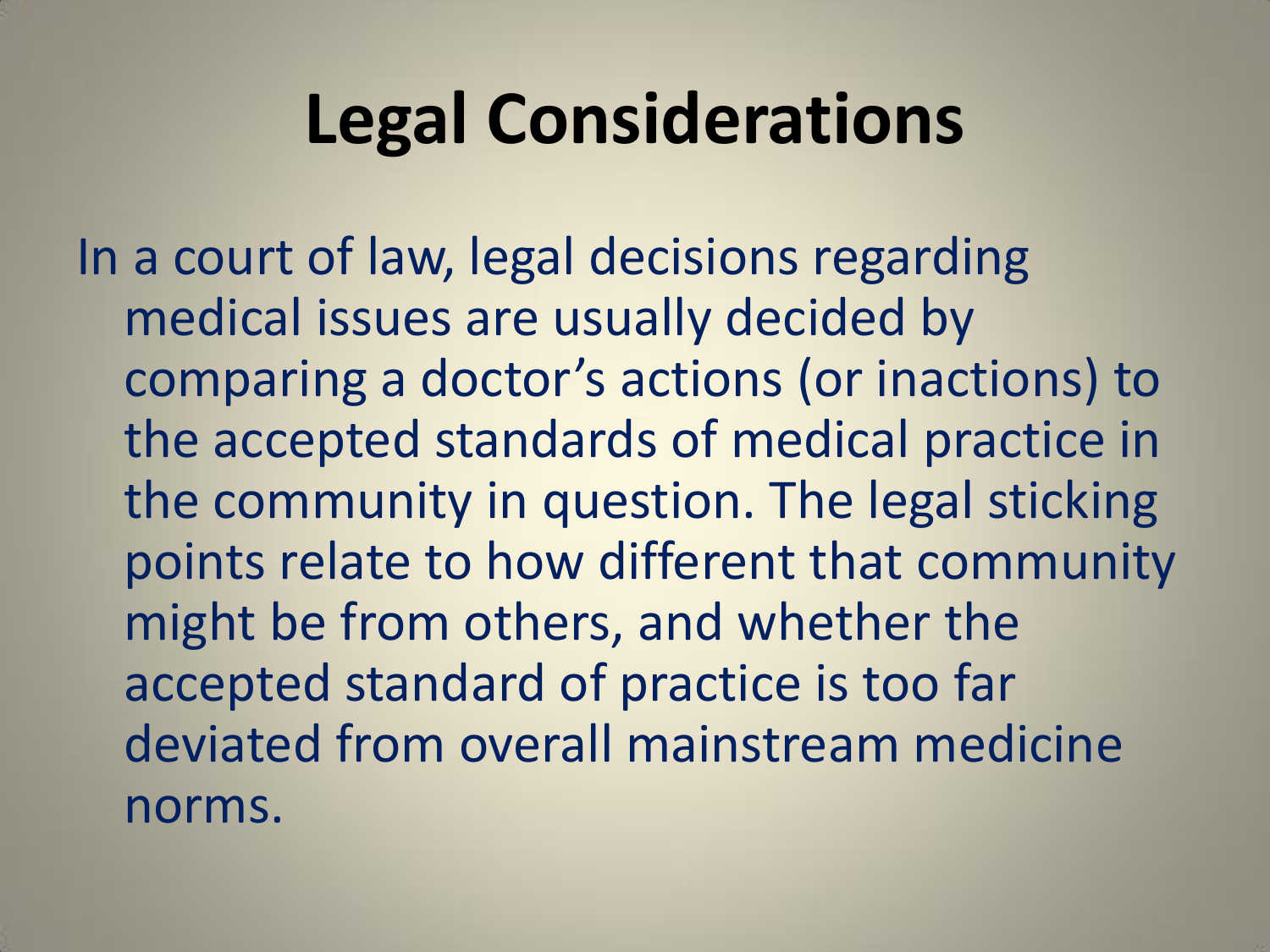In the case of vitamin C, abundant peer-reviewed scientific literature exists, but the limited number of doctors who write the medical textbooks have either refused to incorporate vitamin C uses in them, or they remain genuinely ignorant of the many established vitamin C applications in medicine. Also, once a chapter has been written, the new textbook will reliably only have the new findings of the medical literature that arose in the years since the older edition. Thus, *information originally excluded is always excluded*.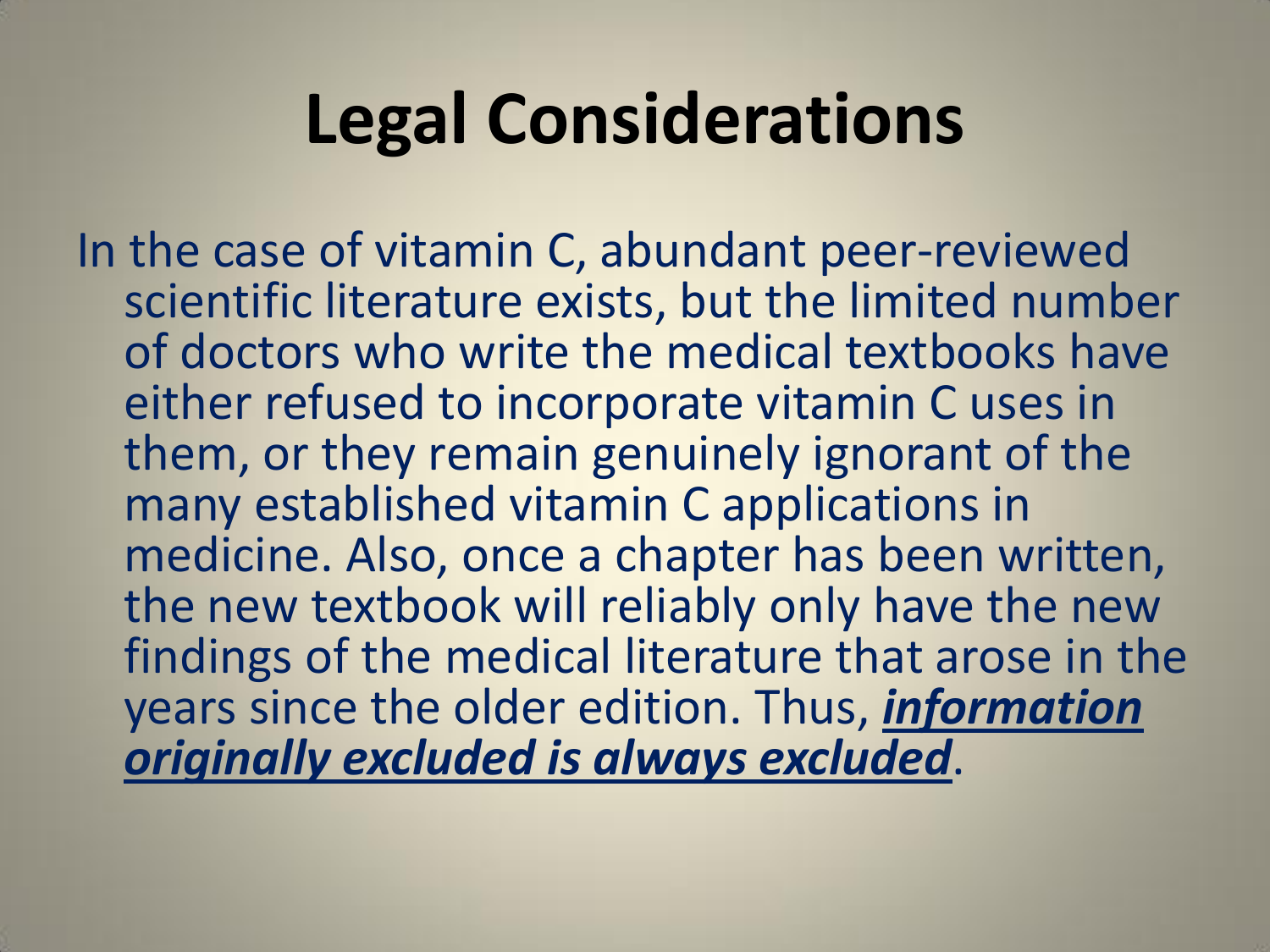The legal system struggles with reconciling something **well**-established in the medical literature, but not reflected in the standard medical textbooks. A case involving withheld vitamin C would not currently have any direct legal precedent of which I am aware, but there are multiple reasons to believe that the time is ripe for the law to rule for the patient's right to receive vitamin C in the hospital over the doctor's "right" to withhold it.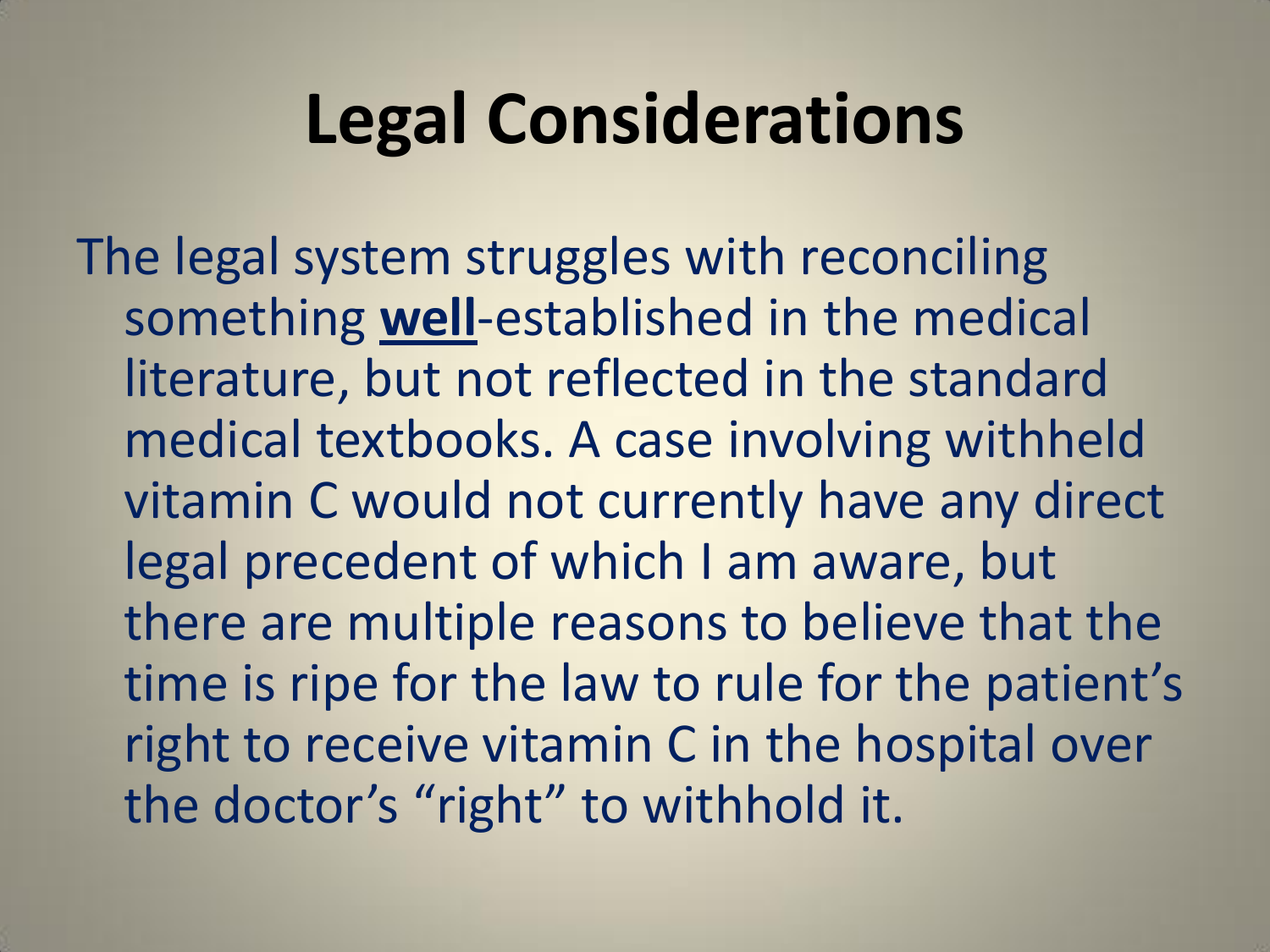The time for changing the view of vitamin C by the law and mainstream medicine has arrived.

- Over the past 10 to 20 years, many more doctors have begun to routinely give 50 or more grams of vitamin C intravenously on a regular basis to patients with the entire gamut of medical conditions.
- These doctors have come from the *same* medical schools and postgraduate training programs as their unlikeminded mainstream counterparts, meaning they have the same *traditional credentials* and warrant equal consideration.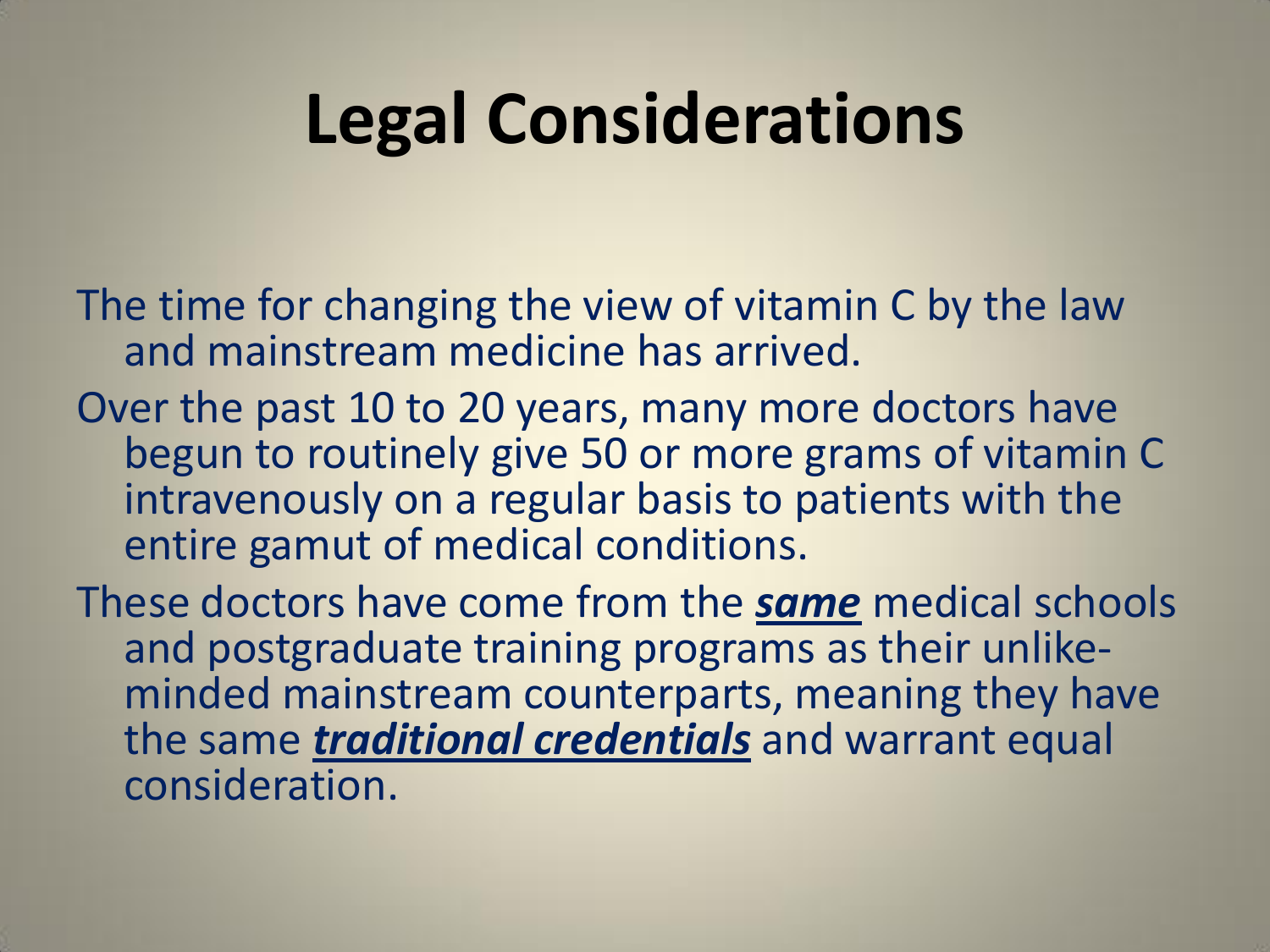The law recognizes that there is no one perfect medical approach to a patient.

Having an increasingly large body of doctors who recognize the importance of vitamin C will allow the courts to permit an additional "school of thought" as long as enough traditionally-trained doctors think that way. The question yet to be legally determined is how many such doctors is "enough."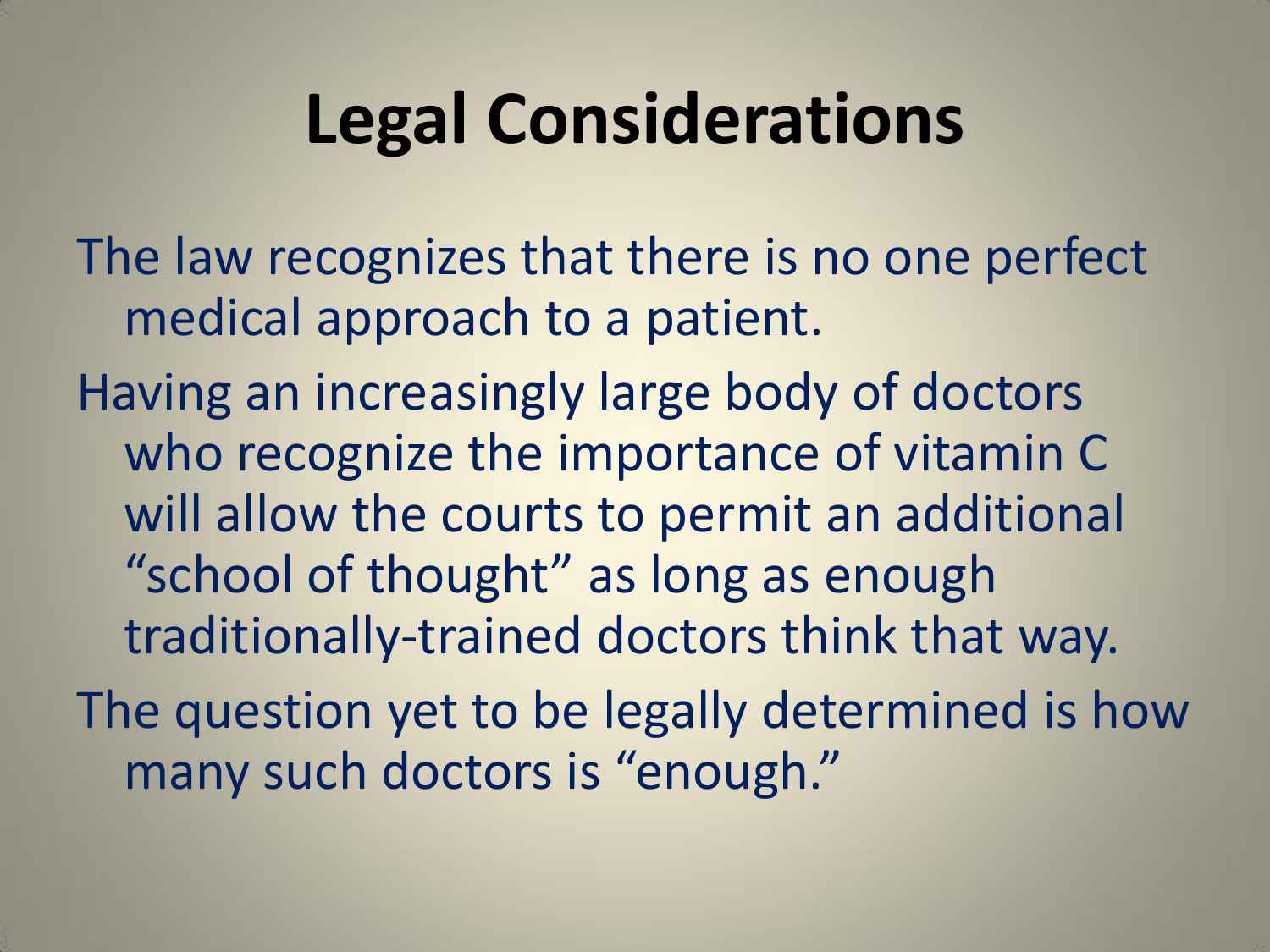Under United States law, the long-standing *Frye* standard (1923) held that expert opinion based on a scientific technique is admissible only where the technique is generally accepted as reliable in the relevant scientific community.

This standard made it almost impossible for any technique embraced by a minority, however competent or appropriately trained, to ever coexist with, much less supersede, a technique embraced by the larger scientific community. Basically, majority always wins, and minority always loses.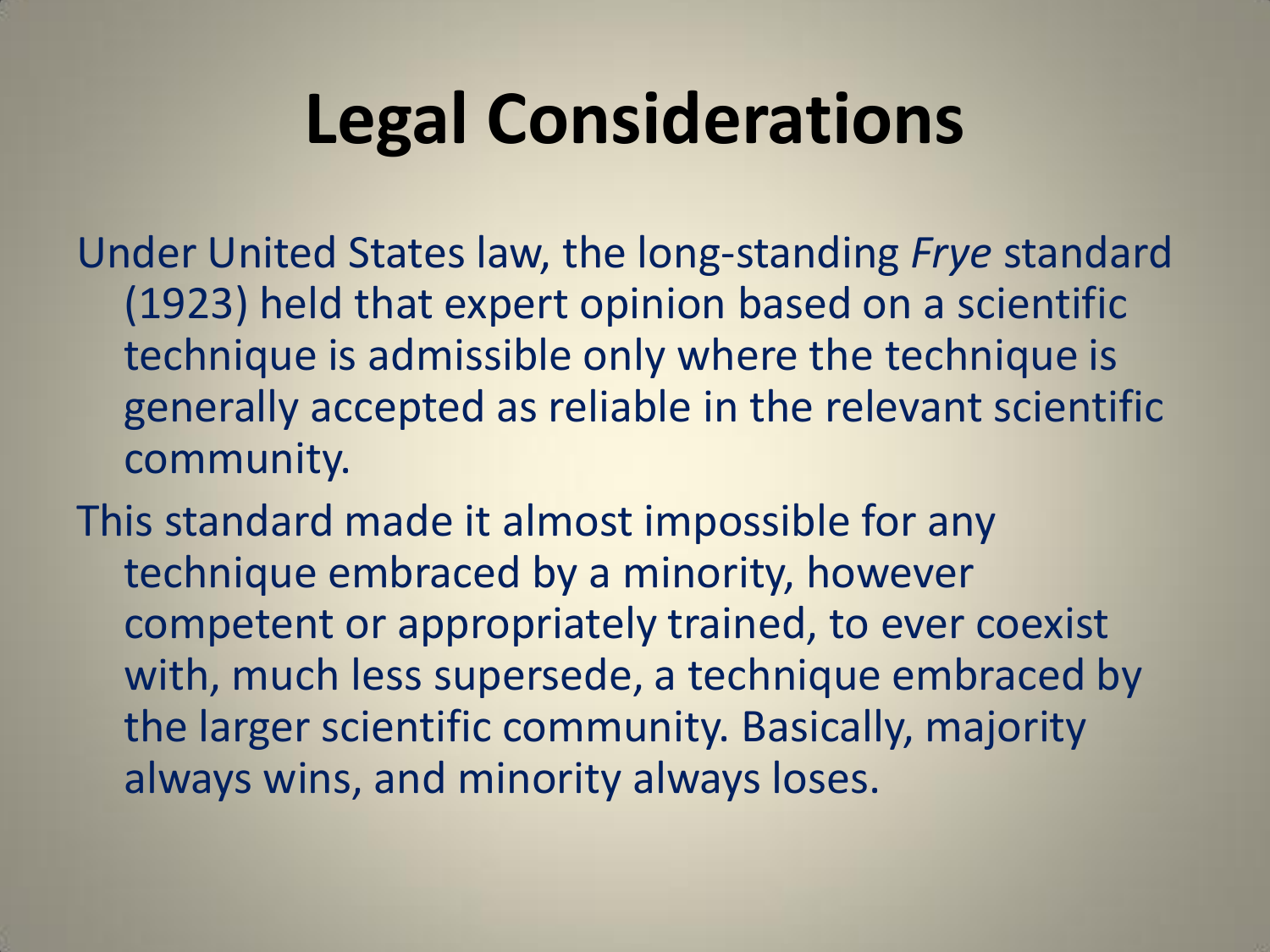The *Daubert* standard (1993) finally replaced the *Frye*  standard.

*Daubert* held that the court should:

- 1. Evaluate whether the science can be or has been tested
- 2. Determine whether the science has been published or peer-reviewed
- 3. Consider the likelihood of error (quality and quantity of the data)
- 4. Evaluate the general acceptance of the theory in the scientific community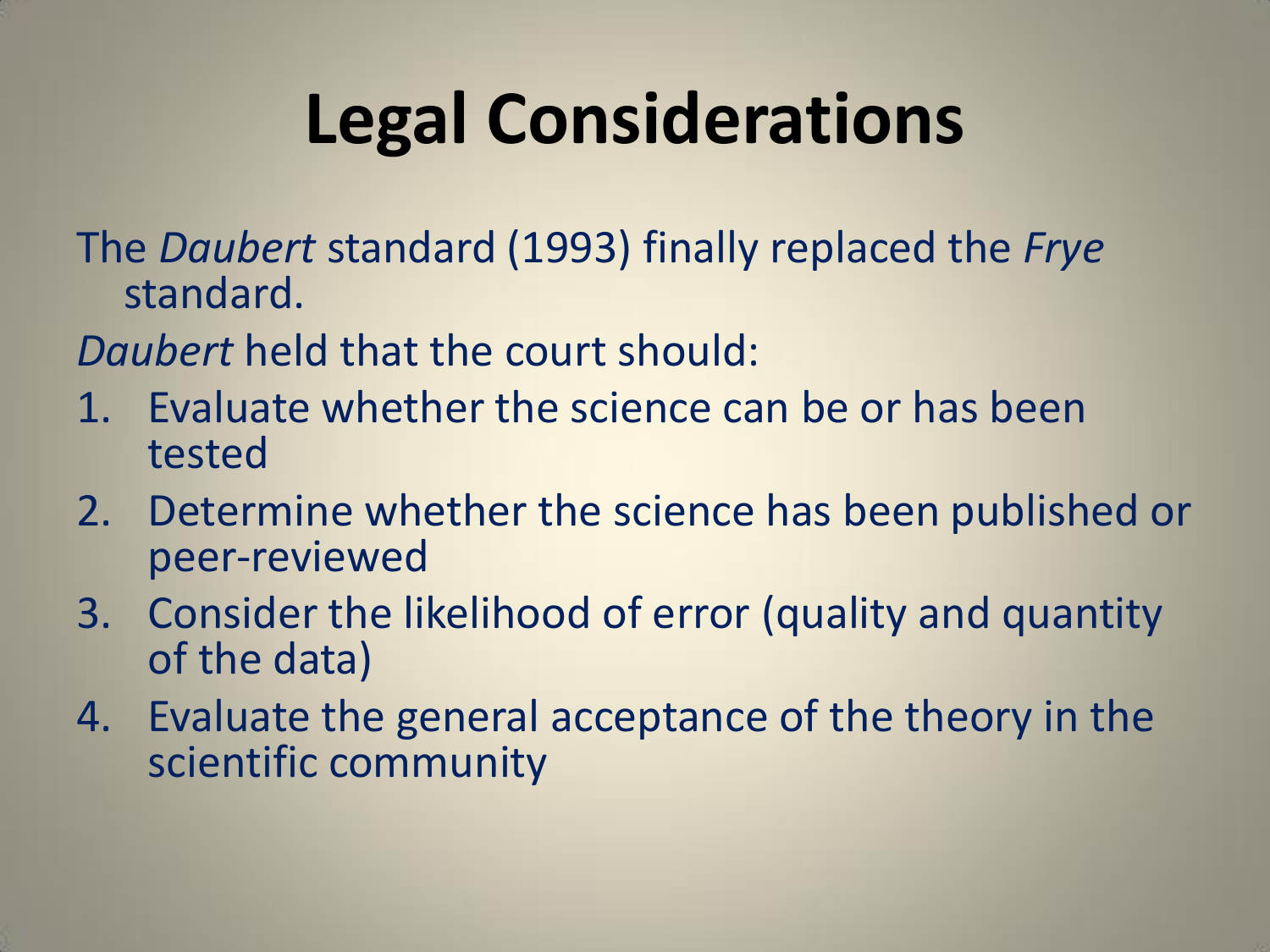If the court is so inclined, the evaluation of general acceptance in the scientific (medical) community does not have to invoke the "majority rules" nature of the earlier *Frye* standard. Rather, it can allow the consideration that enough scientific studies embraced by enough qualified scientists (doctors) could prevail legally. However, any final ruling would be heavily dependent on the particular facts of the case and the precise intervention requested of the court.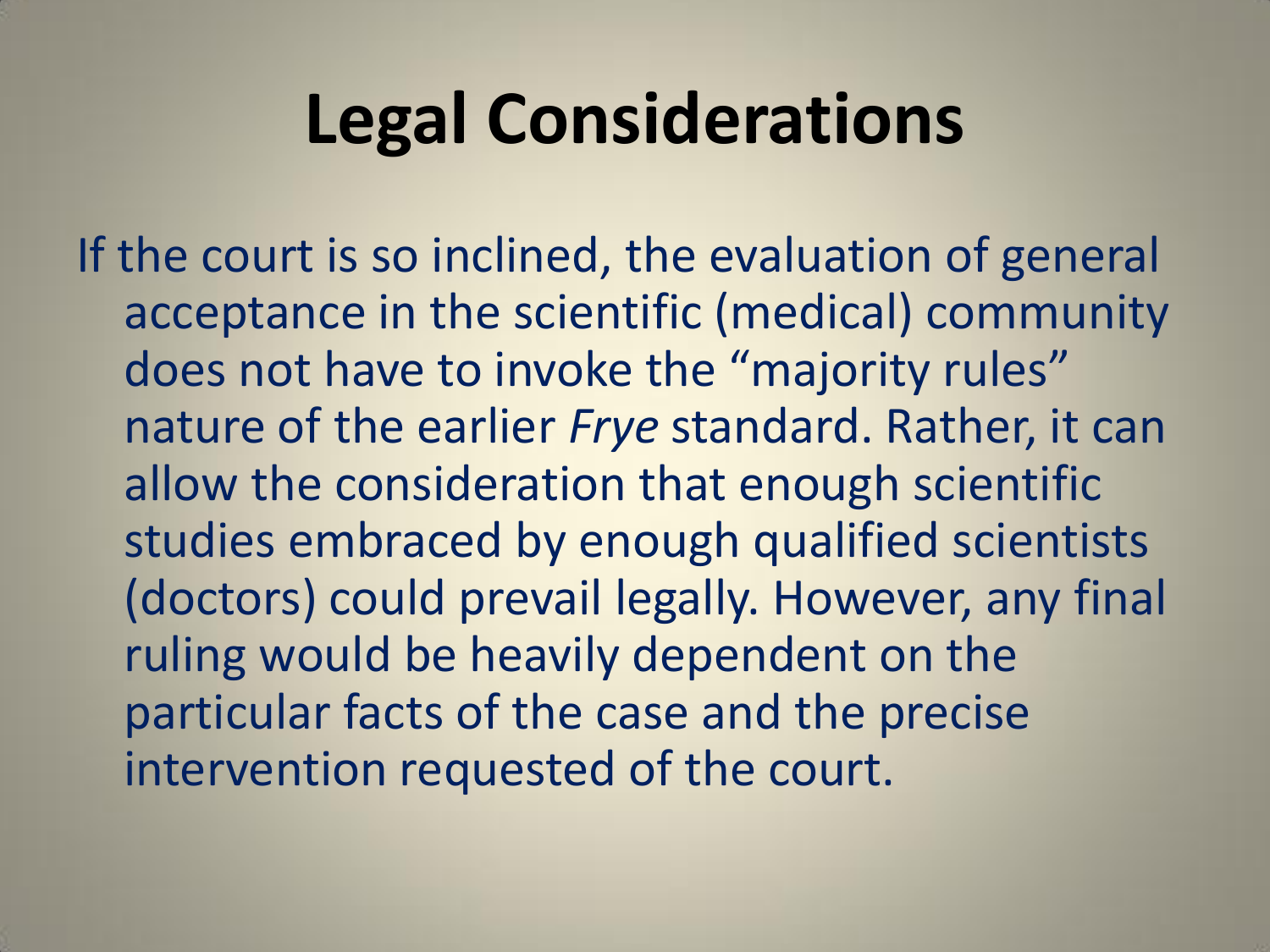The principles of *Daubert* do not assure a victory for vitamin C proponents in a court of law, but they do allow an objective judge or court master to see that the body of evidence supporting vitamin C usage is clearly established in the mainstream medical literature, warranting a thorough "legal" evaluation as to why it is not yet a permissible therapy. These principles allow for much more flexibility than the earlier *Frye* "majority rules" standard.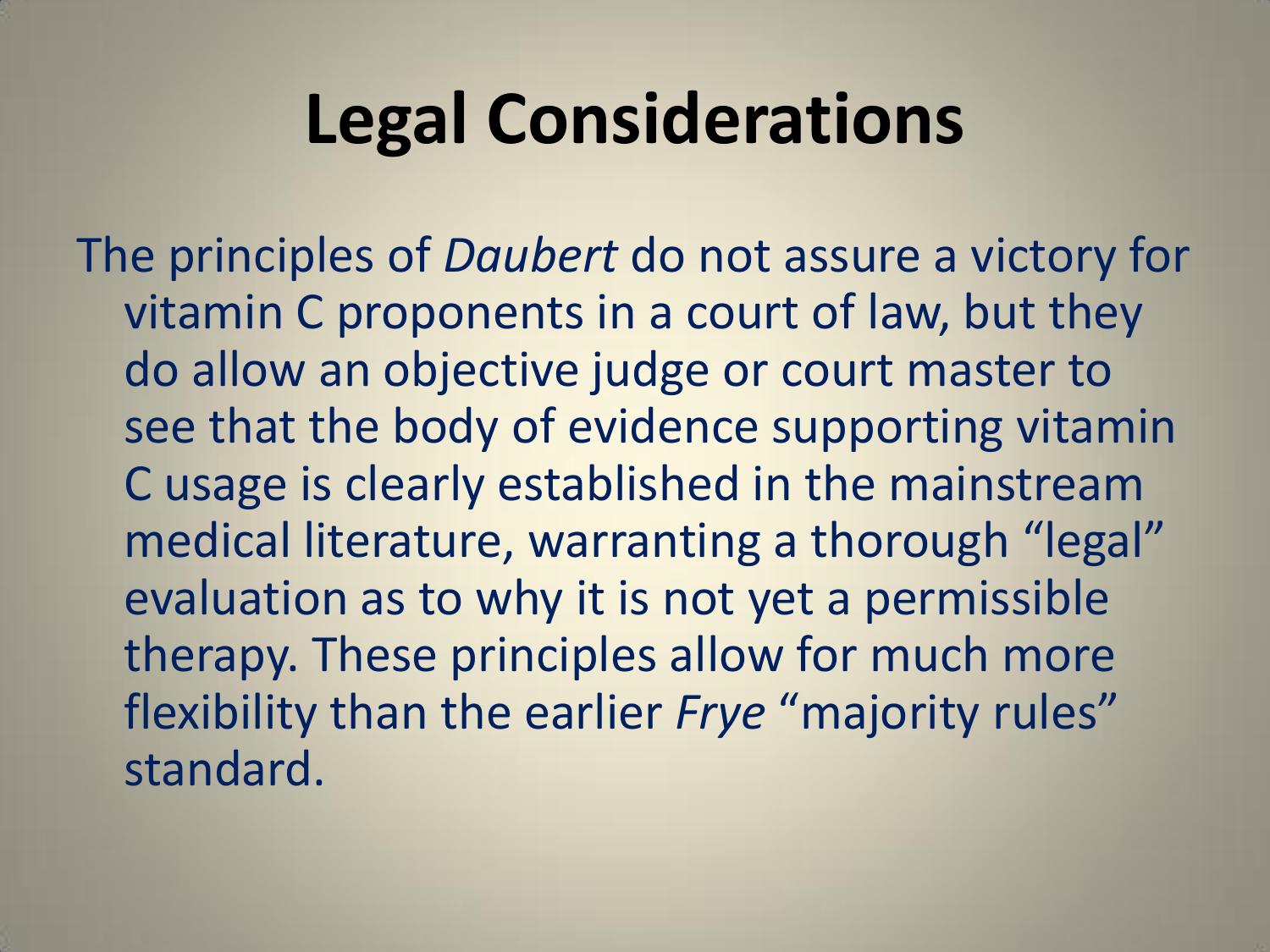Also, with any individual case in which a doctor refuses to administer vitamin C and serious damage (including death) occurs, a strong legal case can be now be made that the *burden of proof* falls with the doctor to show:

- 1. That the therapy was exceptionally expensive, toxic, and/or unproven
- 2. That the patient's best interests were somehow best served by withholding the vitamin C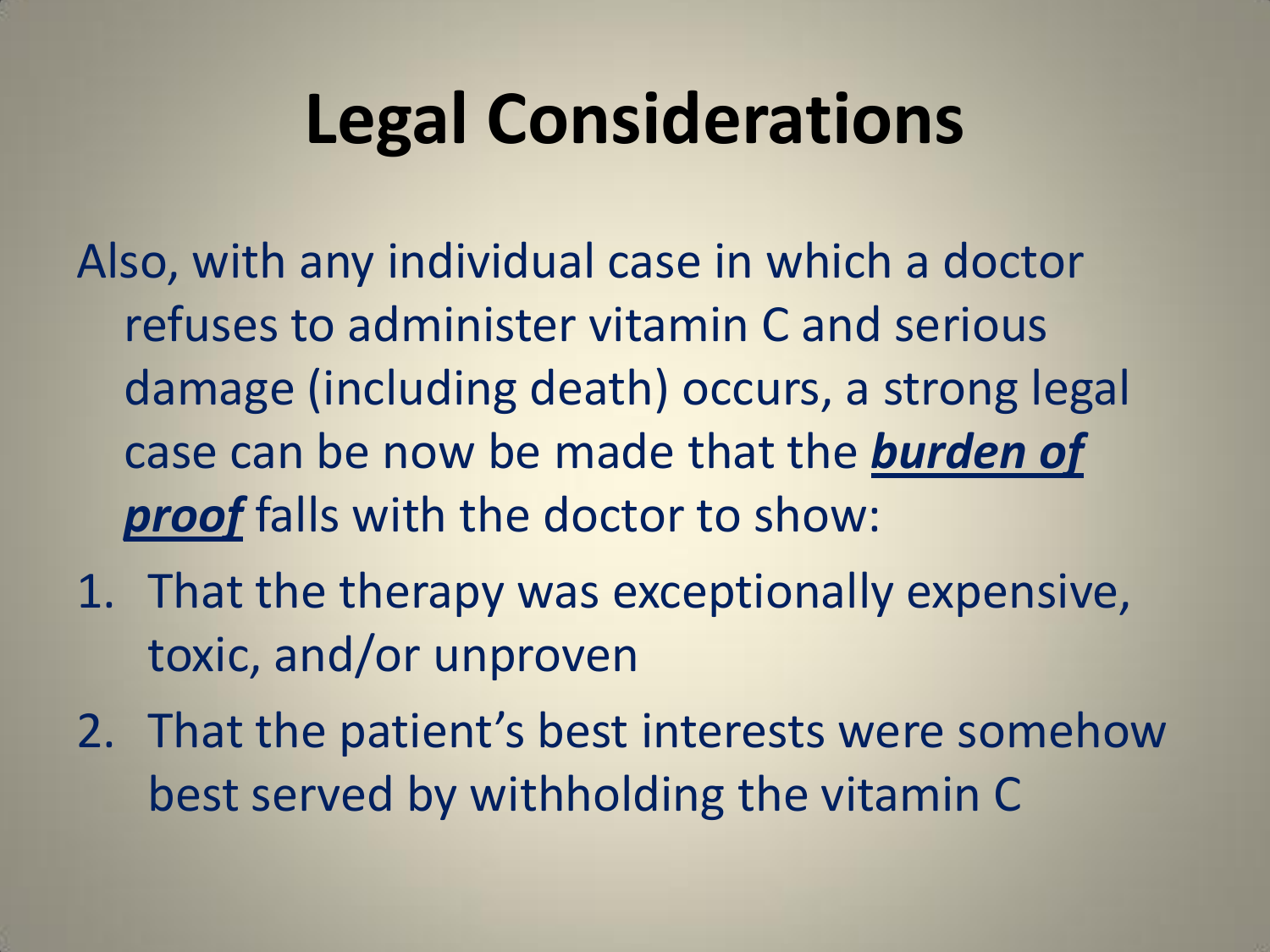From the Ministerial Advisory Committee on Complementary and Alternative Health, 2004:

#### A recommendation to the government that where there is evidence of:

- 1. Safety,
- 2. Efficacy, and
- 3. Cost effectiveness,

the public health system *should attempt to utilize*  such a non-mainstream therapy [emphasis mine]

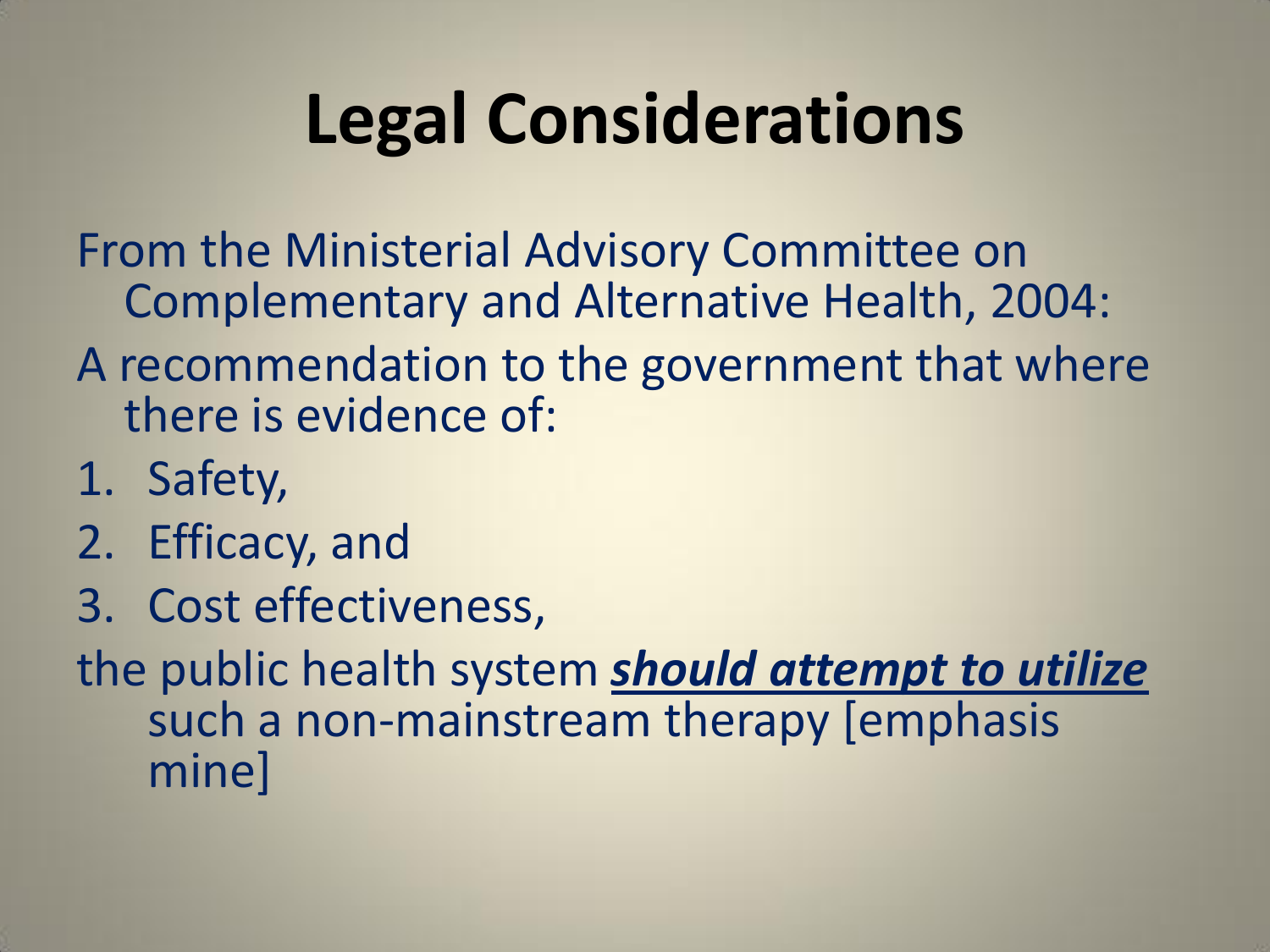## **Further Considerations**

Always try to make an alliance with your doctor and avoid an adversarial relationship if at all possible. Theoretically, if your doctor really wants to do what is best for the patient and is not more concerned with being "told" what to do, much stress and conflict can be avoided by all.

However, do not hesitate to let your doctor know directly that you will avail yourself of all your rights or your family member's rights as a patient to optimal health care if so forced.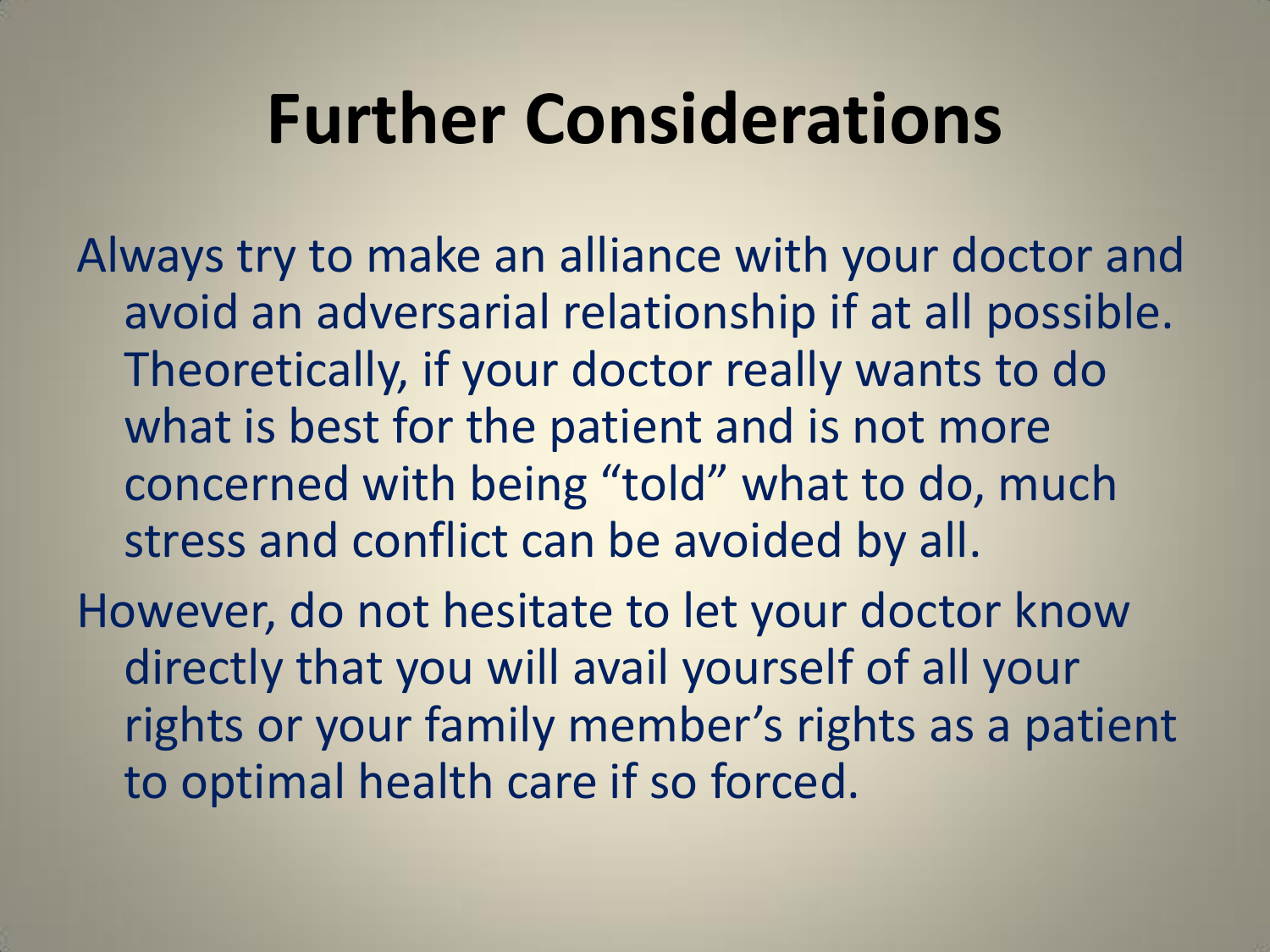## **A Final Thought**

A very common "out" in all of these scenarios is to suggest that "further studies" should be done. More information is always great, *but*:

Vitamin C has already been researched more than any other supplement or pharmaceutical drug in the history of the planet. Don't allow another 70 years of research to transpire before its proper use begins. Stand up for your rights today. For sure, the way medicine is practiced will *never* change until the public demands it and the law legitimizes it. Remember, it's your body and your health. Doctors are answerable to you, not you to them.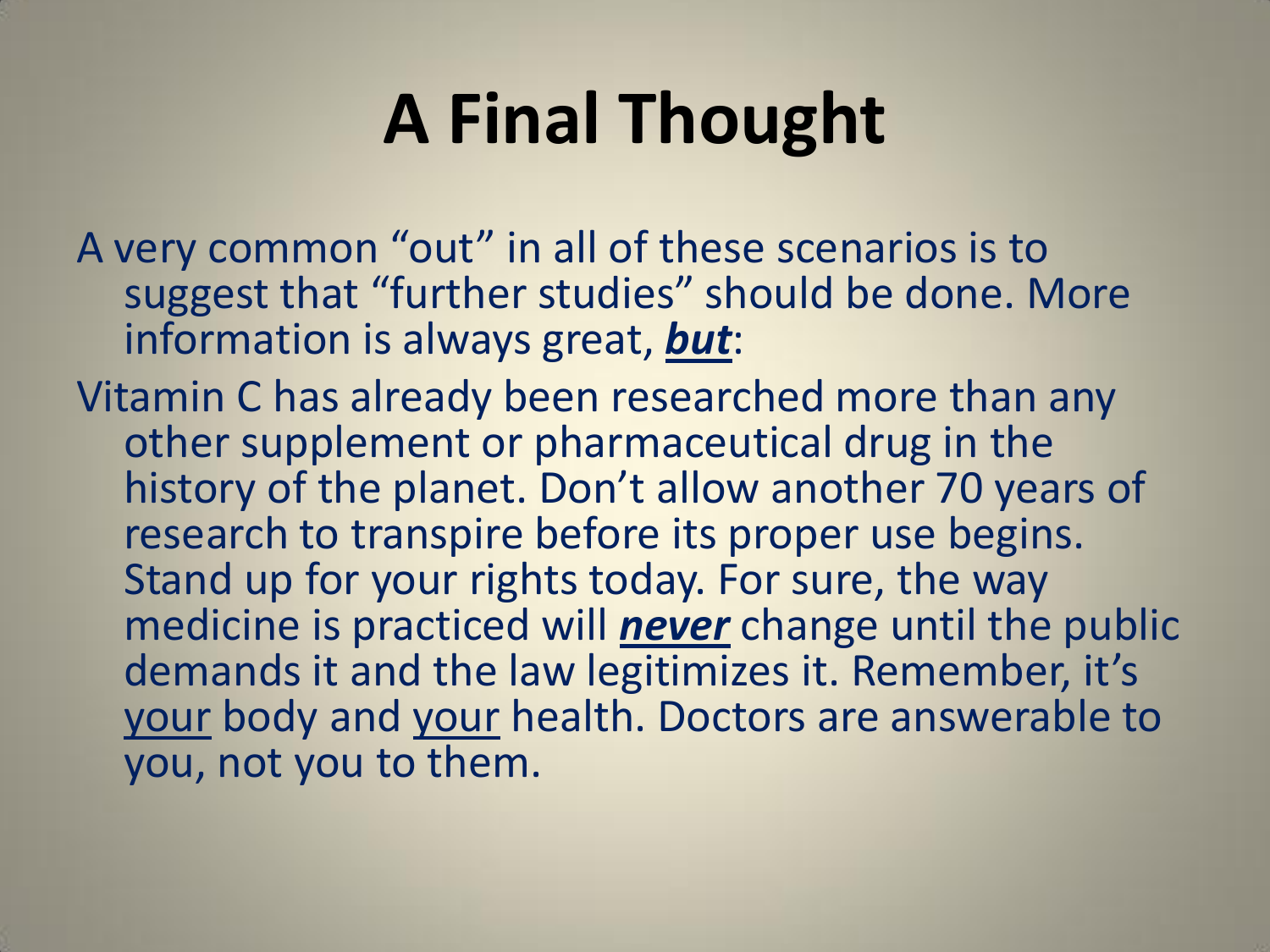# **For Further Information: Important Vitamin C Resource Links**

<http://www.seanet.com/~alexs/ascorbate/> <http://www.orthomed.com/> [http://www.riordanclinic.org/research/journal](http://www.riordanclinic.org/research/journal-articles.shtml)[articles.shtml](http://www.riordanclinic.org/research/journal-articles.shtml) <http://www.tomlevymd.com/> <http://www.vitaminc.co.nz/> <http://www.vitamincfoundation.org/> <http://www.vitaminccancure.org/>